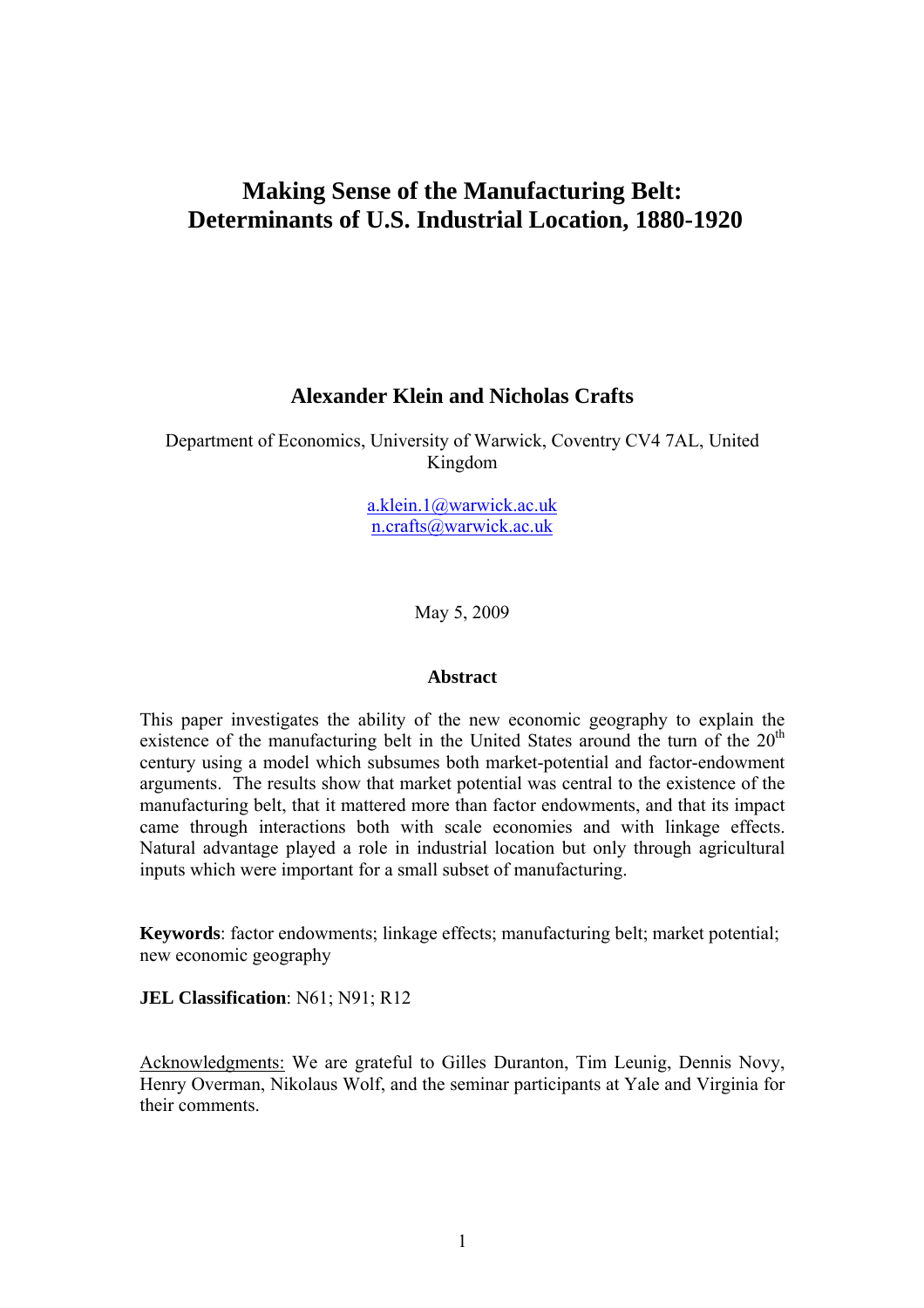### **1. Introduction**

The determinants of industrial location and regional specialization have been drawing scholarly attention for centuries. Various theories going back to Ricardo, von Thunen, Weber and Ohlin tried to explain the forces behind the clustering of industrial activities in specific regions. Modern theories of regional specialization come with full-fledged general equilibrium models to explain the reasons, mechanisms, and timing of the concentration of economic activities in a few areas. Among the most prominent are the models known as New Economic Geography (NEG), which began with the seminal contribution by Krugman (1991b). One of their distinctive features is that they provide a microeconomic mechanism that leads to unequal distribution of industrial activities across space, as opposed to so-called 'first nature' explanations which focus on natural differences among regions such as climate, raw materials or proximity to natural means of transportation. Furthermore, they provide an explanation of path dependence and the role of history in the location of industrial activities across space. The early contributions to NEG research were looking for cases that would demonstrate the plausibility of NEG models. Krugman (1991a) (1991c) found a particular historical example which he considers as a classic demonstration of the impact of the forces affecting location decisions stressed by NEG. It is the manufacturing belt.

The term 'manufacturing belt' has long been used to describe the remarkable spatial concentration of industry in the United States that prevailed from the third quarter of the 19th century to the third quarter of the 20th century. The area was an approximate parallelogram with corners at Green Bay, St Louis, Baltimore and Portland (Maine). In 1900, about 4/5th of American manufacturing output was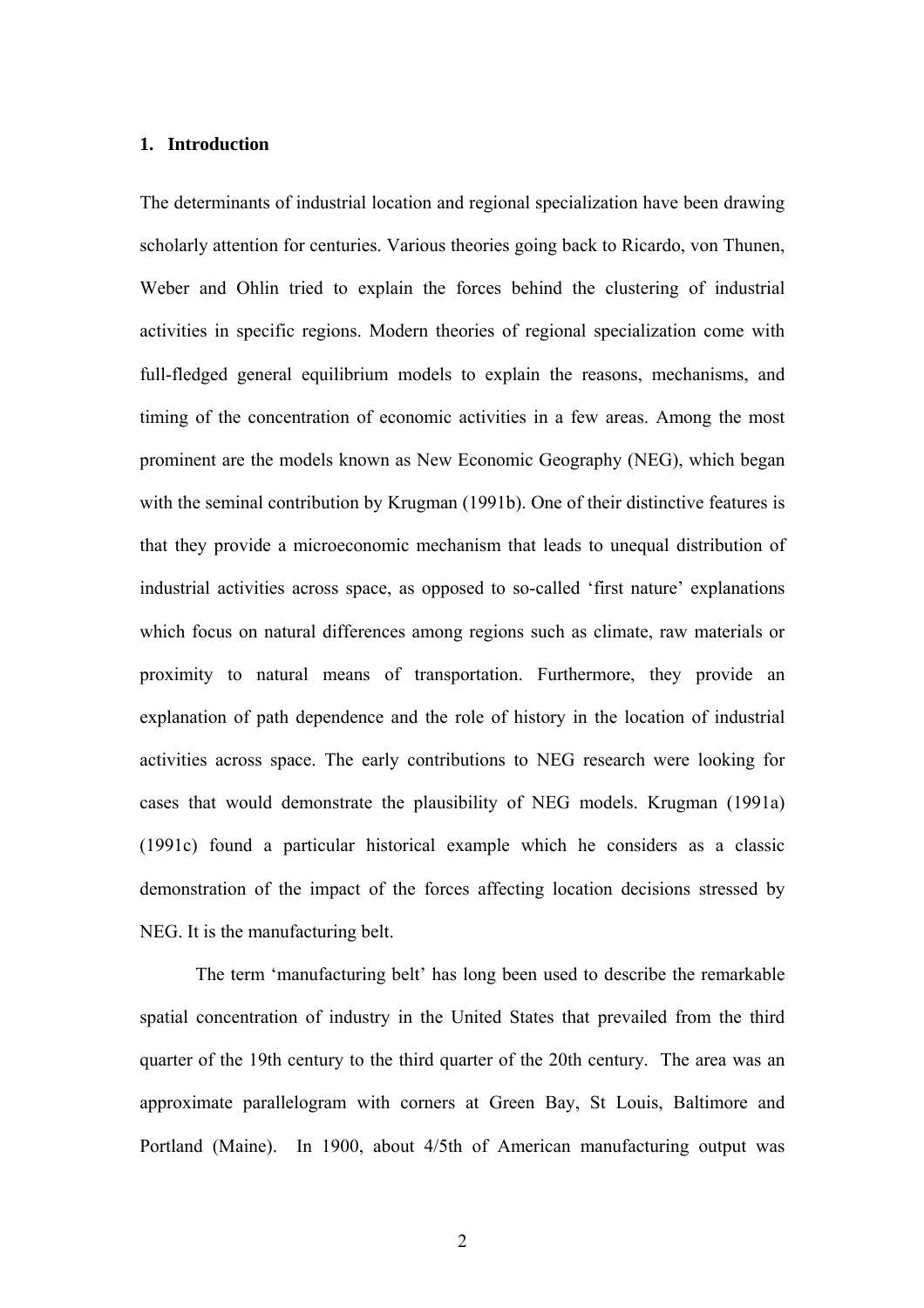produced in this part of the country which comprised only  $1/6^{th}$  $1/6^{th}$  of its land area.<sup>1</sup> A distinctive feature of this manufacturing belt was its long persistence. Even as the population, agricultural, and mineral production were moving far to the West, the manufacturing belt regions retained most of manufacturing employment. In a three volume *History of Manufactures in the United States* Victor S. Clark observed that "[t]he steady movement of the geographical center of manufacturing toward the West and South did not involve any decline in manufacturing or lessening of its density in the New England or Eastern states. It was accompanied, indeed by a growing concentration of certain branches of industry in those regions…] (Clark, 1929, page 182). Indeed, in 1880 the manufacturing belt accounted for almost 60 percent of the U.S. population. By 1920, the share of population dropped to barely 50 percent, share of agriculture and mining employment to 30 percent, yet the share of the manufacturing employment was still more than 70 percent. $2$ 

In Krugman's view, the key characteristic of the manufacturing belt is the market access that it offers to firms rather than an enduring advantage in natural resources. The simplest version of this story is that, when economies of scale become sufficiently large relative to transport costs, firms choose to locate near to demand which in turn locked in greater market access.

A more powerful version of the argument focuses on 'backward' and 'forward' linkages between firms based on the use of manufacturing goods as

 $\overline{a}$ 

<span id="page-2-0"></span> $<sup>1</sup>$  At a disaggregated level, it is appropriate to demarcate the manufacturing belt in terms of counties.</sup> Our analysis is at the state level; states whose territory is wholly or predominantly in the manufacturing belt are Connecticut, Delaware, Illinois, Indiana, Maine, Maryland, Massachusetts, Michigan, New Hampshire, New Jersey, New York, Ohio, Pennsylvania, Rhode Island, Vermont, Virginia, West Virginia, and Wisconsin.

<span id="page-2-1"></span> $2^2$  The employment shares are calculated from Perloff (1960).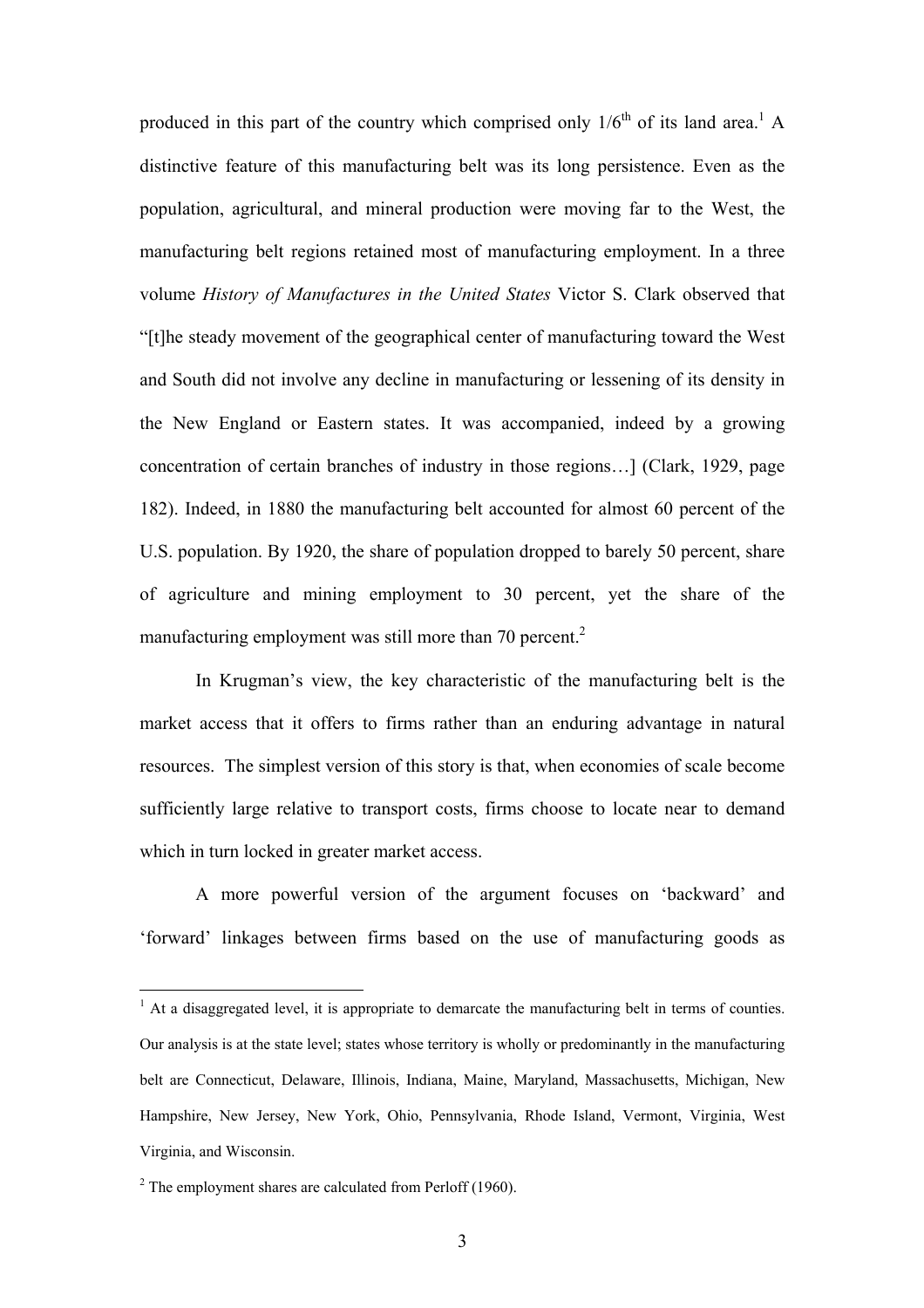intermediates in manufacturing production. As in Krugman and Venables (1995), this can generate a process of cumulative causation which creates an industrialized core together with a de-industrialized periphery. A large market for intermediates makes a region a more attractive place to produce such goods. In turn, better access to these intermediates makes production of final goods cheaper. When transport costs become low enough to permit realization of the advantages of increasing returns in trade with other regions, a manufacturing-belt phenomenon will be observed.<sup>[3](#page-3-0)</sup> According to Krugman, this occurred with the coming of the railroad and had emerged by the 1860s. Eventually, when transport costs fall further and become very low, the advantages of proximity to market demand and suppliers evaporates and manufacturing production disperses but this was not yet the case in the early decades of the  $20<sup>th</sup>$  century.

A similar view of the emergence of the manufacturing belt can certainly be found in the economic-history literature. An account which stresses the importance of market access and which notes the reasons why the Midwest and the North east were both included but the South was not is provided by Meyer (1983) (1989). However, nowhere is there an explicit empirical verification of the NEG hypotheses as to the underpinnings of the manufacturing belt.

Indeed, the most recent quantitative analyses of long-run trends in U.S. industrial location by Kim (1995) (1999) stress the role of natural advantage rather than market access and tend to dismiss the NEG account. Kim (1999) estimated a

 $\overline{a}$ 

<span id="page-3-0"></span><sup>&</sup>lt;sup>3</sup> The Krugman-Venables model assumes no interregional migration of workers. Puga (1999) shows that incorporating migration intensifies the agglomeration forces and may preclude the eventual dispersion of manufacturing. He also shows that having land in the NEG model does not change its basic qualitative features.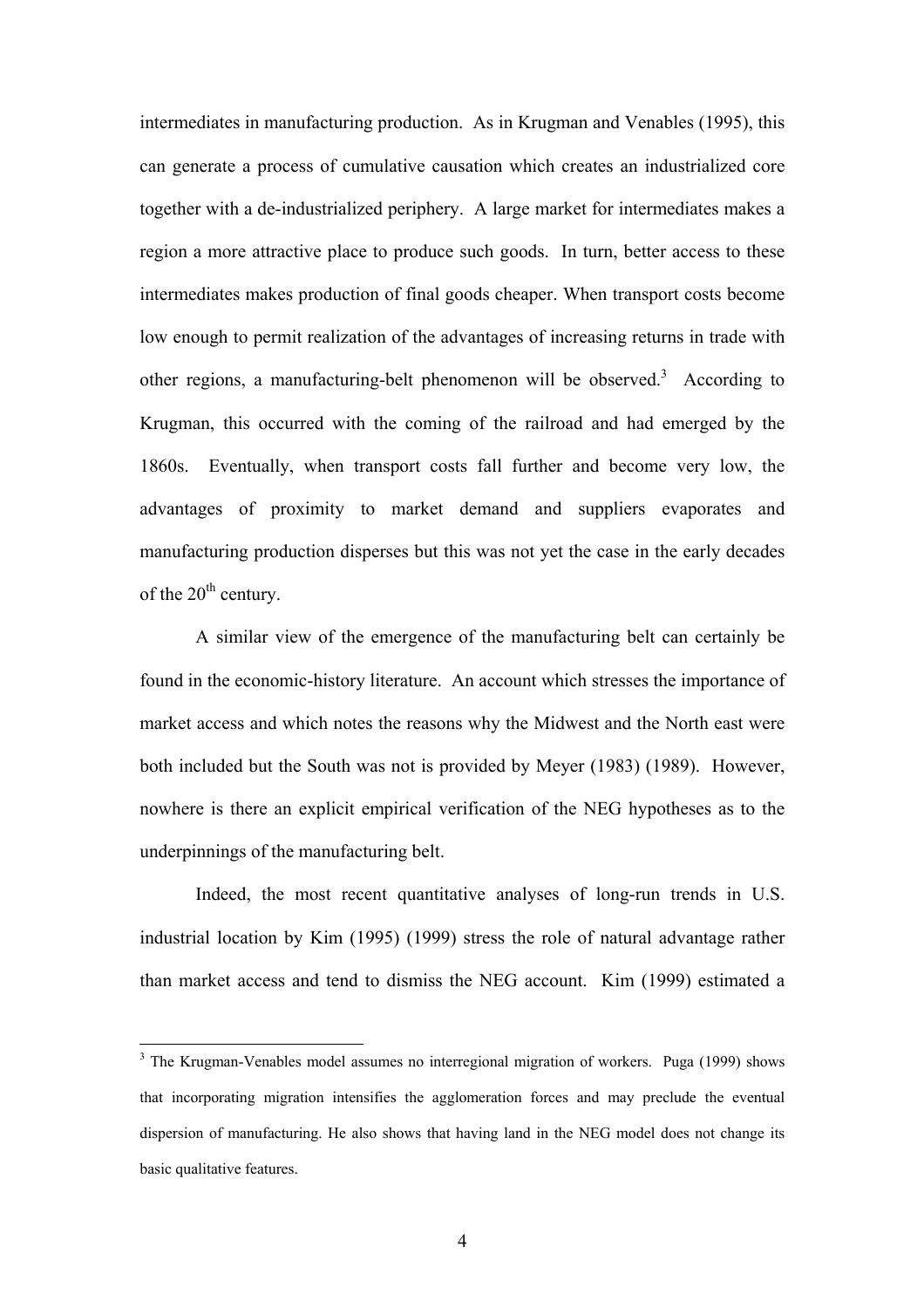model of industrial production across states based on the Rybczynski theorem and found that factor endowments were the fundamental explanation for the geographic distribution of U.S. manufacturing from 1880 through 1987. He argued that once factor endowments had been taken into account, there was little left to be explained by NEG forces. Kim (1995) found that U.S. regional specialization in the late  $19<sup>th</sup>$ and early  $20<sup>th</sup>$  centuries could be explained by the rise of large-scale production methods that were intensive in the use of raw materials and energy sources that were relatively immobile leading regions to become more specialized, and he argued against the importance of Krugman-type explanations for industrial location.

We have a number of doubts about the strength of the Kim's evidence in favor of the natural-advantage hypothesis which we discuss in more detail in a later section of the paper. Here, suffice it to say that neither of his papers tests directly for the role of market access in industrial-location decisions. In this paper, we carry out such a test by using a version of a model originally proposed by Midelfart-Knarvik et al. (2000), which incorporates both factor-endowment and market-access determinants of location. This is estimated at the state level for U.S. manufacturing during the period 1880-1920. We operationalize the notion of market access by the use of 'market potential', the concept introduced by Harris (1954). We seek to investigate the part that market potential played and to establish whether NEG arguments can explain the existence of the manufacturing belt around the turn of the  $20<sup>th</sup>$  century. Our framework allows an explicit analysis of the roles of each of scale economies, backward linkages and forward linkages.

In particular, we address the following questions relating to U.S. manufacturing at the 2-digit level.

1) Did market potential matter for the location of manufacturing?

5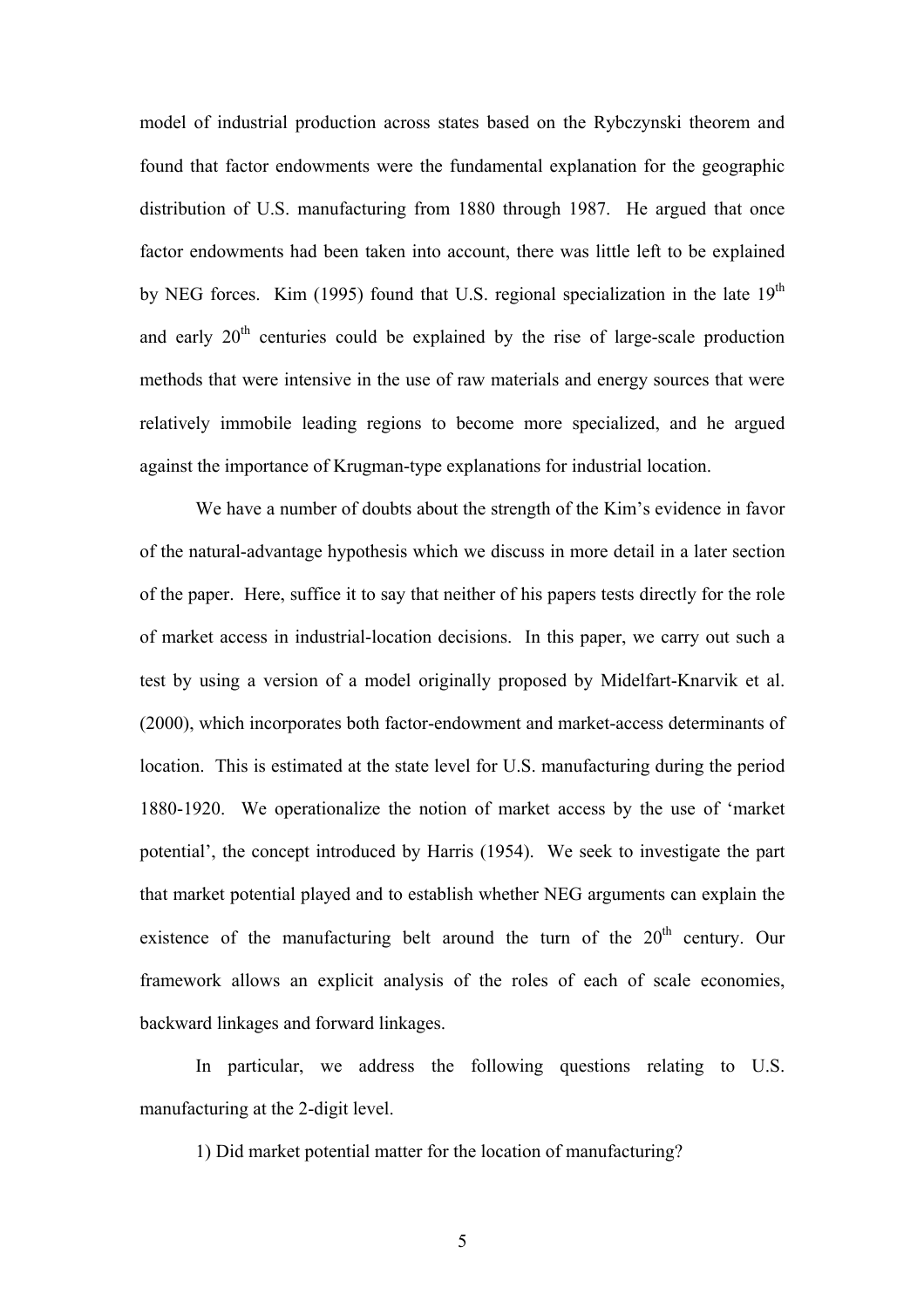2) Was market potential more important than factor endowments as a determinant of industrial location?

3) Is there evidence to support the hypothesis that market potential influenced the location of manufacturing through linkage effects as well as scale effects? Answering these questions is essential to establishing whether new economic geography can provide a plausible explanation for the U.S. manufacturing belt, an issue on which the jury is still out.

### **2. A model and an empirical framework to test NEG predictions**

# *A Basic Model[4](#page-5-0)*

The core of the Krugman and Venables (1995) model rests on the idea that intermediate goods play an important role in a firm's location decision. The firm operates in the standard Dixit-Stiglitz monopolistic competition market and produces differentiated products under increasing returns to scale. The firm's cost function includes labor and the composite manufacturing intermediate good (aggregated by CES production function) combined with a Cobb-Douglas technology. Economies of scale are reflected in the cost of labor that is needed to produce a differentiated product. Specifically, this comprises both a fixed requirement and a marginal requirement. Consumers have preferences over a homogeneous product and the composite differentiated product (aggregated by CES utility function) which are entered in a Cobb-Douglas utility function. The monopolistic competition feature of the market ensures that no variety is produced by more than one firm and that, in

<span id="page-5-0"></span><sup>&</sup>lt;sup>4</sup> We present only the basic story of Krugman and Venables (1995) model. The full model can also be found in Fujita, Krugman, and Venables (1999), Baldwin et al. (2003), Combes et al. (2008).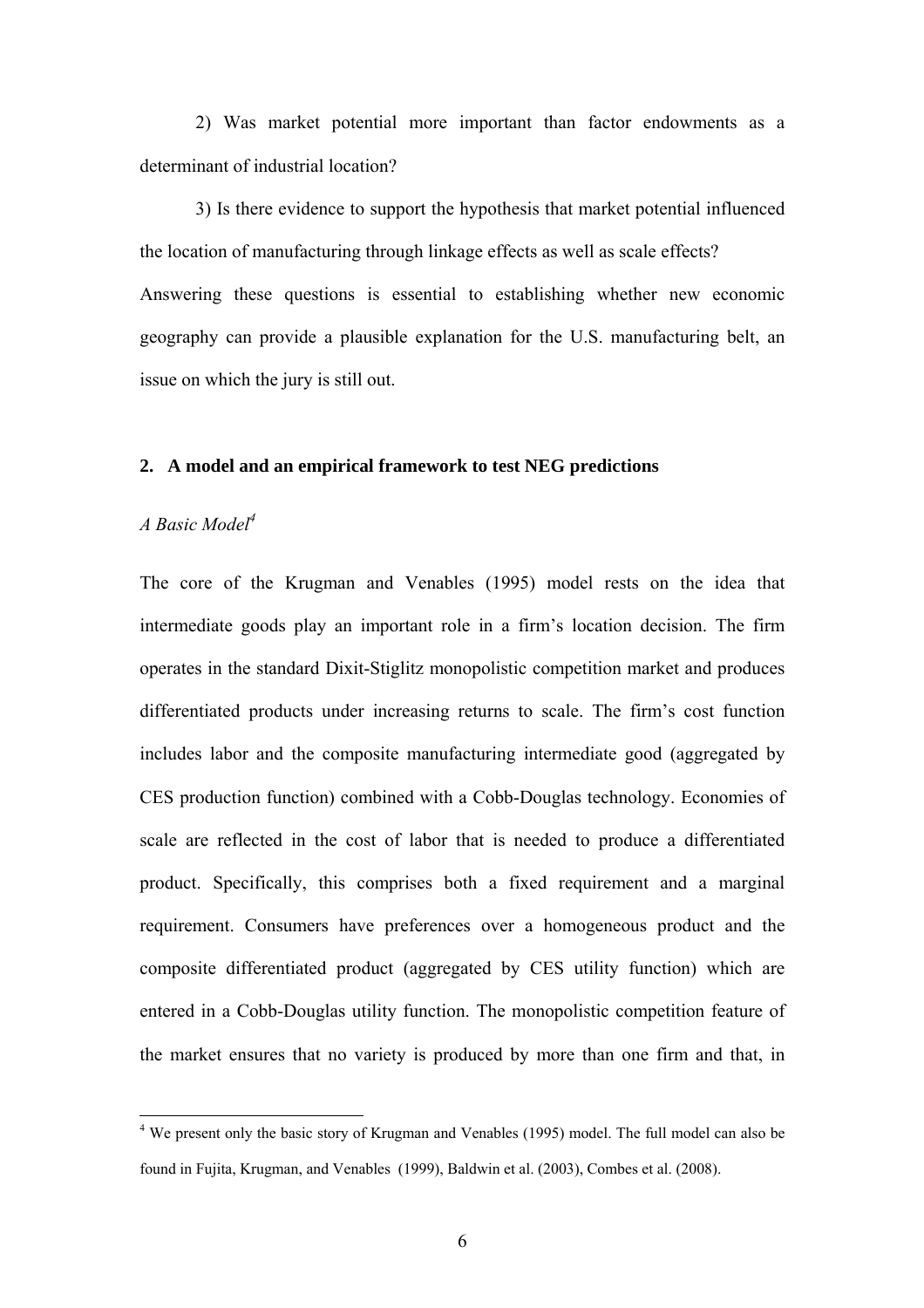equilibrium, profits are zero due to free entry and exit. Demand for manufacturing goods comes from firms which purchase the intermediate products and from consumers who buy the final products.

A feature of the model, which is a result of the Dixit-Stiglitz modeling strategy, is that the behavior of the firm's competitors is accounted for via the price index of the composite manufactured good. This comes from the fact that the price index is a decreasing function of the number of varieties and since each variety is produced by only one firm, the price index is then a decreasing function of the number of firms. Accordingly, a low (high) price index implies a more (less) competitive product market because there are more (less) firms on the market.

The firm's use of the intermediate products creates input-output linkages between upstream firms, producing intermediate goods, and downstream firms, producing for final consumption. Both backward and forward linkages act as forces for industrial agglomeration. Forward linkages arise as the downstream firms are drawn to the region with good access to the market for intermediate products. Backward linkages arise as the upstream firms are attracted to the region with high demand for their products. Against the agglomeration forces of forward and backward linkages are the dispersion forces of product and labor market competition. More firms in the region imply a lower price index which tends to make the region less profitable, encouraging exit from the region and leading to the geographical dispersion of industry. More firms in the region also implies a higher demand for labor which pushes the money wages up, and making production more costly, hence making the region less attractive. The balance between those forces depends on the characteristics of industries and the transport costs between regions. Transport costs play a crucial role as a potential trigger of agglomeration.

7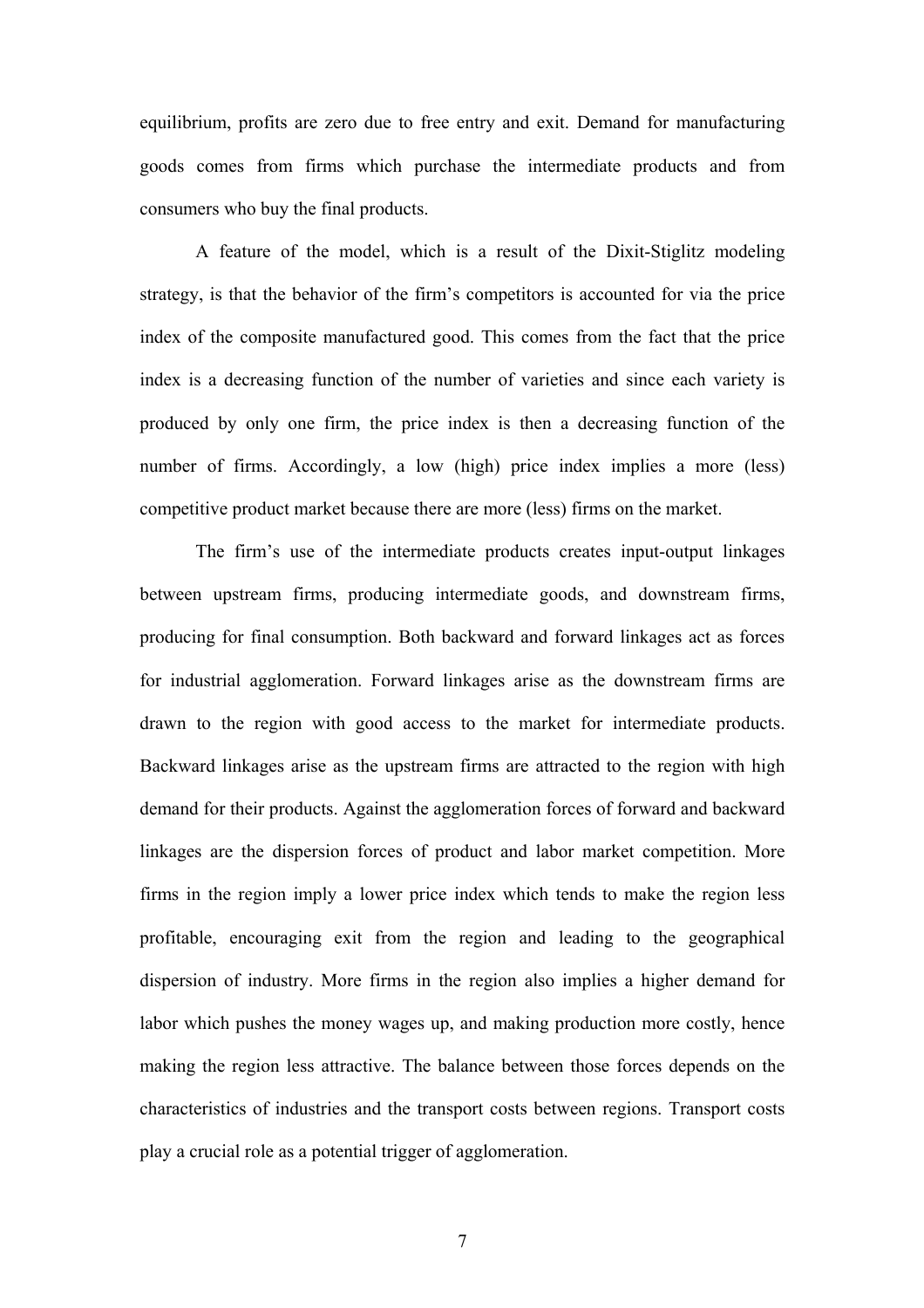To see the interplay between the industry characteristics and transport costs, suppose that one region for some reason has a larger manufacturing sector than other regions. The region with a larger manufacturing sector offers access to a large number of manufactured products which lowers the prices that firms and consumers have to pay for them in that region. This lowers the costs of production and consumption, and thus, *ceteris paribus*, attracts the firms producing the final products and consumers (forward linkages). This region is also, *ceteris paribus*, a more attractive location for production of intermediate products because of the higher demand for these products (backward linkages), which then fosters the relocation of the firms producing intermediate goods. On the other hand, a larger manufacturing sector pushes down the price index of the manufactured products, which makes the region less profitable and hence less attractive. Furthermore, a larger number of firms increases the local demand for labor, which pushes the money wages up. This leads to the higher costs of production which lowers the profit and also makes the region less attractive.

Suppose that transport costs are very high. This implies that when firms decided to relocate to the region with the larger manufacturing sector, they gain the advantage of forward and backward linkages, but at the same time they would face upward pressure on the money wages and downward pressure on the price index which would tend to lower firms' profitability. Since trade is very costly, firms can not serve other regions to compensate for the lower profits and thus would find it profitable to stay in their original regions. Now, suppose that transport costs fall. Lower transport costs imply that, when firms decide to relocate to the region with the larger manufacturing sector, this time they will be able to sell their products to other regions as well, increase profits, and thus counterbalance the lower price index and the higher money wages of the region with the larger manufacturing sector.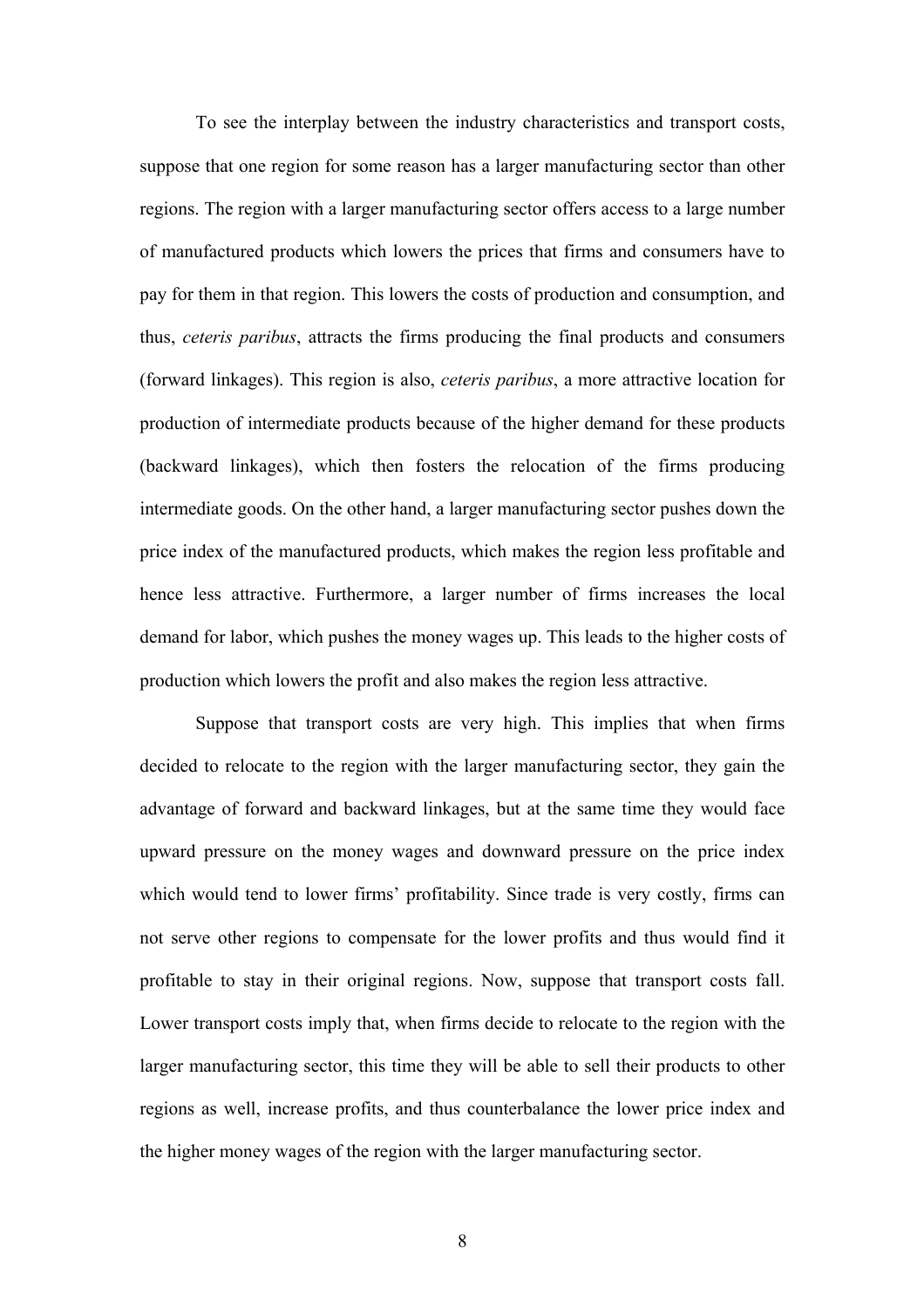There is a critical level below which transportation costs have to fall so that firms find it profitable to relocate to the region with larger manufacturing sector when the concentration forces outweigh the dispersion forces. If, however, transport costs continue to fall, the advantage of being close to markets and suppliers gradually evaporates in the face of regions with a smaller manufacturing sector will and thus less competitive product and labor markets.<sup>[5](#page-8-0)</sup> This means that there is a critical intermediate level of transportation costs at which some regions will form an industrial core while other regions become a de-industrialized periphery.

Of course, in a more detailed model, the relative strength of concentration and dispersion forces would differ across industries and it could well be that falling transport costs induces concentration of some industries and dispersion of others.

# *An Empirical Framework*

 $\overline{a}$ 

Testing the predictions of Krugman and Venables (1995) model (and any NEG model) presents challenges. The model consists of several non-linear simultaneous equations which are complicated to estimate, and even if we find a way to identify such a model, we would face another problem namely, how to distinguish among different theories of agglomeration. Indeed, while the model offers a unique explanation for the observed pattern of geographical concentration, other explanations giving rise to the same pattern are also possible. Therefore a daunting question arises: which of the explanations actually gave rise to the geographical concentration under study?

<span id="page-8-0"></span><sup>&</sup>lt;sup>5</sup> As was mentioned in the introduction, the model assumes no interregional, only intersectoral migration. Puga (1999) shows that perfect labor mobility between regions also leads to agglomeration and that the mechanism of concentration and dispersion forces is the same.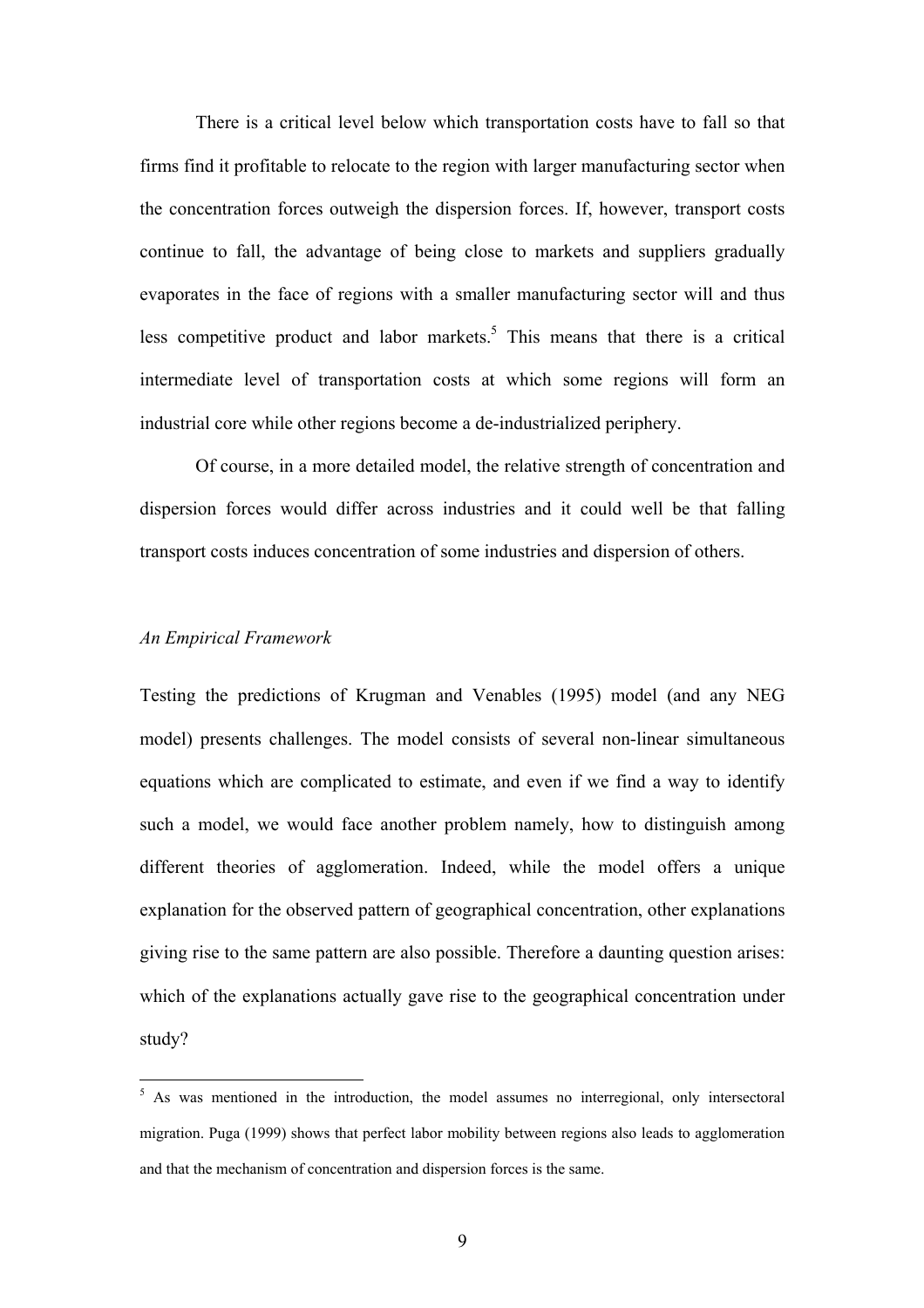We use the methodology of Midelfart-Knarvik, Overman and Venables (2000).<sup>6</sup> The authors developed and econometrically estimated a model of the location of industries across countries, which combines factor endowments with geographical considerations based on the Krugman and Venables (1995) model. Their approach is a synthesis and generalization of two existing approaches in empirical literature: a literature which estimates the effect of industry characteristics on trade, and a literature which estimates the effect of country characteristics on trade and production. It is similar to Ellison and Glaeser (1999) but differs in the sense that the theoretical specification is derived from trade rather than location theory. The core idea of the Midelfart-Knarvik et al. (MK) model is the following. States differ in their factor endowments and face transportation costs on their trade. Industries in those states use both primary products and intermediate goods to produce differentiated goods. In equilibrium, location of industries is determined both by factor endowments and by geography. Factor endowments matter for obvious reasons. Transport costs mean that the location of demand matters: states at different locations have different market potential which shapes their industrial structure. Intermediate demand and prices vary across locations, which means that forward and backward linkages are present and that industries may find it optimal to locate close to supplier and customer industries. The model generates a regression equation which contains interaction variables between the characteristics of states and the characteristics of industries to determine the industrial structure of countries.<sup>7</sup> This empirical strategy was used to

<span id="page-9-0"></span> 6 The discussion is based on Midelfart-Knarvik et al. (2000).

<span id="page-9-1"></span> $<sup>7</sup>$  An alternative approach was developed by Davis and Weinstein (Davis and Weinstein 1999, 2003). It</sup> uses the home-market effect to empirically separate NEG models from the models of comparative advantage. Their argument is that in a world of comparative advantage, a strong demand for a good will make that good, *ceteris paribus*, an import. However, in an NEG world, a location with a strong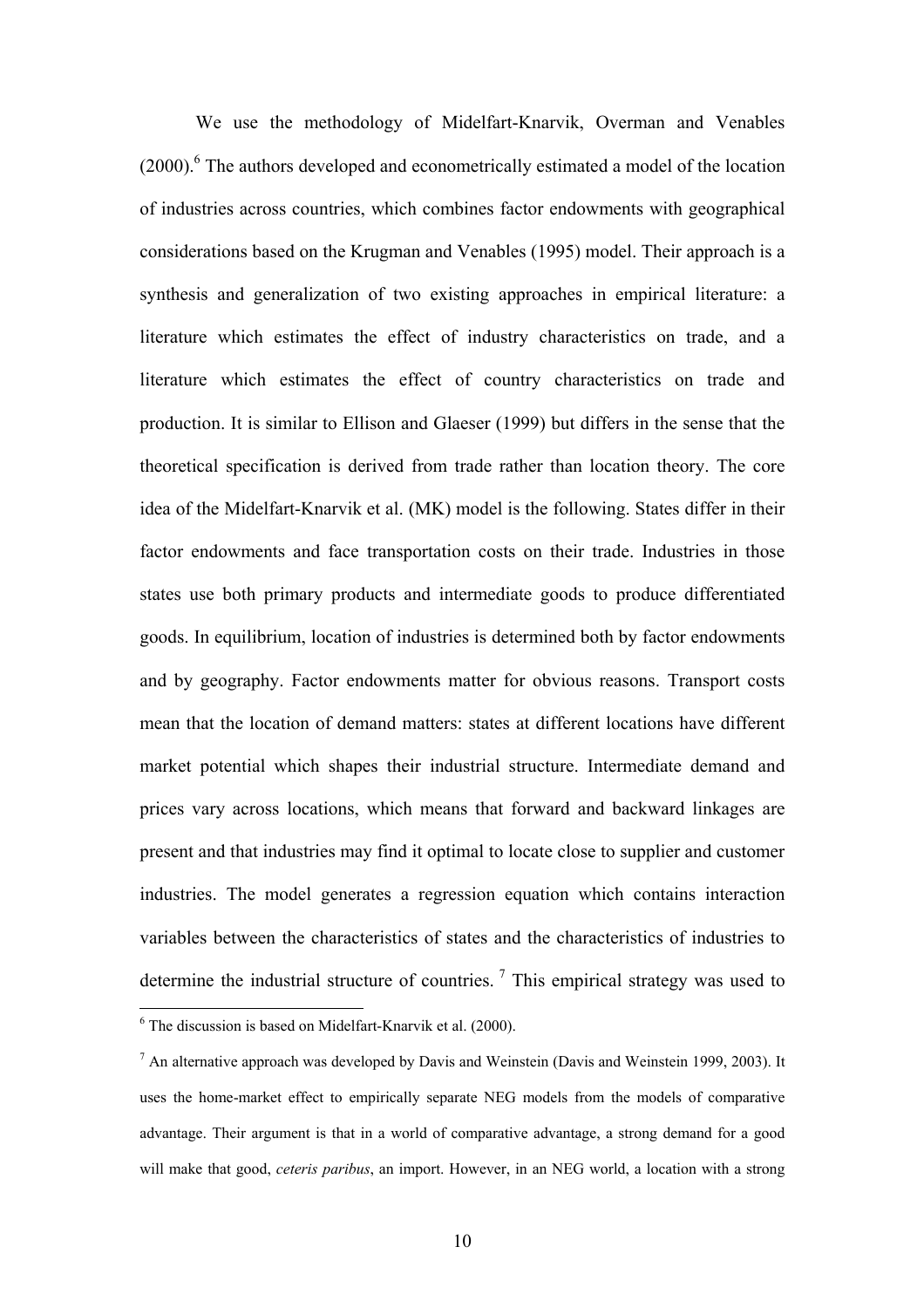examine the location of production in the European Union (Midelfart-Knarvik et al. 2000, 2001; Midelfart-Knarvik and Overman, 2002), and the studies confirmed the importance of NEG forces in shaping the location of industries in the EU.

The MK approach provides a simple, yet theoretically sound empirical test. However, it has limitations which should be recognized. To make a tractable link between theory and econometrics, the model omits some complexities of NEG models. In particular, NEG models imply a non-monotonic relationship between location and transportation costs, which, as we know, creates a multiplicity of equilibria. As a consequence, there is no unique mapping from characteristics of countries and industries to industrial location. MK approach leaves the estimation of multiple equilibria for future research.

Before we move to the baseline econometric specification, another methodological approach needs to be mentioned. Kim (1995) tries to determine the geographical distribution of industries in the U.S. by estimating the effect of scale economies and the factor endowments on an index of localization of production. His methodology uses plant size to capture economies of scale and the raw material

 demand for a good makes it a preferable place to locate production and thus the location becomes the exporter of that good. This 'home market effect' of demand on trade distinguishes NEG from comparative advantage models. In the empirical analysis, the home-market effect is then captured by a variable which measures the association between changes in demand and changes in output. If an increase in demand leads to more than proportional increase in output, then the mechanism of NEG is confirmed. Otherwise, other theories are more relevant. We use the MK approach because it is richer than the Davis and Weinstein approach. In particular, the MK methodology enables us to estimate the effect of market potential and distinguish between forward and backward linkages. Moreover, it makes possible estimation of the effect of various factor endowments on geographical location, similar to Ellison and Glaeser (1999).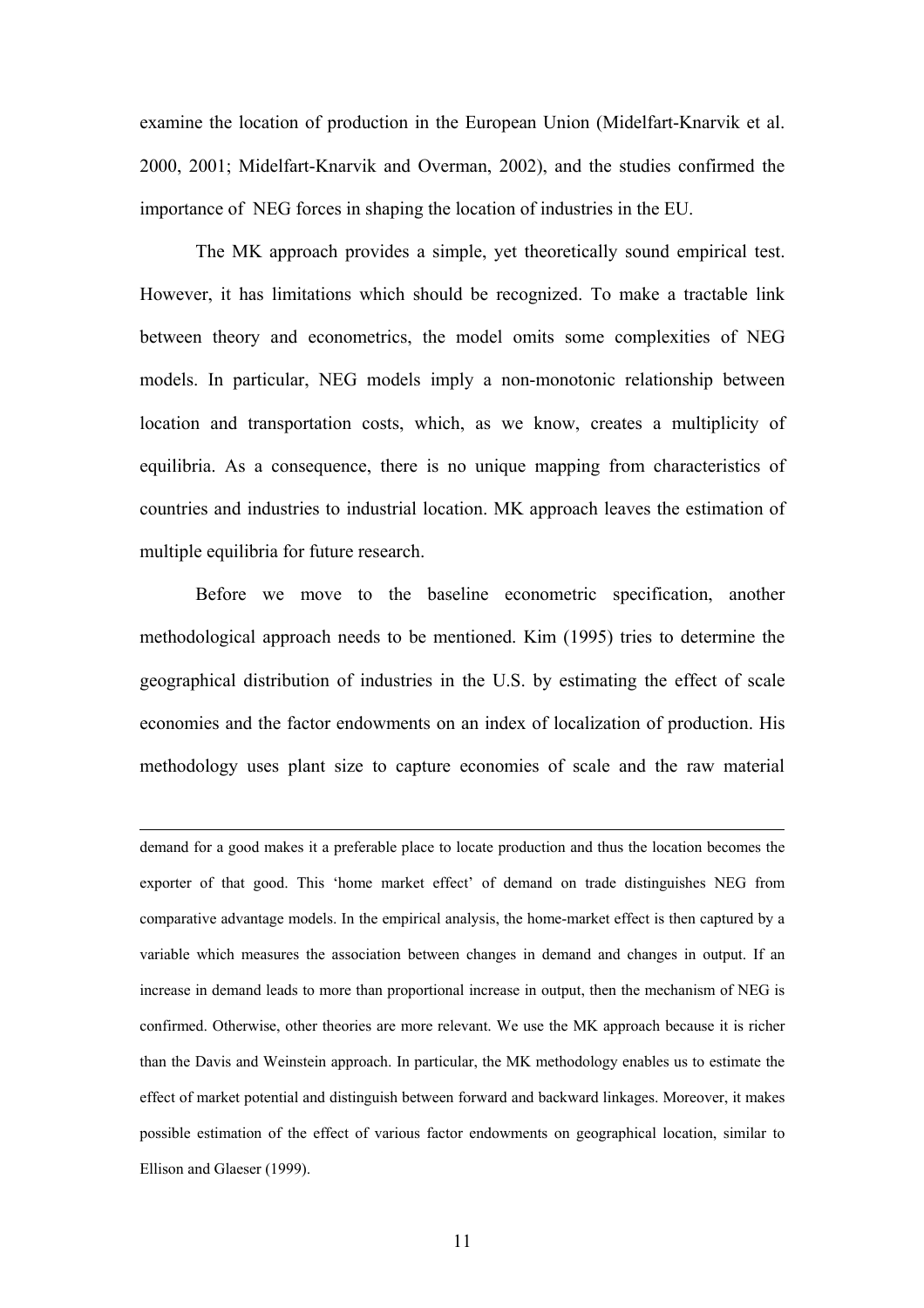intensity of industries to reflect factor endowments. The methodology used in our paper has a major advantage over Kim's approach not only because it is richer, but also because it uses the characteristics of states along with the characteristics of industries.

Formally, the basic model can be written as follows:

$$
\ln(s_{i,t}^k) = \alpha \ln(pop_{i,t}) + \phi \ln(man_{i,t}) + \sum_j \beta^j \left(\gamma^j{}_{i,t} - \gamma^j\right) \left(x_i^{j,k} - \chi^j\right) + \varepsilon_{i,t}^k \tag{1}
$$

where  $s_{i,t}^{k}$  is the share of industry *k* in state *i* and time *t*, *pop<sub>i,t</sub>* is the share of population in state  $i$  and time  $t$ , and  $man_{i,t}$  is the share of manufacturing employment in state *i* and time *t*;  $y_{i,t}^j$  is the level of *j*th state characteristic in state *i* and time *t*;  $x_t^{jk}$  is the industry *k* value of the industry characteristic paired with state characteristic *j* at time *t*, and  $\varepsilon_{i,t}^k$  is the error term. The interaction forces between the characteristics of states and the characteristics of industries are represented by the terms in the summation and α,  $\varphi$ ,  $\beta^j$ ,  $\gamma^j$ , and  $\chi^j$  are coefficients to be estimated.

To understand this specification, consider one particular characteristic, say  $j =$ skilled labor.<sup>[8](#page-11-0)</sup> So x[skilled labor]<sup>k</sup> is white-collar worker intensity of industry *k* at time *t*, and y[skilled labor]<sub>i,t</sub> is educated population abundance of state *i* at time *t*. The model can be interpreted as follows. First, there exists an industry with a level of skilled-labor intensity χ[skilled labor] such that its location is independent of state skilled-labor abundance. Second, there exists a level of skilled-labor abundance γ[skilled labor] such that the state's share of any industry is independent of the skilled-labor intensity of the industry. Third, if β[skilled labor] > 0, then industries with skilled labor intensities greater than χ[skilled labor] will be induced to locate in states with skilled-labor abundance greater than γ[skilled labor]. Estimation of the model will produce the following key parameters for each interaction variable: β[j],

<span id="page-11-0"></span> 8 The discussion follows Crafts and Mulatu (2006).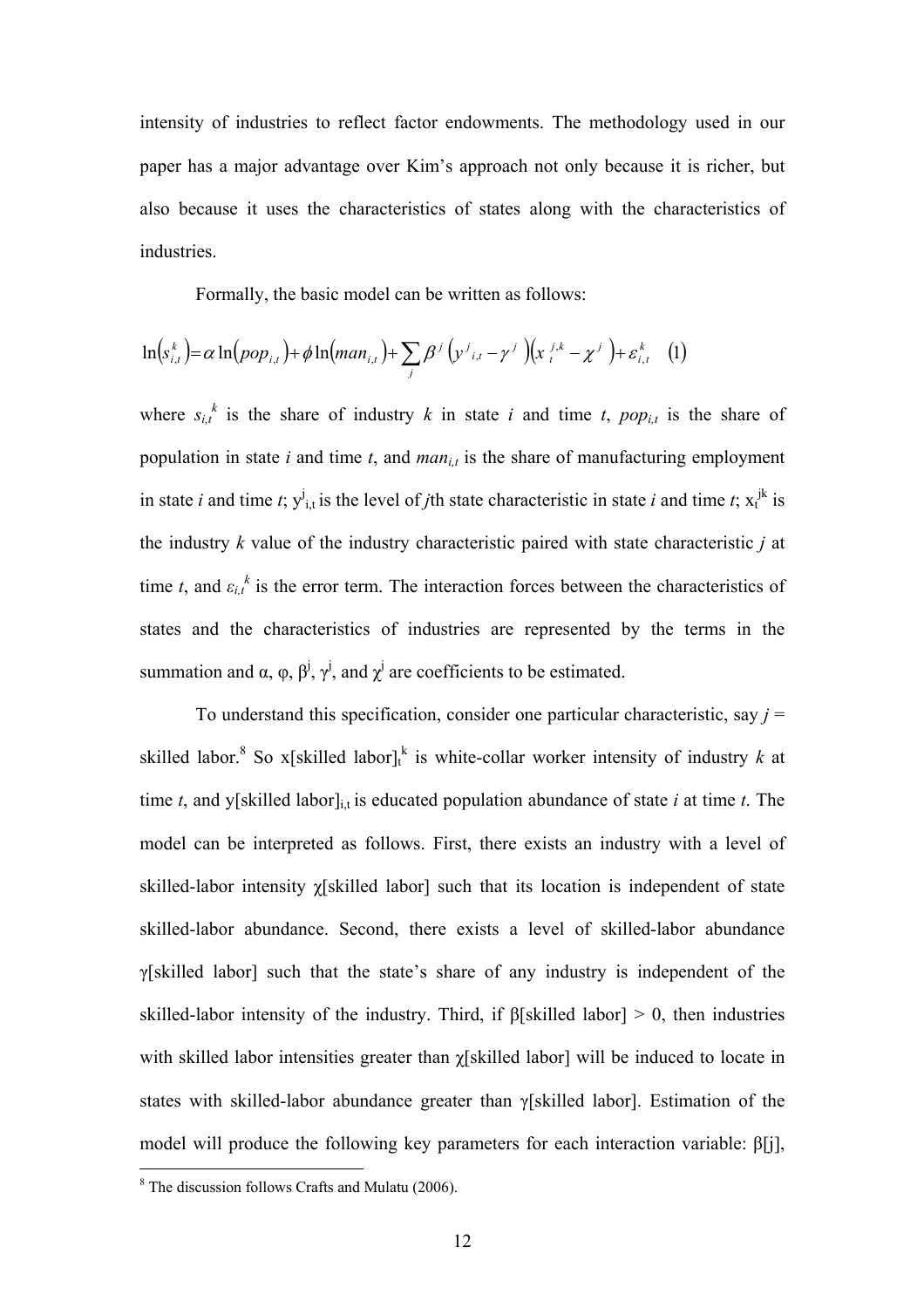γ[j], and χ[j] with *j* running over the interactions. If, for example, skilled labor is an important determinant of location patterns, we should see a high value of β[skilled labor].

Expanding the relationships in equation (1) we obtain the estimating equation

$$
\ln(s_{i,t}^{k}) = c + \alpha \ln(pop_{i,t}) + \phi \ln(man_{i,t}) + \sum_{j} (\beta^{j} y^{j}{}_{i,t} x^{j,k}{}_{t} - \beta^{j} \gamma^{j}{}_{i,t} x^{j,k}{}_{t} -\beta^{j} \gamma^{j}{}_{i,t} x^{j,k}{}_{t} -\beta^{j} \gamma^{j}{}_{i,t} x^{j,k}{}_{t}) + \varepsilon_{i,t}^{k}
$$
\n(2)

This gives a list of independent variables that comprises scaling terms, state characteristics, industrial characteristics, and interactions between state and industrial characteristics. The coefficients of the two size variables,  $\alpha$  and  $\phi$ , are straightforward, and *c* is a constant term. The estimated coefficients of the state characteristics,  $y^j$  and industry characteristics,  $x^j$  are estimates of  $-\beta^j y^j$ , and  $-\beta^j x^j$ , respectively, and so are expected to have negative signs. The estimated coefficients of the interaction variables,  $y^j x^j$  are estimates of  $\beta^j$ , which are expected to be positive and comprise the crucial set of parameters in the model. The relative magnitude and statistical significance of this coefficient on, for example, *educated population x white collar workers* provides us with a measure of how important this factor endowment was in influencing the location of industries in the United States.

### **3. Implementation of the MK empirical framework and data set**

In this section, we describe the data used in the paper (a detailed description of the variables is in the appendix) and the implementation of the MK model.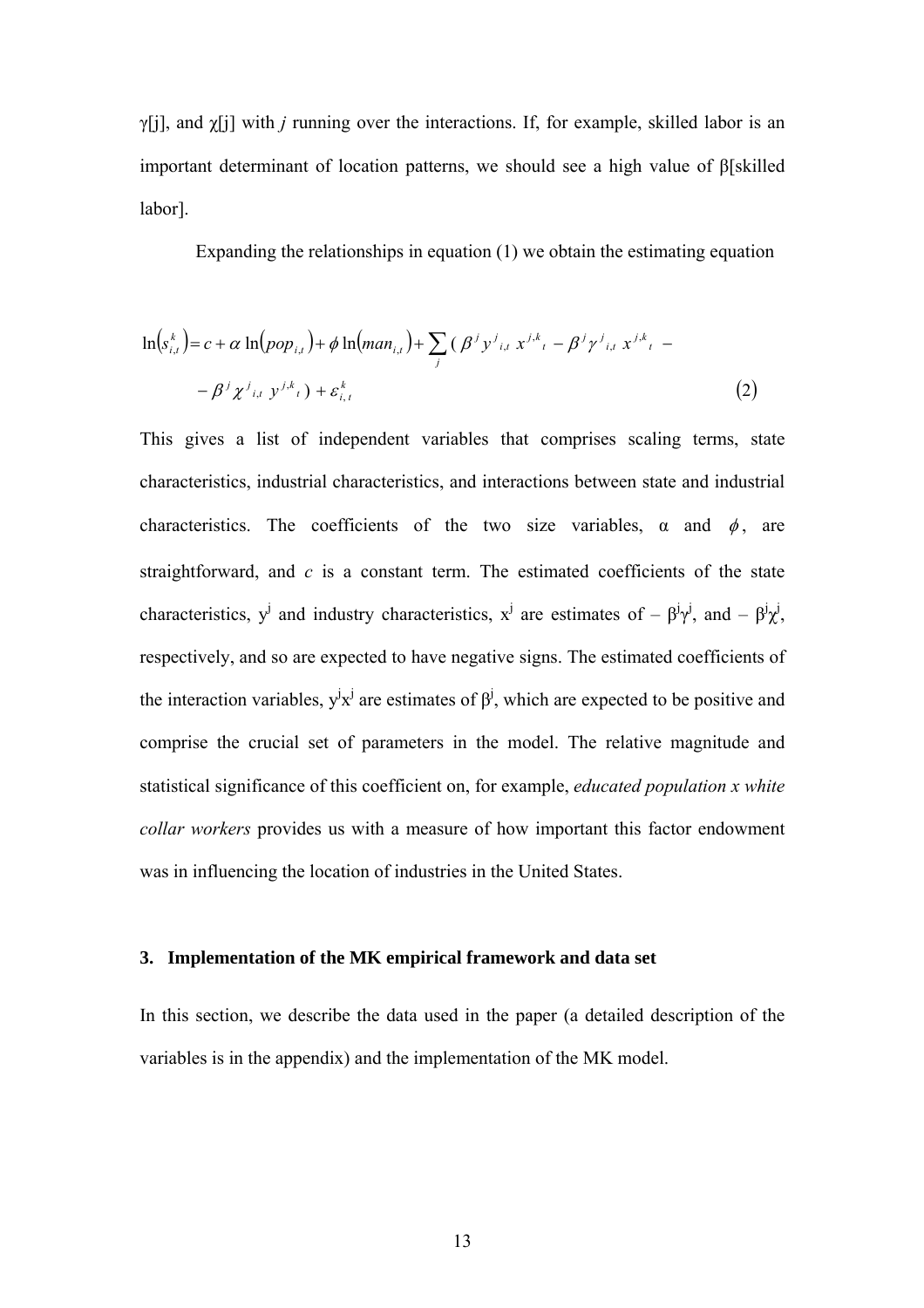### *Regression Equation*

In the implementation of the model, we consider four state characteristics (in addition to the population and the manufacturing labor force), six industry characteristics, and six interactions. The estimated equation (2) can be expressed as follows:

 $\ln(s_{i,t}^k) = C + \alpha \ln(POP_{i,t}) + \phi \ln(MAN_{i,t}) +$ 

+  $\beta_1$ AGRIC EMPL<sub>i,t</sub> +  $\beta_2$ EDUC POP<sub>i,t</sub> +  $\beta_3$ COAL ABUNDANCE<sub>i,t</sub> + + β<sub>4</sub>MARKET POTENTIAL<sub>it</sub> + β<sub>5</sub>WHITE COLLAR WORKERS<sub>it</sub> + +  $\beta_6$ STEAM POWER USE<sub>it</sub> +  $\beta_7$ AGRICULTURE INPUT<sub>it</sub> + +  $\beta_8$ INTERMEDIATE INPUT USE<sub>it</sub> +  $\beta_9$ SALES TO INDUSTRY<sub>it</sub> +  $+ \beta_{10}$ SIZE OF ESTABLISHMENT<sub>it</sub> +  $+ \beta_{11}$ (AGRIC EMPL x AGRICULTURE INPUT USE)<sub>it</sub> +  $+ \beta_{12}$  (EDUC POP x WHITE COLLAR WORKERS)<sub>it</sub> +  $+ \beta_{13}$ (COAL ABUNDANCE x STEAM POWER USE)<sub>it</sub> +  $+ \beta_{14}$ (MARKET POTENTIAL x INTERMEDIATE INPUT USE)<sub>it</sub> +

```
+ \beta_{15}(MARKET POTENTIAL x SALES TO INDUSTRY)<sub>i.t</sub> +
```

```
+ β<sub>16</sub>(MARKET POTENTIAL x SIZE OF ESTABLISHMENT)_{\text{i,t}} + \varepsilon_{i,t}<sup>k</sup>
```
The state characteristics are captured by the share of agricultural employment, share of educated population, coal prices, and market potential; industries are characterized by the share of white-collar workers, steam power use, plant size, agricultural input use, intermediate input use, and sales to industry.

(3)

The interaction variables are the following: educated population availability and white-collar worker intensity, coal abundance and steam power use, share of agricultural employment and agricultural input use, market potential and intermediate input use, market potential and sales to industry, and market potential and plant size. The first three of these interactions are predicted by the Heckscher-Ohlin (H-O) theory based on factor endowments; the last three are predicted by NEG to be activated when transport costs are in the right "intermediate" range such that the pull of centrality kicks in. The first market potential interaction says that industries which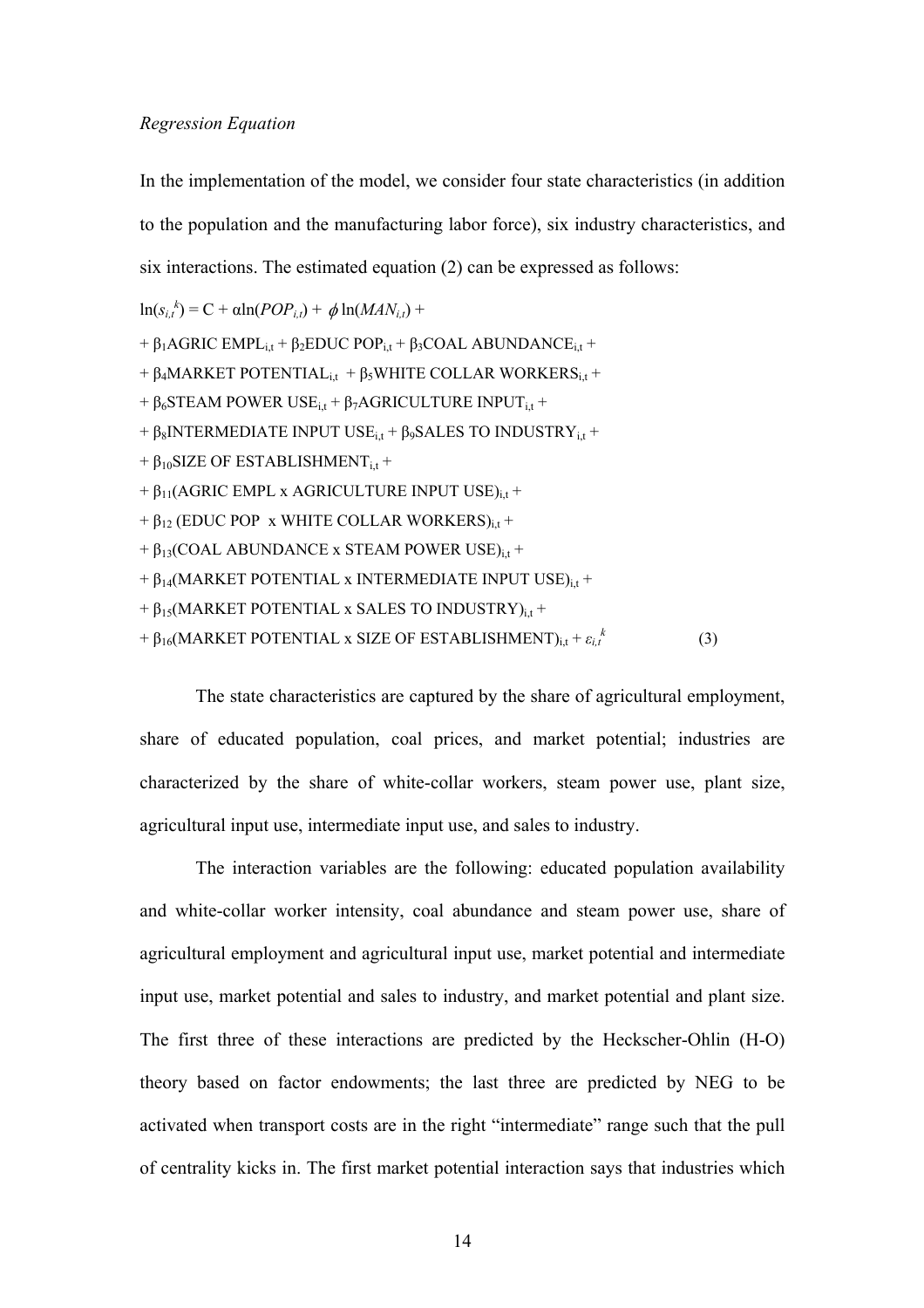use relatively large amounts of intermediate goods would prefer locations of high market potential. Here the importance of forward linkages is the key but how strongly firms value centrality will depend on transport costs; cheaper inputs have to be traded off against a higher costs of sending goods to final consumer. The second marketpotential interaction is based on backward linkages and presumes that industries which sell relatively large fraction of their output to other firms rather than final consumer tend to locate relatively close to other producers. The third market-potential interaction hypothesizes that industries operating at relatively large scale will value locations relatively close to market demand (at least at some levels of transportation costs).

In the original work by Midelfart-Knarvik et al., the authors estimate their version of the equation (2) using OLS, and account for the heteroskedasticity and the country and industry fixed effects. We also address additional estimation issues including endogeneity and clustered-sample methods.

# *Data Set*

The data are on 48 U.S. states and 19 two-digit level industries for each census year during  $1880-1920$  $1880-1920$  $1880-1920$ . The data on the share of two-digit level industrial employment in the U.S. states are drawn from the U.S. Census of Manufactures. The aggregation of individual industries at the two-digit level follows the standard industrial classification provided by Niemi (1974). The population data are from the Historical Statistics of the United States (2006). The data on labor force and agricultural employment in each U.S. state are from Perloff (1960), coal prices are

<span id="page-14-0"></span><sup>&</sup>lt;sup>9</sup> There are 46 states in 1880 since Oklahoma did not exist then, and North and South Dakota was considered a single territory. Alaska is excluded throughout the whole period.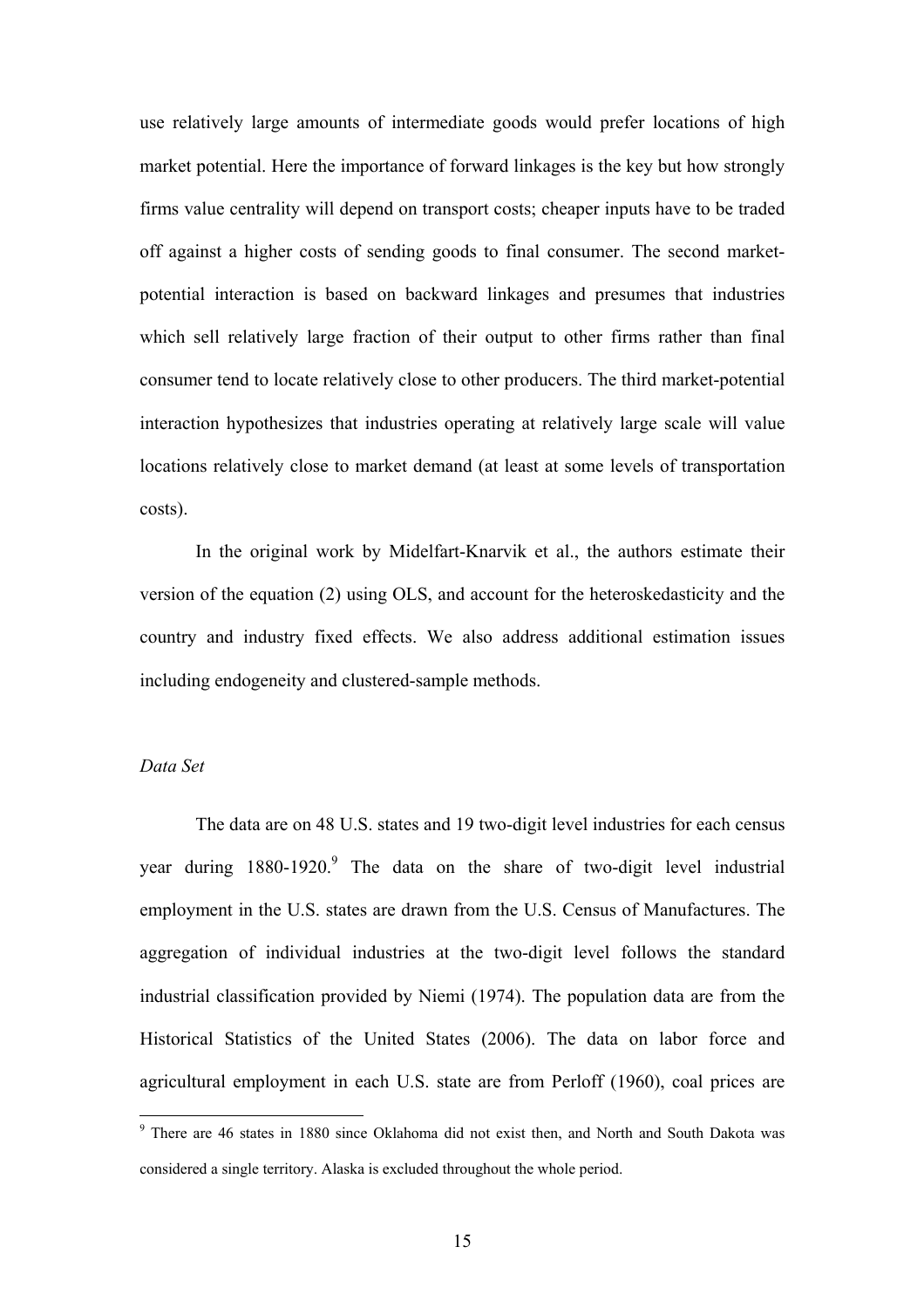taken from various U.S. government sources, and the data on educated population by states come from the U.S. occupation censuses and Goldin  $(1998)$ <sup>10</sup>. The share of white-collar workers as well as of steam power use is extracted from the U.S. Censuses of Manufactures 1880-1920. Average plant size is from O'Brien (1988). Forward and backward linkages are evaluated using an input-output table for the U.S. economy. There are two such tables available for our time-period. One is due to Whitney (1968) who constructed an input-output table for 1899; the other is Leontieff's (1941) seminal work which provides an input-output table for 1919. Both tables can be adjusted to the two-digit industrial level.

Panel A in Table 1 reports industrial characteristics obtained from the 1899 input-output table which relate to key aspects highlighted by locational hypotheses based either on new economic geography (cols. 1 and 2) or on natural advantages (Cols. 3 and 4). It is clear that there are big differences across industries. For example, SIC 33, primary metal products, has high use of intermediates and sales to industry relative to gross output whereas for SIC 21, tobacco products, these proportions are negligible. Conversely, tobacco uses agricultural inputs quite heavily but primary metal products does not. Overall, it is noticeable that many sectors have substantial linkages (medians in cols.1 and 2 are both 26 per cent) whereas few sectors rely heavily on inputs of primary products (medians in cols. 3 and 4 are 0.4 per cent and 1.3 per cent, respectively). Panel B in Table 1 shows the distribution of the two-digit manufacturing employment between the manufacturing belt states and the states outside the belt. We see that the industries having substantial linkages but little use of agricultural inputs are highly concentrated in the manufacturing belt (for example SIC 33, primary metals, or SIC 35&36, machinery,) while industries which

 $\overline{a}$ 

<span id="page-15-0"></span><sup>&</sup>lt;sup>10</sup> We would like to thank Claudia Goldin for providing the data.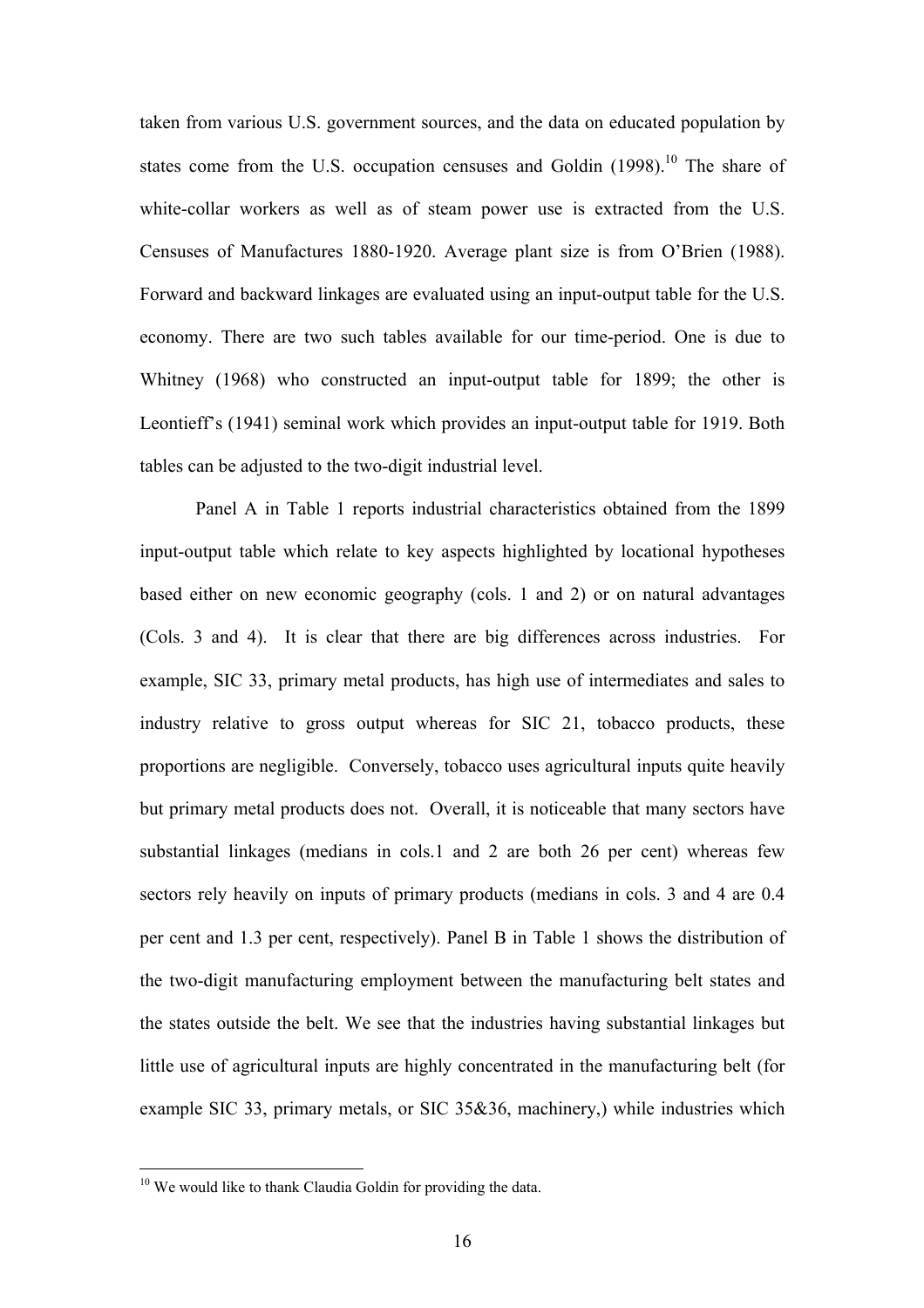rely on agricultural inputs (for example SIC 28, chemicals and allied products) are less so. The differences are even more profound in 1920 when, for example, SIC 24, lumber and wood products, employs more people outside the manufacturing belt than inside it. Panel B also shows that there is a slight decrease of the share of manufacturing employment in the manufacturing belt for some industries between 1880 and 1920. Those industries largely produce final consumer products and since the population living outside the manufacturing belt increased by 1920 it is not surprising that those industries increased their shares outside the belt too. Despite this, the overall pattern of the industries with substantial linkages being located in the manufacturing belt is preserved, with the primary metal products, machinery, and chemical industry even increasing their presence in the belt.

The only variable which needs to be estimated is market potential. The estimation of market potential goes back to Harris's (1954) seminal paper, which calculates market potential as the inverse distance-weighted sum of incomes. In recent years, several studies have linked market potential rigorously to theory (e.g. Krugman, 1992, Head and Mayer, 2002) with the implication that a gravity equation framework should be used to estimate market potential. We use the methodology of Head and Mayer (2004) which is based on Redding and Venables (2004). The market potential of a U.S. state *i* is calculated using the formula  $M_i = \sum j \varphi_{ij} GDPj$  where  $\varphi_{ij}$  is the accessibility of market *j* for goods from the U.S. state *i*. The market *j* consists of nominal GDP in foreign countries, in other U.S. states, and in the home state *i*.

The market accessibility of foreign countries is calculated as follows:

$$
\varphi_{ij} = \exp(-\beta_j + \lambda L_{ij}) d_{ij}^{-\delta} \tag{4},
$$

where  $\beta$  is the home-bias coefficient,  $\lambda$  is the language coefficients,  $\delta$  is the distance coefficients,  $L_{ij}$  is an indicator variable with value of 1 if the language between *i* and *j*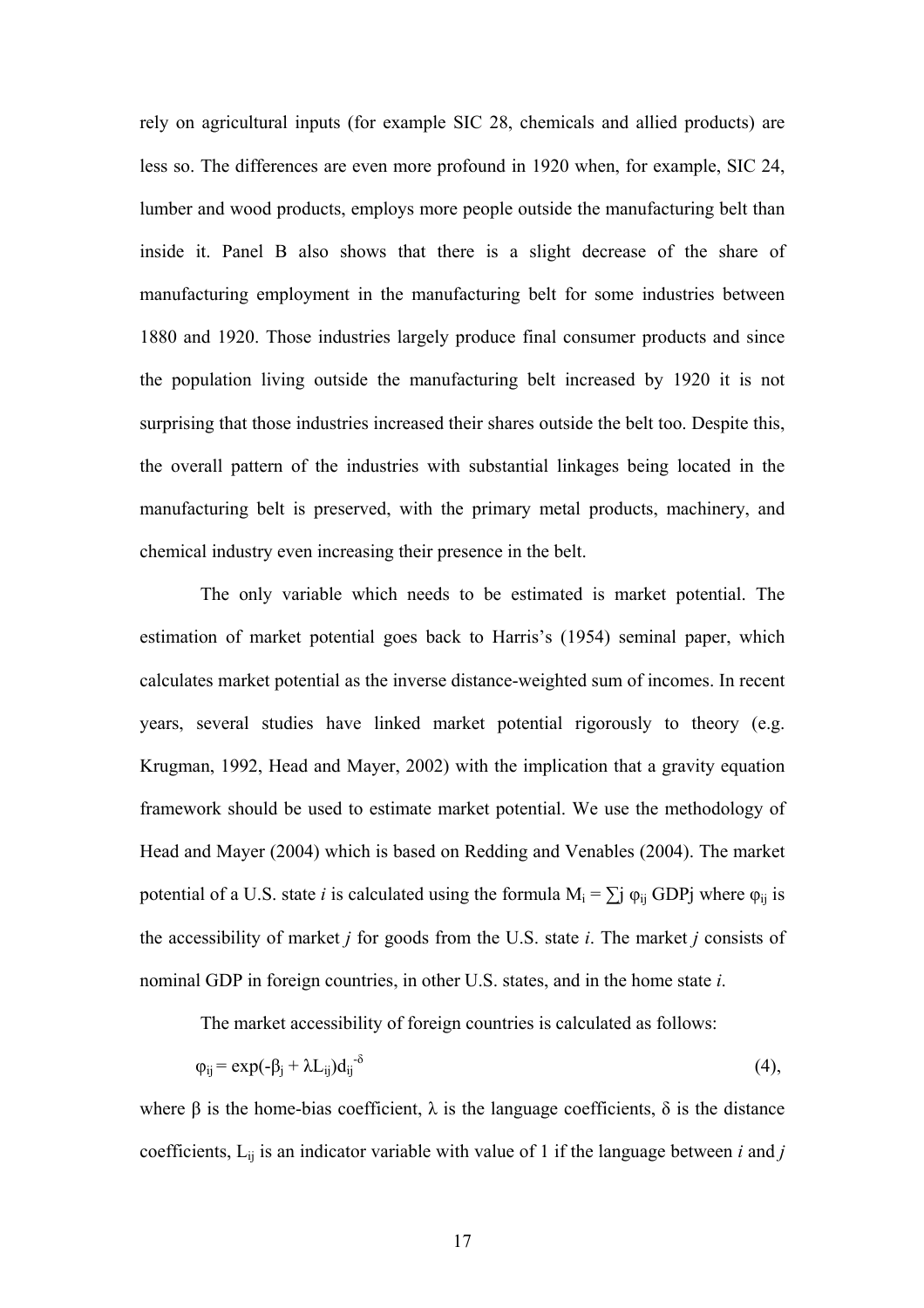is the same and 0 otherwise, and  $d_{ij}$  is the distance between  $i$  and  $j$ . The market accessibility of other U.S. states is calculated as

$$
\varphi_{ij} = d_{ij}^{-\delta} \tag{5}
$$

and own U.S. state

$$
\varphi_{ii} = d_{ii}^{-\delta} = [2/3 \cdot (\text{area}_i/\pi)^{0.5}]^{-\delta} \tag{6}.
$$

In (5) and (6), the subscripts *i* and *j* refer to the U.S. states. The regression equation to estimate  $β$ ,  $λ$ , and  $δ$  is

$$
\ln X_{ij} = EX_i + IM_j + \delta Ind_{ij} + \beta_j B_{ij} + \lambda L_{ij} + \epsilon_{ij}
$$
\n(7),

where  $X_{ij}$  is the aggregate value of the country's *i* export to country *j*,  $EX_i$  and  $IM_j$  are exporter and importer fixed effects,  $B_{ii}$  is a dummy variable which is 1 if  $i \neq j$ ,  $\beta$  is the home-bias coefficient,  $\lambda$  is the language coefficient,  $\delta$  is the distance coefficient,  $L_{ii}$  is an indicator variable with a value of 1 if the language between *i* and *j* is the same and 0 otherwise, and dij is the distance between *i* and *j*.

The main issue here is data availability. The estimation of equation (7) to obtain the estimates of β, λ, δ for equation (4) – the accessibility of foreign countries – uses data for trade between the U.S. and foreign countries from Jacks et al. (2008) with total internal trade flows for the U.S.,  $X_{ii}$ , constructed by subtracting total U.S. exports from U.S. GDP based on Maddison  $(2007)$ .<sup>11</sup> Unfortunately, no internal trade data for the U.S. states in 1880-1920 exist to estimate equation (7) in order to obtain  $\delta$ for equations (5) and (6). Here we have two options: either to use -1 for  $\delta$  as suggested by Harris (1954), which is often used in the literature when the gravity equation similar to (7) is impossible to estimate, or to follow the suggestion of Head and Mayer (2004) and to use the estimate of  $\delta$  from (7) in (5) and (6). We implement both approaches to see how sensitive the results are to different market potential

 $\overline{a}$ 

<span id="page-17-0"></span> $11$  We are grateful to Chris Meissner for providing the trade data.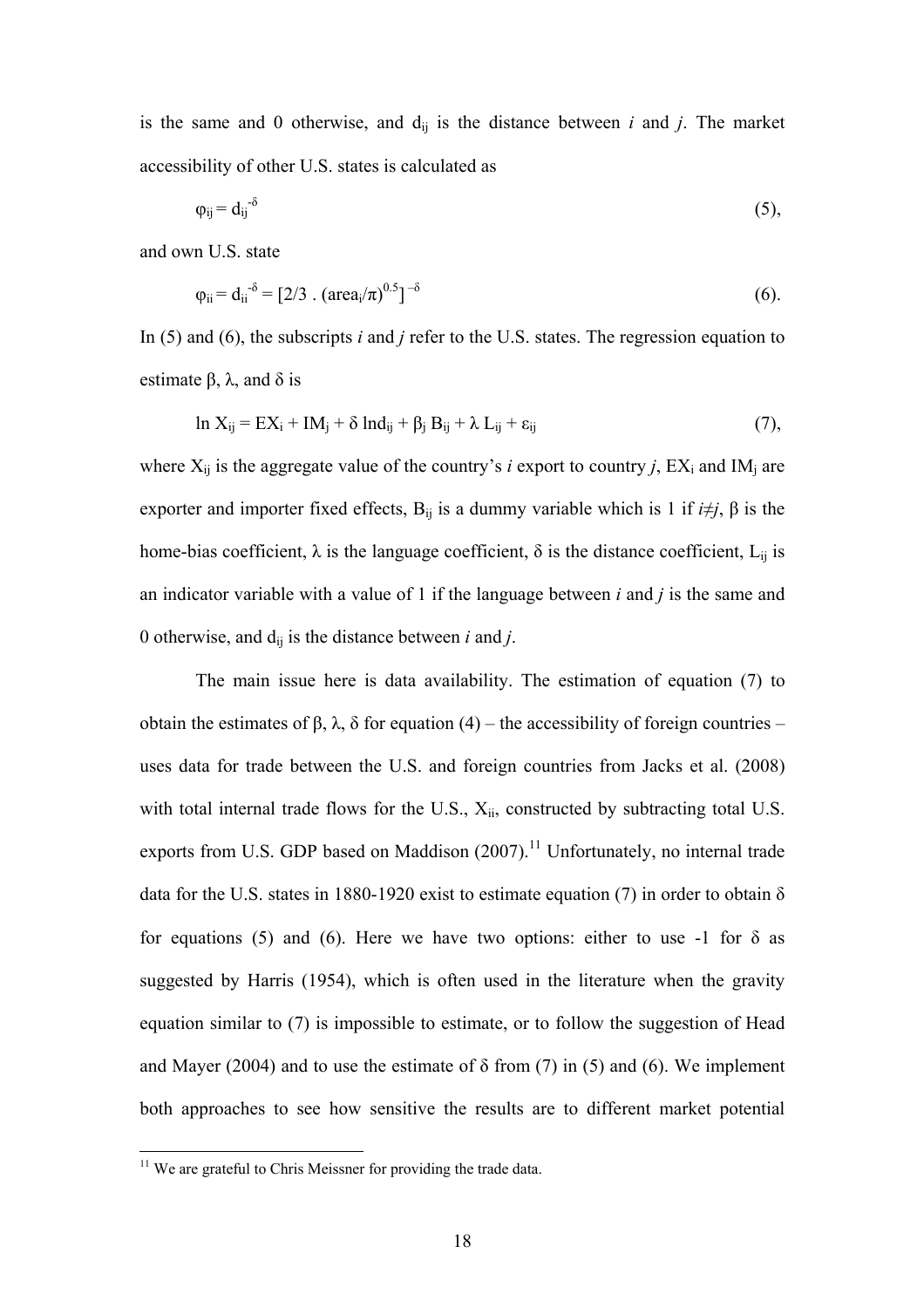estimates. The data on the area of the U.S. states are from the Historical Statistics of the United States (2006), the distance between the U.S. states and the foreign countries is the kilometer distance between the corresponding capitals, and the distance between the U.S. states is calculated as the kilometer distance between their capital cities.

To complete the calculation of market potential, nominal GDP estimates are required. Nominal GDP of the U.S. states in 1880-1910 is taken from Klein (2009) which estimates 1890 and 1910 nominal GDP for each U.S. state based on the methodology developed by Easterlin (1957), and re-estimates Easterlin's original 1880 and 1900 estimates.<sup>12</sup> Data for 1920 are from Easterlin (1957). The sources of nominal GDP of the foreign countries and the corresponding exchange rate are in the Appendix.

Table 2 displays our estimates of market potential by state for 1880 and 1920 based on the  $\delta = -1$  variant. Two points stand out. First, the rank order of market

 $\overline{a}$ 

<span id="page-18-0"></span> $12$  Easterlin's (1957) study provides estimates of nominal GDP from the income side for each U.S. state in 1880, 1900, 1919-1921, and 1949-1951. Estimation involves two steps. First, the ratio of the state total personal income per capita relative to the U.S. total personal income per capita for each U.S. state is constructed from the census publications. These ratios are then used to allocate the U.S. total personal income per capita among the states. The calculation of the ratios involves the calculation and the weighting of the sectoral ratios for agriculture and six non-agriculture sectors. Total personal income includes wages, salaries, and proprietor's income in agriculture and six non-agriculture sectors; property income includes rental income, personal interest income, and dividends, in agriculture and six non-agriculture industries. The non-agriculture sectors consist of manufacturing, mining, construction, transportation and communication and public utilities, private households including domestic service performed in private households, and "all other" which includes finance, trade, government, and other services than domestic services. The re-estimated 1880 and 1900 figures in Klein (2009) are very close to Easterlin's original estimates.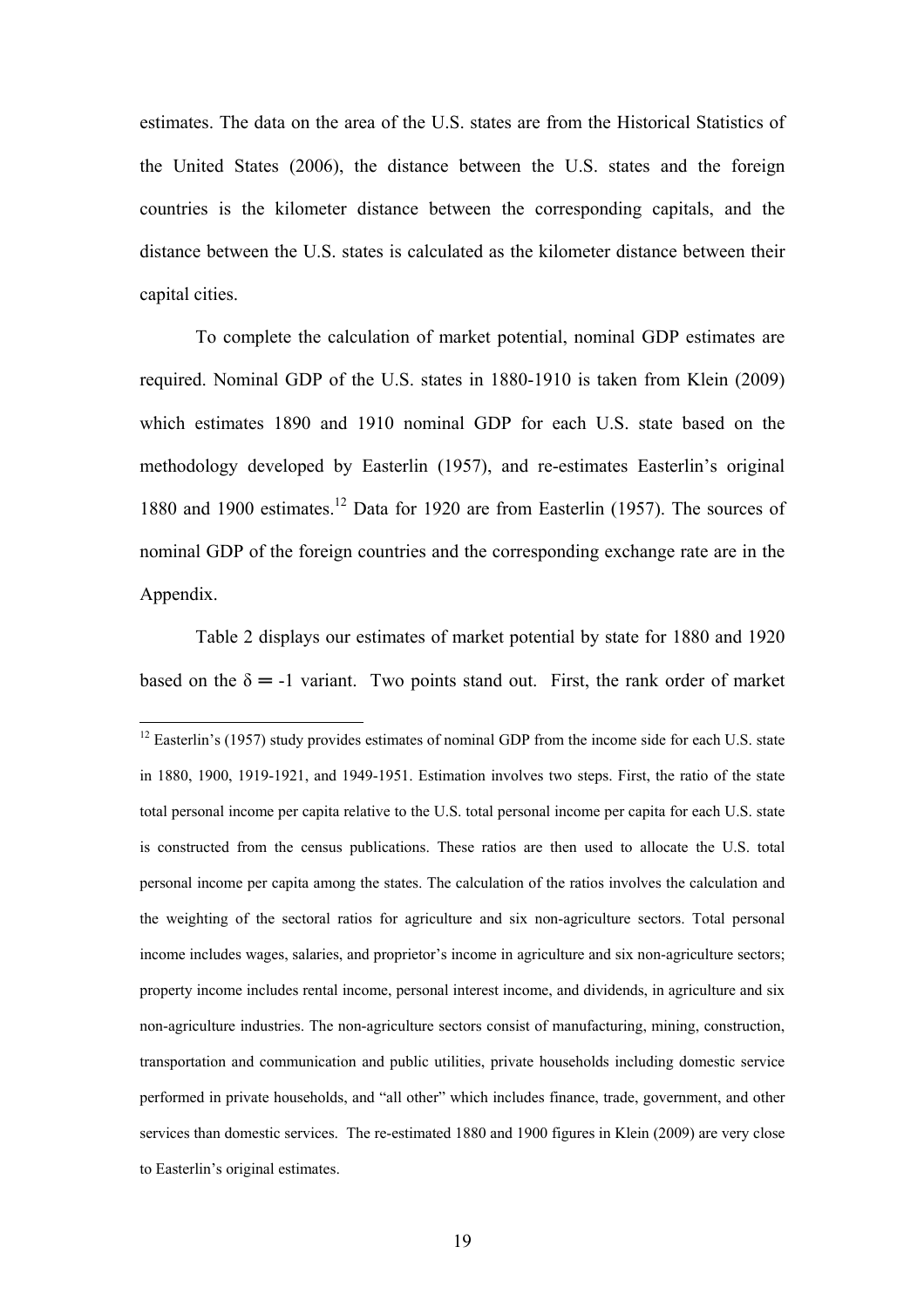potential is very stable during this period. Second, the 'manufacturing-belt' states tend to have the highest levels of market potential in both years. It should be noted that states with similar GDP inside and outside the manufacturing belt generally have quite different levels of market potential; for example, Rhode Island and Washington have very similar GDP but, as Table 2 shows, market potential of the former was about 5 times that of the latter.

In addition to the data for 1880-1920, we need market potential estimates for each U.S. state in 1870 to construct the instruments used in the instrumental variable regression presented in the following section. The estimation follows the methodology outlined above and the nominal GDP of each U.S. state in 1870 is calculated from the real GDP estimates of Tamura et al.  $(2006)$ <sup>13</sup>

# **4. Empirical Results**

#### *Estimation Issues*

 $\overline{a}$ 

In our initial estimations of equation (3) market potential is calculated assuming  $\delta$  = -1, and forward and backward linkages are based on the 1899 input-output table in Whitney (1968); then other variants are presented by way of sensitivity analysis. This section discusses the statistical properties of the results while their historical interpretation is left to the following section. Estimation of equation (3) raises the following issues: heteroskedasticity, endogeneity of some of the regressors, and the use of panel data techniques. Our data, as seen from the specification of the regression equation, have three dimensions: industry *k*, state *i*, and time *t*. Leaving aside the time dimension for a moment, state and industry dimensions are potential sources of heteroskedasticity. Furthermore, having 19 industries in each U.S. state suggests that

<span id="page-19-0"></span><sup>&</sup>lt;sup>13</sup> We are grateful to Robert Tamura for providing us with the dataset to calculate these estimates.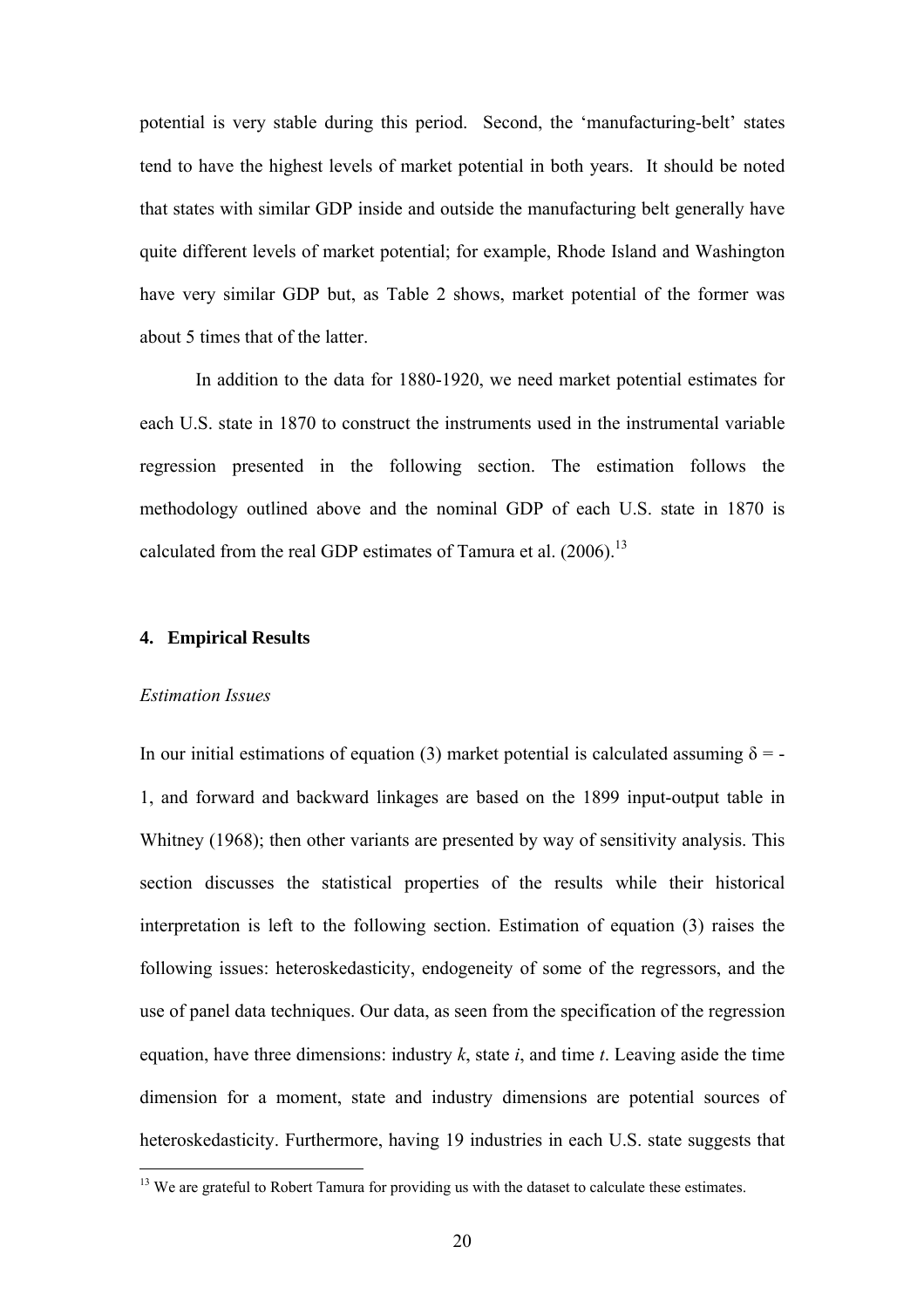we might face an unobserved cluster effect coming from the U.S. states. In this case, cluster-robust standard errors should be used (White, 1984, Arellano, 1987); failure to do so could have a dramatic effect on *t*-statistics (Pepper, 2002) which would then invalidate our statistical inference. Indeed, cluster-robust standard errors place no restriction on heteroskedasticity and correlation within clusters.

The issue of endogeneity arises for two reasons. First, there is a direct implication of the unobserved cluster effect discussed in the previous paragraph. Using cluster-robust standard errors assumes that the unobserved cluster effect is not correlated with the regressors. However, if this assumption were invalid, then the estimators would be inconsistent. In this case, a "within" estimator that would sweep away the unobserved within-cluster effect is attractive (Cameron et al., 2005, Wooldridge, 2003, 2006). Second, market potential and the corresponding interactions may be endogenous. This calls for instrumental variable estimation. In our setting, we have to rely on lagged variables since finding an alternative is very difficult. Econometrics research in recent years has shown that instrumental variable estimation has its pitfalls. Although it provides consistent estimates, it is much less efficient than the OLS estimator (Wooldridge, 2002, Cameron et al., 2005). This is exacerbated when the correlation between instruments and instrumented variables is weak, leaving us with IV estimation of low precision (Staiger et al. 1997; Kleibergen, 2002; Hahn et al., 2003). Another profound implication of weak instruments is that even mild instrument endogeneity can lead to IV being even more inconsistent than OLS (Bound et al., 1995). To account for this, we perform weak instrument tests to justify the appropriateness of using instrumental variables estimation. In addition, we follow the suggestion of Wooldridge (2002, p. 104) who says: "Often we must choose between a possibly inconsistent estimator that has relatively small standard errors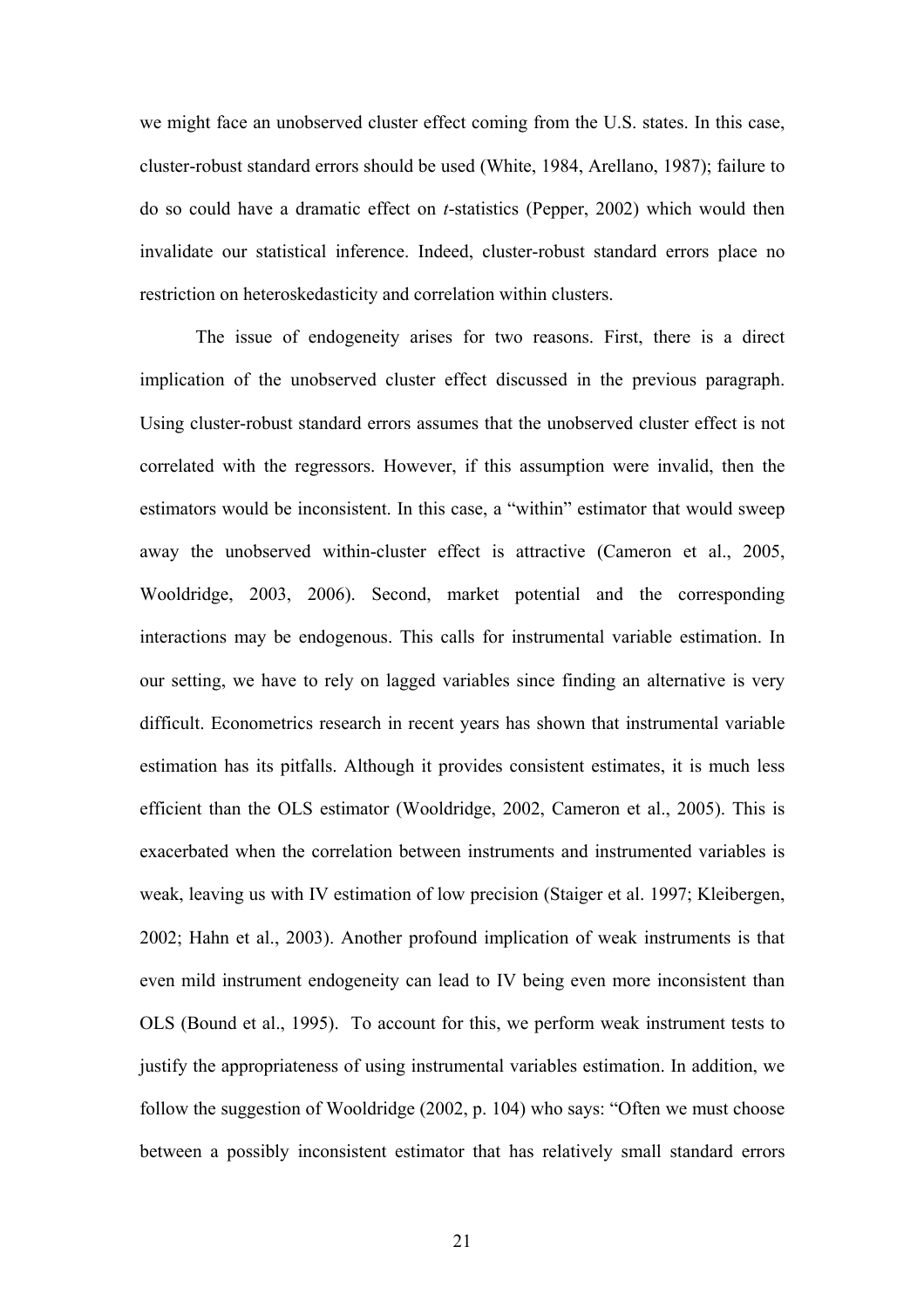(OLS) and a consistent estimator that is so imprecise that nothing interesting can be concluded (2SLS). One approach is to use OLS unless we can reject exogeneity of the explanatory variables." Therefore, we perform endogeneity tests on the suspect regressors.

Coming back to the time dimension, its presence naturally calls for the use of panel data techniques. However, panel data estimation is done on pooled data, which assumes the same parameters over time and across regions. In our case, pooling the data across time might not be that innocent. Indeed, the period 1880-1920 is known for dramatic changes in the U.S economy, which suggests a cautious approach to pooling the data across time. Consequently, a testing of poolability is carried out to see whether panel data techniques should be used or not (Baltagi, 2005).

# *The Basic Results*

The results of the initial estimation of equation (3) are in Tables 3-5. Table 3 presents the results for the pooled sample 1880-1920. Column I shows the results of estimation with cluster-robust standard errors since the data are clustered at the state level and heteroskedasticity is present, as confirmed by the Breusch-Pagan test (which rejects the hypothesis of homoskedastic standard errors at the 1% significance level). The estimation results show that out of three H-O interaction variables, only agriculture is statistically significant (at 1%), and has a correct sign; the other two are insignificant. As for the NEG interactions, two of them are highly statistically significant and with the correct sign – backward linkages and plant size – while the forward linkages interaction variable is insignificant, though with the correct sign.

The time dimension potentially allows us to use panel-data estimation. Because of heteroskedasticity, a robust Hausman test (Cameron et al., 2005, p. 718)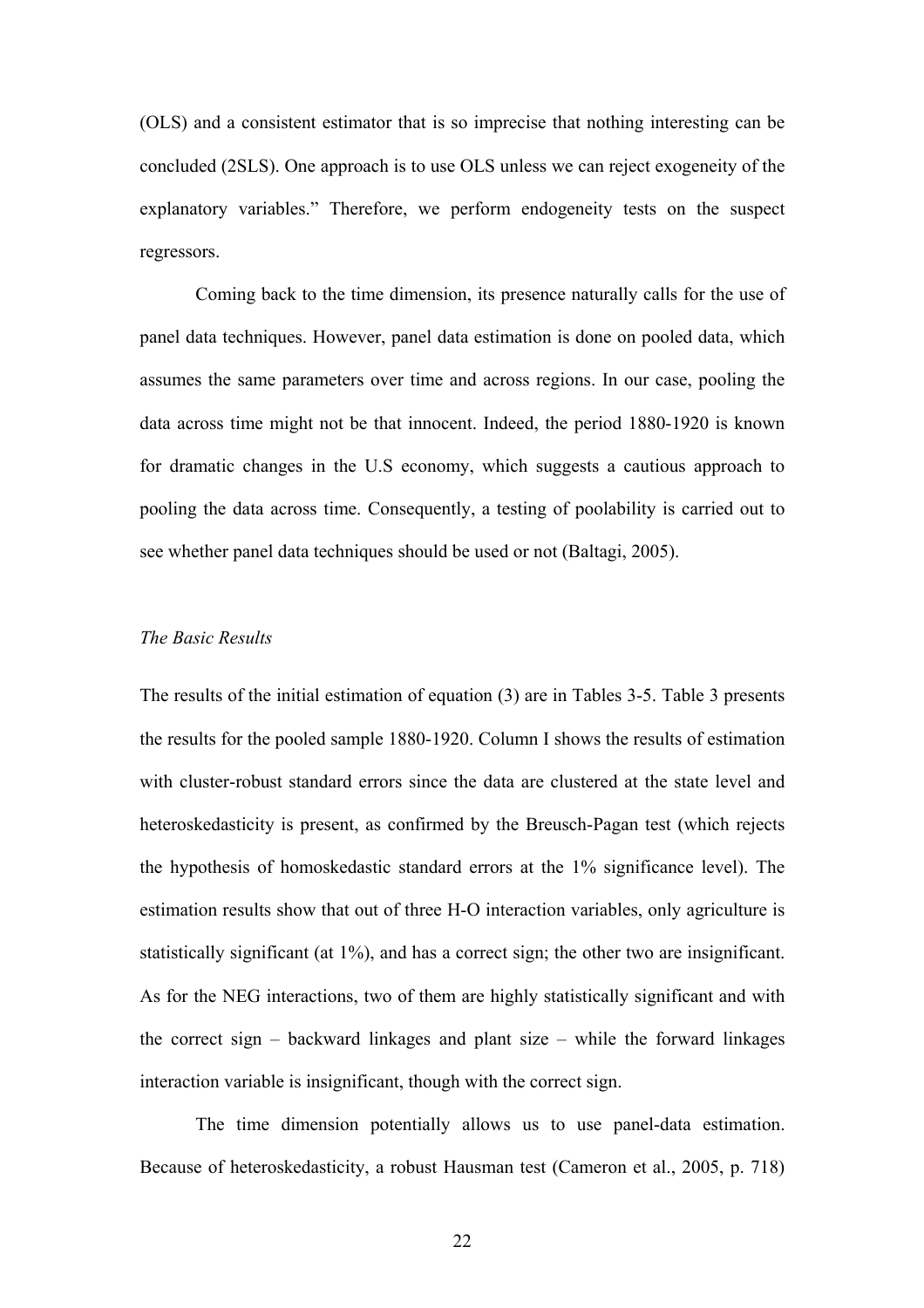was used to test between fixed- and random-effects models and the test statistics (see Table 1) favor the fixed-effects model. Column II presents the results of the fixedeffects estimation with panel-robust standard errors. The results confirm the previous findings and provide support for the pooled OLS estimates.

As was argued earlier, pooling data across time might pose a problem. Bearing in mind that the U.S. economy was undergoing dramatic changes in 1880-1920, the assumption of the same parameters across time could be too strong. Indeed, the forward linkages in Table 3 are not statistically significant despite the fact that many industries have substantial linkages, as discussed in the previous section. Therefore, we carried out a Chow test to determine whether the data should be pooled or not. The calculated F-statistics F(23, 4465) is 27.2265 which enables us to reject the null hypothesis that  $\beta[j]_t = \beta[j] \ \forall t$  at the 1% significance level. Accordingly, we run separate regressions for 1880, 1890, 1900, 1910, and 1920.

For each of those years, we have estimated equation (3) with OLS using cluster-robust standard errors and cluster-specific fixed effects. The reason for using cluster-robust standard errors is, as with the earlier regressions, the possibility that there is an unobserved cluster effect which needs to be taken into account. The cluster-robust standard errors estimator assumes, however, that the unobserved cluster effect is not correlated with the regressors and puts it into the composite error term  $\varepsilon_i^k$ . If the unobserved cluster effect actually happens to be correlated with the regressors, the OLS estimator becomes inconsistent. Therefore, we have also estimated a clusterspecific fixed effect, to allow for the possibility of that correlation.<sup>14</sup> The results are presented in Table 4.

 $\overline{a}$ 

<span id="page-22-0"></span><sup>&</sup>lt;sup>14</sup> Even in the case of cluster-specific fixed effect estimation, we use cluster-robust standard errors to estimate a fully robust variance-matrix, as shown in Wooldridge (2003, 2006). We have also estimated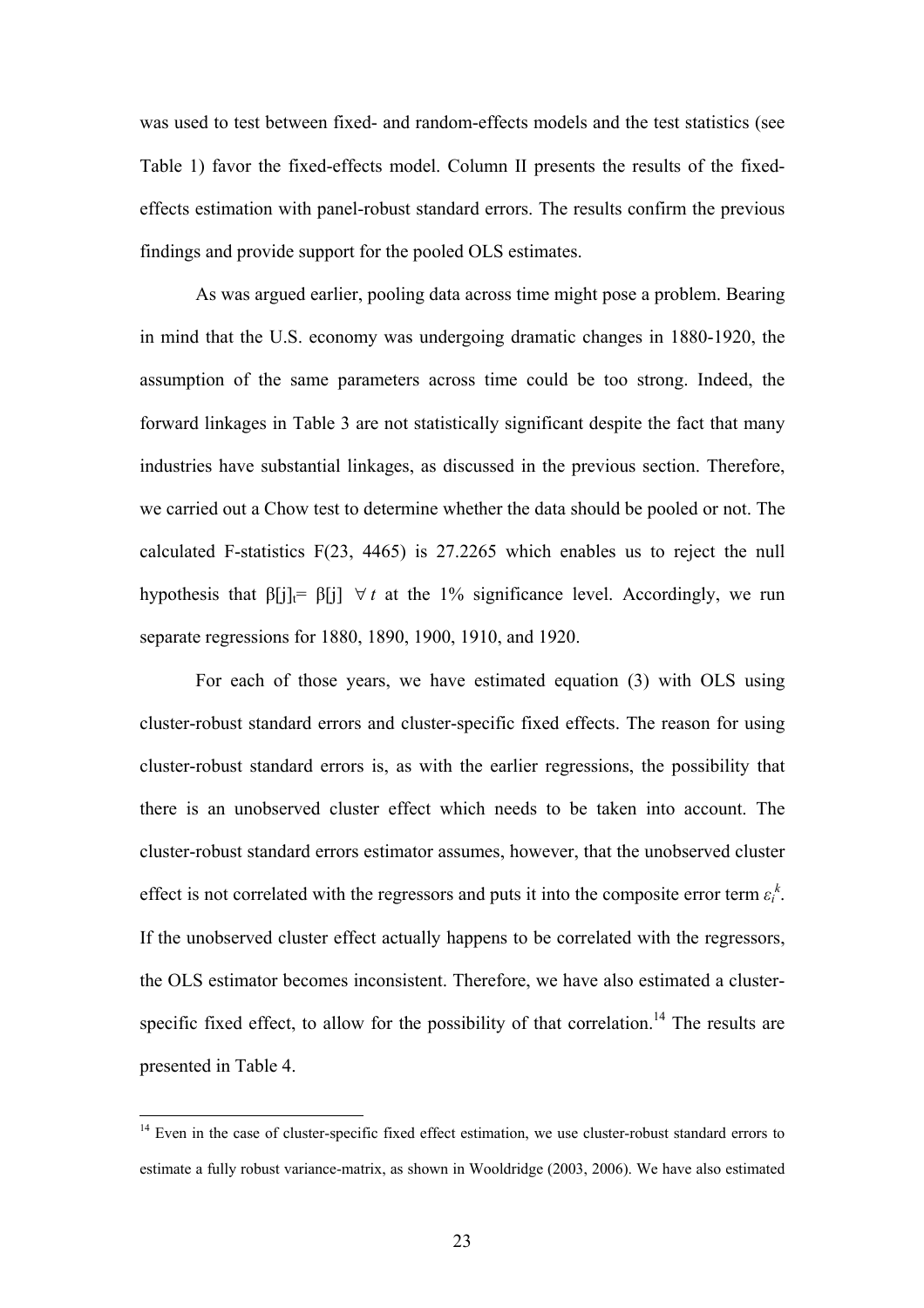A general overview of the estimation results suggests that NEG interaction variables are present in each of the years, though some variation exists before 1900. The H-O interactions are less prevalent except for agriculture until 1900. Of the NEG forces, the plant-size interaction is always statistically significant, usually at the 1% significance level. The backward-linkages interaction is almost always significant, except for 1910. Forward linkages are first significant in 1890 (at 10%). After that, they remain significant until 1920 with an increase up to the 1% level. The H-O interactions are very different in terms of significance. Both coal and skilled-labor interactions change signs and are insignificant for most of the time. The agriculture interaction, on the other hand, is highly statistically significant until 1900, after which it becomes insignificant and changes sign in  $1920$ <sup>[15](#page-23-0)</sup>

The endogeneity issue regarding market potential and its interactions is addressed by instrumental-variable estimation. As was noted earlier, finding an instrument in our setting is difficult and we have to rely on lagged variables. Instrumental-variable estimation does not perform well in the presence of weak instruments. Therefore, we check whether our instruments are 'weak' or not using Shea's (1997) partial  $R^2$  and the weak instrument test as suggested by Stock and Yogo (2005). In additional, we perform an endogeneity C-test (Hayashi, 2000, pp 233-234). Instrumental variable estimation is carried out using 2-step GMM, which is more efficient than IV/2SLS. The results are presented in Table 5.<sup>16</sup>

the cluster-specific random effect model, and the results remain qualitatively unchanged; they are available from the authors upon request.

<span id="page-23-0"></span><sup>&</sup>lt;sup>15</sup> An F-test for joint significance of the H-O interactions shows that the null hypothesis cannot be rejected for 1910 and 1920.

<span id="page-23-1"></span> $16$  The share of manufacturing labor force and the share of agricultural labor force are potentially endogenous too. The manufacturing labor force is mobile in the standard NEG model which suggests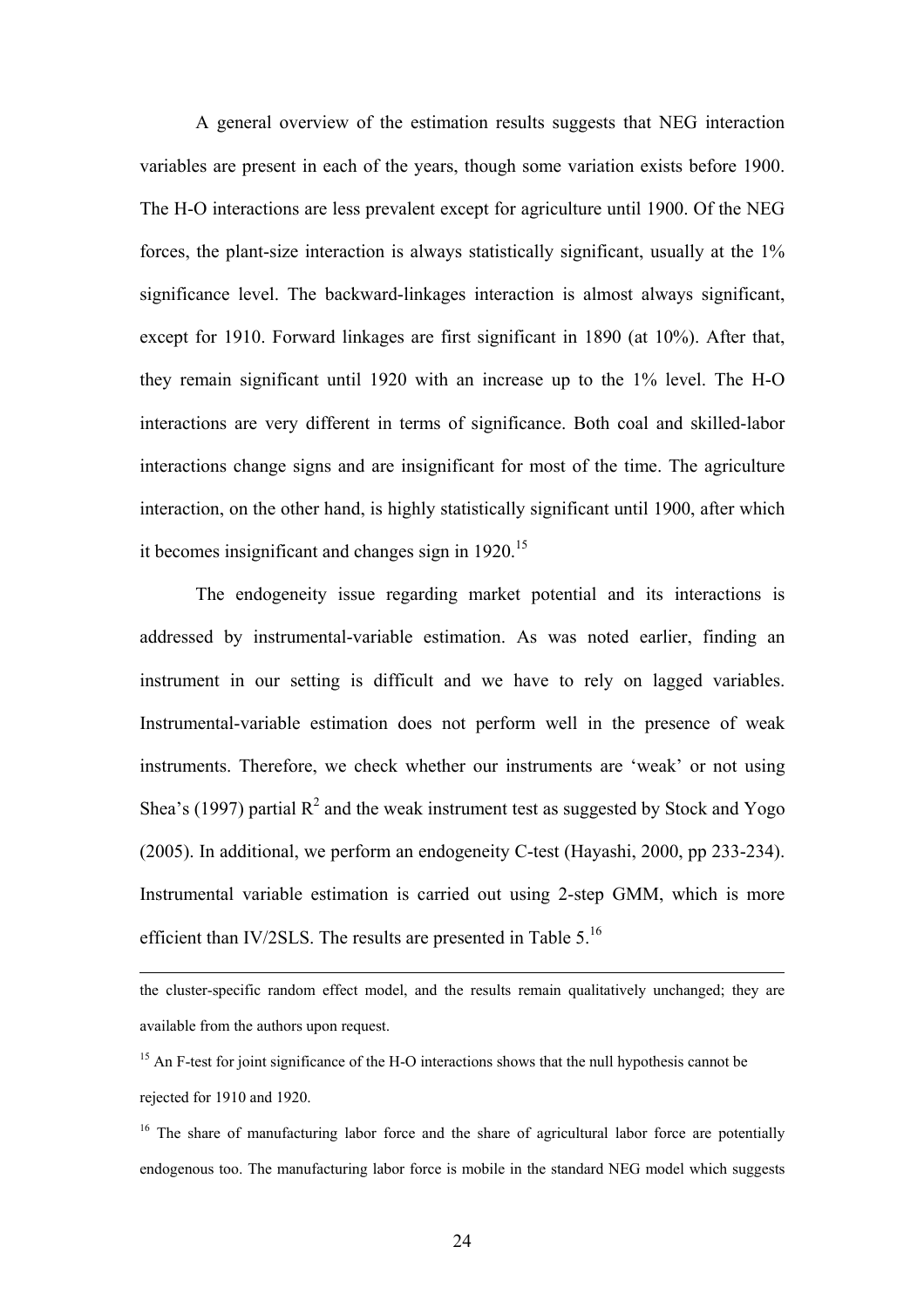For each year, we again estimate equation (3), and we use cluster-robust standard errors. First, we check the correlation between our instruments and instrumented market potential and the corresponding interactions. Shea's partial  $\mathbb{R}^2$  in Table 3 show a very strong correlation between the instruments and instrumented variables, ranging from 0.88 to 0.99. We have also carried out a formal test of the weak instrument suggested by Stock and Yogo (2005). The relevant F-statistics largely exceed the critical values reported by Stock and Yogo (2005) in their Tables 1-4 (the F-statistics range from around 500 in 1880 to around 8000 in 1920). The endogeneity test (Table 5) rejects the null hypothesis that the market potential and its interaction are exogenous in all cases except for  $1890$ <sup>17</sup> Nevertheless, we estimate the model for that year anyway as a sensitivity check. The results in Table 5 show that overall the picture that emerges from Table 4 is preserved. The NEG interaction variables are almost always significant and have the correct sign, with the plant-size interaction having the strongest significance, followed by the backward-linkages and then the forward-linkages interaction. The forward-linkage interaction is significant from 1890, and the significance rises from 1900. The significance of the estimated backward-linkages coefficients remains high throughout the period, except for 1910.

 that it might be endogenous in our regression equation. The agricultural labor force is considered immobile in the original Krugman (1991) model but is treated as mobile across sectors in Krugman and Venables (1995) as well as in Puga (1999). Therefore, we have also considered both manufacturing and agricultural labor force as endogenous and instrumented them with their lagged values. The sign and the statistical significance are the same as when they are treated as exogenous.

<span id="page-24-0"></span> $17$  The endogeneity test in 1920 does not reject the null hypothesis of exogenous market potential interaction at the conventional significance levels; however, the null hypothesis can be rejected at the 11% significance level.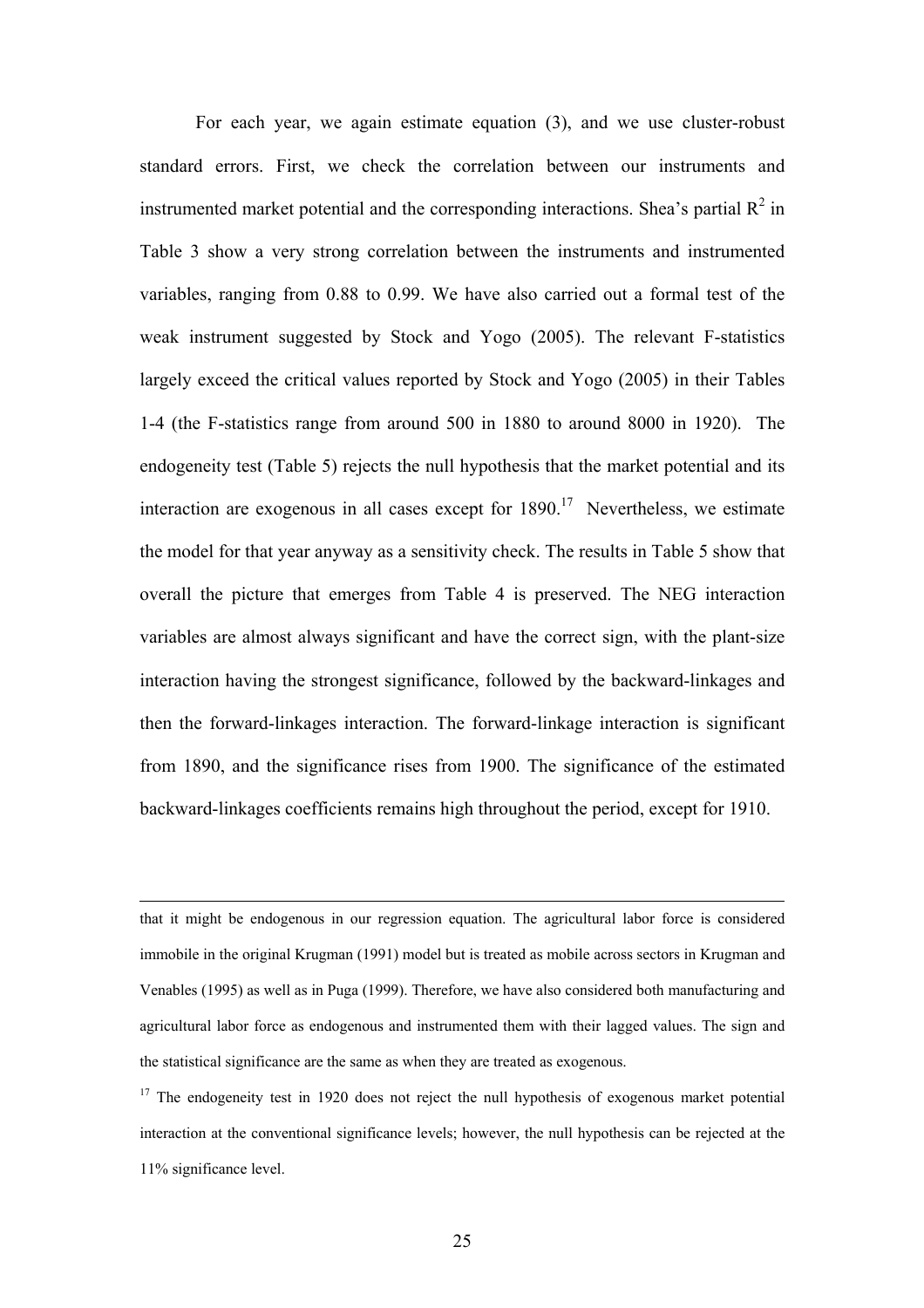#### *Robustness, Standardized Coefficients and Counterfactuals*

We have also performed additional robustness checks with respect to our data. As was mentioned in the section on data, market potential was calculated twice: first, with  $\delta$  = -1 and, secondly, with the estimated coefficients of equation (6). The estimations in Table 3-5 use the former market potential data. Therefore, Tables 6 and 7 show the results of the estimation techniques used in Tables 4 and 5 with the market potential figures calculated using the gravity equation estimates.<sup>18</sup> We see that the results are similar, with the agriculture interaction being the only important H-O force and NEG forces being important throughout the whole period.<sup>19</sup>

The crucial NEG interaction variables are forward and backward linkages estimated using Whitney's 1899 input-output table. However, as was mentioned earlier, 1880-1920 was a period of dramatic changes in the U.S. economy and therefore using the same input-output table might raise the issue of the accuracy of the estimated forward/backward linkages. Unfortunately, for the period before 1899, there are no input-output tables. For 1920, we can perform a sensitivity analysis using the well-known input-output table for 1919 constructed by Leontief (1941). Table 8 presents the results of the OLS with the cluster-robust standard errors, and clusterspecific fixed effect estimations for that year; estimation was done with both variants

 $\overline{a}$ 

<span id="page-25-0"></span> $18$  We have also performed a similar sensitivity analysis with the estimation techniques used in Table 3, and the results are qualitatively unchanged. We do not report the results here, they are available from the authors upon request.

<span id="page-25-1"></span><sup>&</sup>lt;sup>19</sup> In addition to market potential calculated using the gravity equation estimates, we have calculated market potential using both the gravity equation estimates of  $\delta$  and  $\delta$  = -1. The former was used to calculate the market access of the foreign countries, the latter for the market access of the home U.S. state as well as other U.S. states. The regression results are qualitatively unchanged and are available from the authors upon request.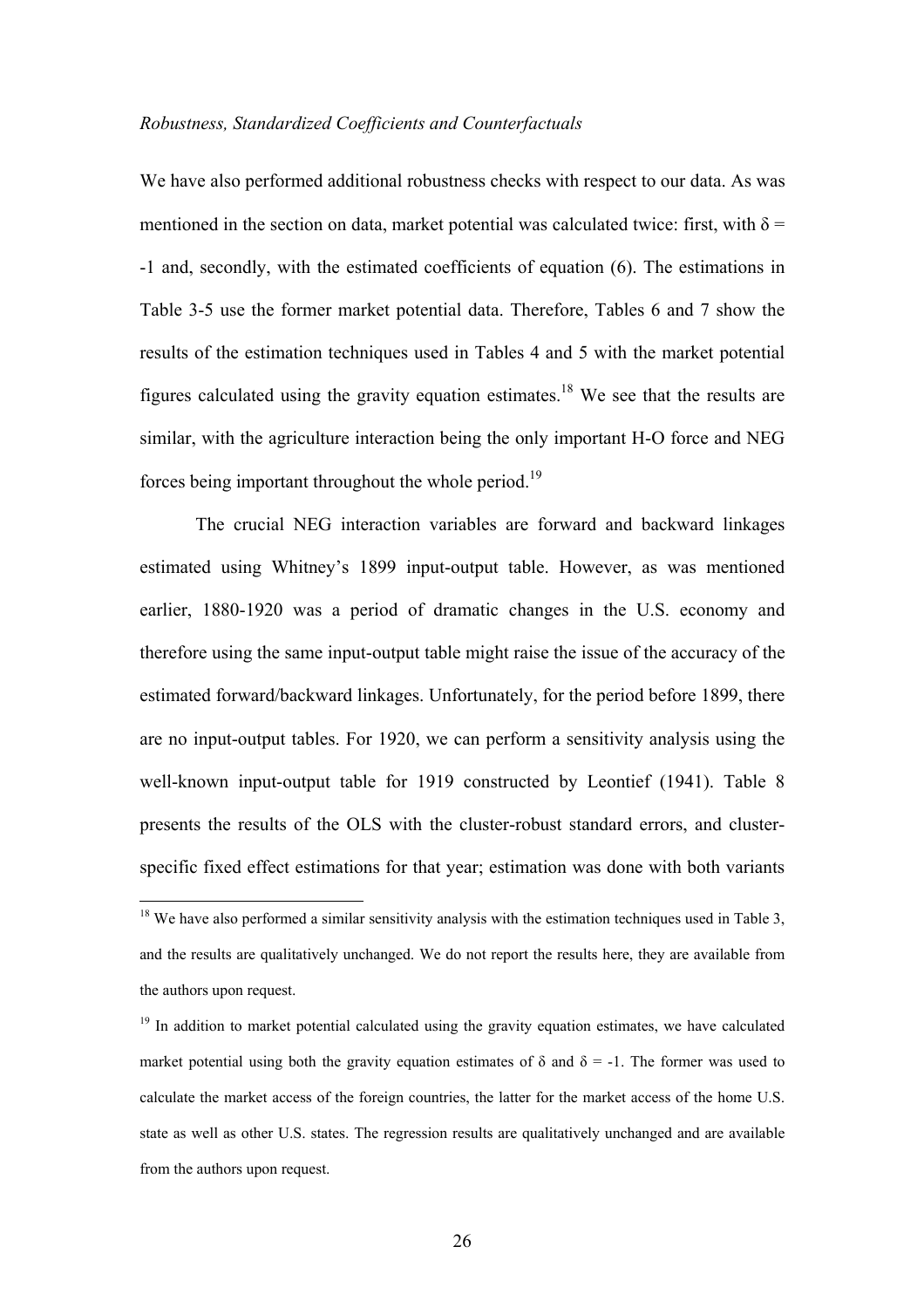of the market potential figures. We see that when we use the market potential figures calculated using the gravity regression estimates, the forward linkages lose statistical significance in the OLS cases, though the sign remains positive; however, the clusterspecific estimates of that linkage are significant, as in Table 4. The qualitative results for all the remaining variables are unchanged.

In unreported results, we have also performed two additional robustness checks. First, we have checked the robustness of the H-O interaction variables. Specifically, we have used the share of farm land (similarly to Ellison and Glaeser, 1999) instead of the share of agricultural labor force in the agricultural-interaction variable, and the share of coal inputs in gross product instead of the ratio of horse power to gross output in the coal-interaction variable.<sup>20</sup> In both cases, the qualitative results are similar to the results in Tables 3-8, with agriculture being the most prevalent among all H-O interaction variables. Second, we have re-estimated all the regressions in Tables 3-8 as well as the unreported regressions with industry-specific dummy variables to control for unobserved industry-specific effects and the results are virtually unchanged.

Overall, these results show the importance of all the NEG and some of the H-O forces, consistently throughout the whole period 1880-1920 irrespective of the estimation technique. This suggests that industrial location was indeed substantially driven by the agglomeration mechanisms related to market potential. We can support this inference by calculating beta coefficients for the relative importance of the interaction variables in determining state shares of manufacturing employment by industry. The results reported in Table 9 show that throughout 1880 to 1920 the sum

 $\overline{a}$ 

<span id="page-26-0"></span> $20$  The share of farm land is calculated from the Historical Statistics of the United States (2006); the share of coal in gross product comes from Whitney (1968) and Leontief (1941).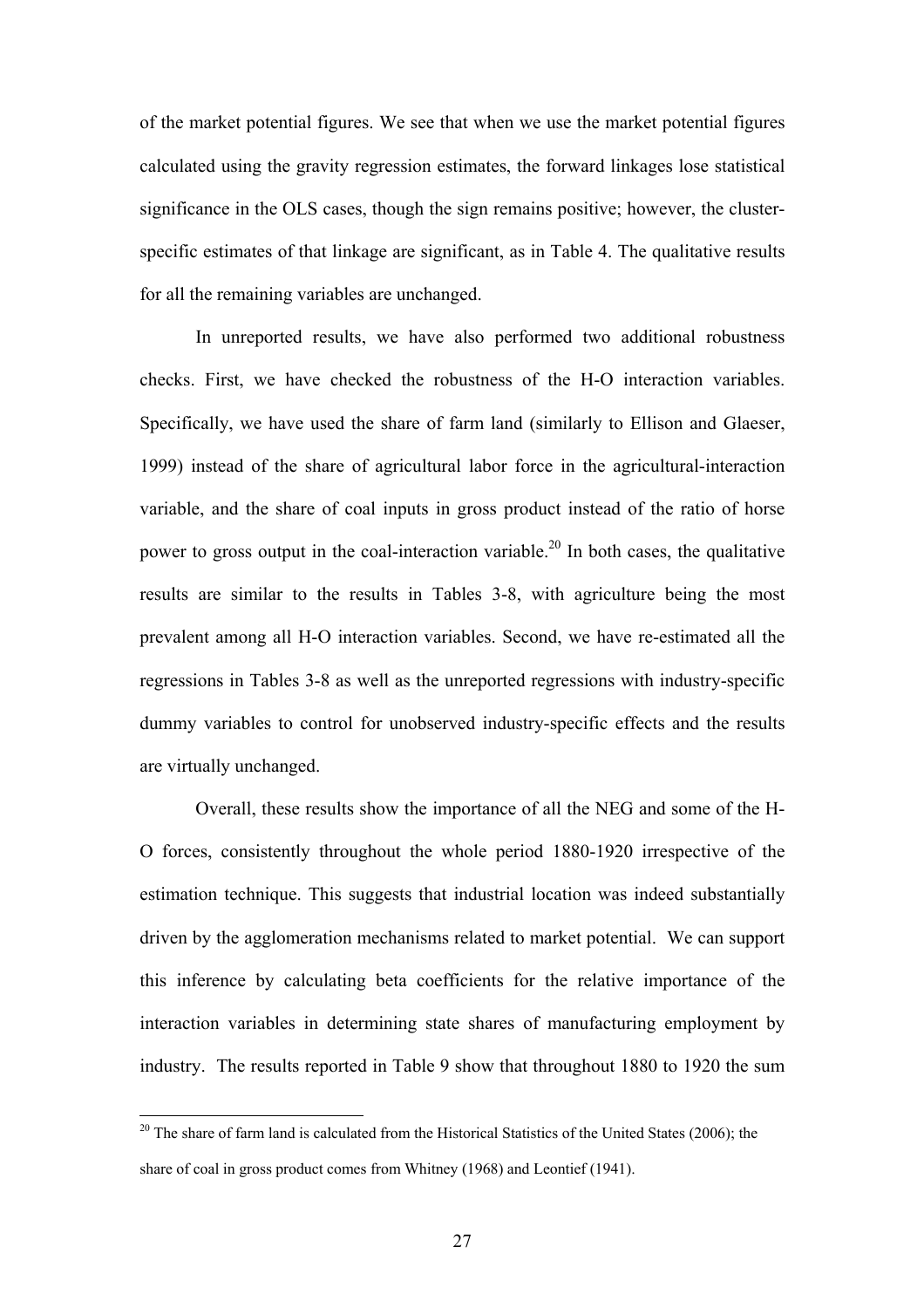of the contributions of the market-potential interactions exceeds that of the H-O interactions and this is increasingly the case over time. Among the NEG interactions, scale economies always have a substantial impact but it is noticeable that forward linkages become more important over time and that, by 1920, the contribution of linkages outweighs everything else.

It is also possible to illustrate the importance of market potential for industrial location by making some counterfactual calculations based the estimated coefficients in our preferred specification (Table 4, Equation FE). We consider cases of states in 1900 with similar GDP and GDP per person but different market potential. Pairs of states with these characteristics include California and New Jersey, Nebraska and Maryland, Utah and Delaware, and Washington and Rhode Island. Moving the peripheral state to the location of their manufacturing-belt counterpart would raise the predicted shares of the state in overall manufacturing employment by 30%, 22% 48% and 56%, respectively.

### **5. Discussion of the Results**

In the preceding section we have argued that econometric analysis provides robust support for an interpretation of the manufacturing belt around the turn of the  $20<sup>th</sup>$ century that relies quite heavily on new economic geography. In this section we further investigate the plausibility of this claim.

If the trigger for agglomeration is that economies of scale rise relative to transport costs, then this is surely the generally-accepted story of American manufacturing in the second half of the  $19<sup>th</sup>$  century. While the costs of transporting goods was perhaps 8 times higher in 1890 than in 2000 (Glaeser and Kohlhase, 2004), it was still much lower than in the early  $19<sup>th</sup>$  century; average rail freight rates fell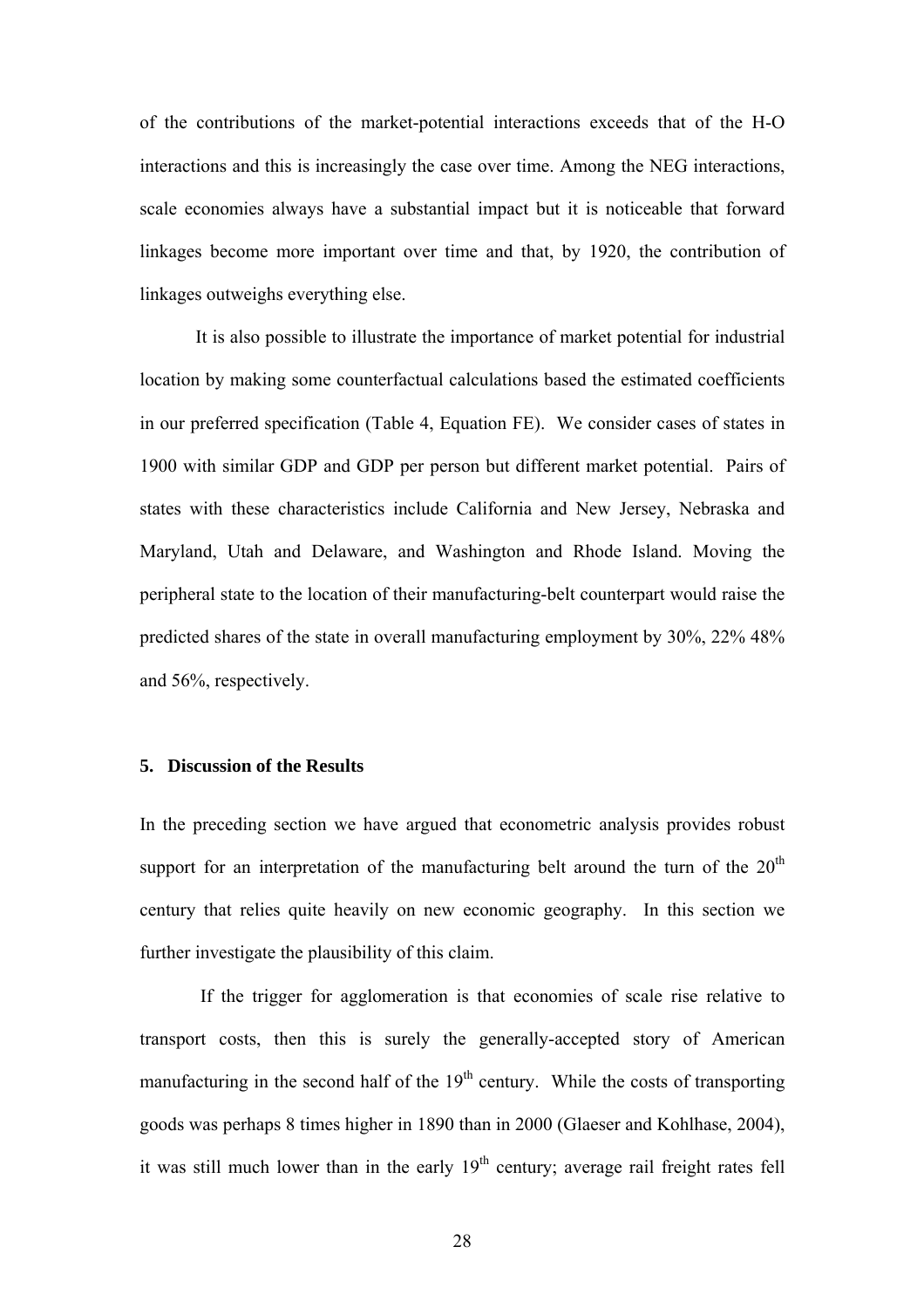from 6.2 cents per ton-mile in 1833 to 0.73 cents per ton-mile in 1900 (Carter et al., 2006, p. 781).

With regard to economies of scale, estimates of the cost-dual of a Leontief production function by Cain and Paterson (1986) showed that scale economies were prevalent at the two-digit industry level between 1850 and 1919 with the exceptions only of Food (SIC 20) and Leather (SIC 31). Atack (1985) found that plant size generally rose considerably between 1870 and 1900 as the potential of new technologies introduced from the mid-19<sup>th</sup> century was realized and that in industries singled out by Chandler (1977) as the pioneers in mass production and mass distribution (for example, iron and steel, flour milling) the average scale of operation in 1900 was much larger than efficient scale in 1870.

Traditional accounts of the determinants of industrial location in the early  $20<sup>th</sup>$ century downplay the role of H-O factors. Instead, they emphasize the importance of manufactured intermediates to manufacturing production as a key factor promoting regional concentration of manufacturing and tend at the same time to downplay the role of natural resources (Harris, 1954; Perloff et al., 1960, pp. 394-5). Moreover, there was little correlation between the spatial distribution of employment in coalmining and in manufacturing; only in the high market-potential state of Pennsylvania did they really coincide. Human capital of the workforce is little discussed by these authors but the work of Goldin and Katz (1998) suggests that it is not surprising that the educated population-white collar workers interaction is insignificant. They convincingly argue that in this 'factory-production' phase of manufacturing, physical capital was a substitute for skill and technological advance was downgrading the role of skilled labor.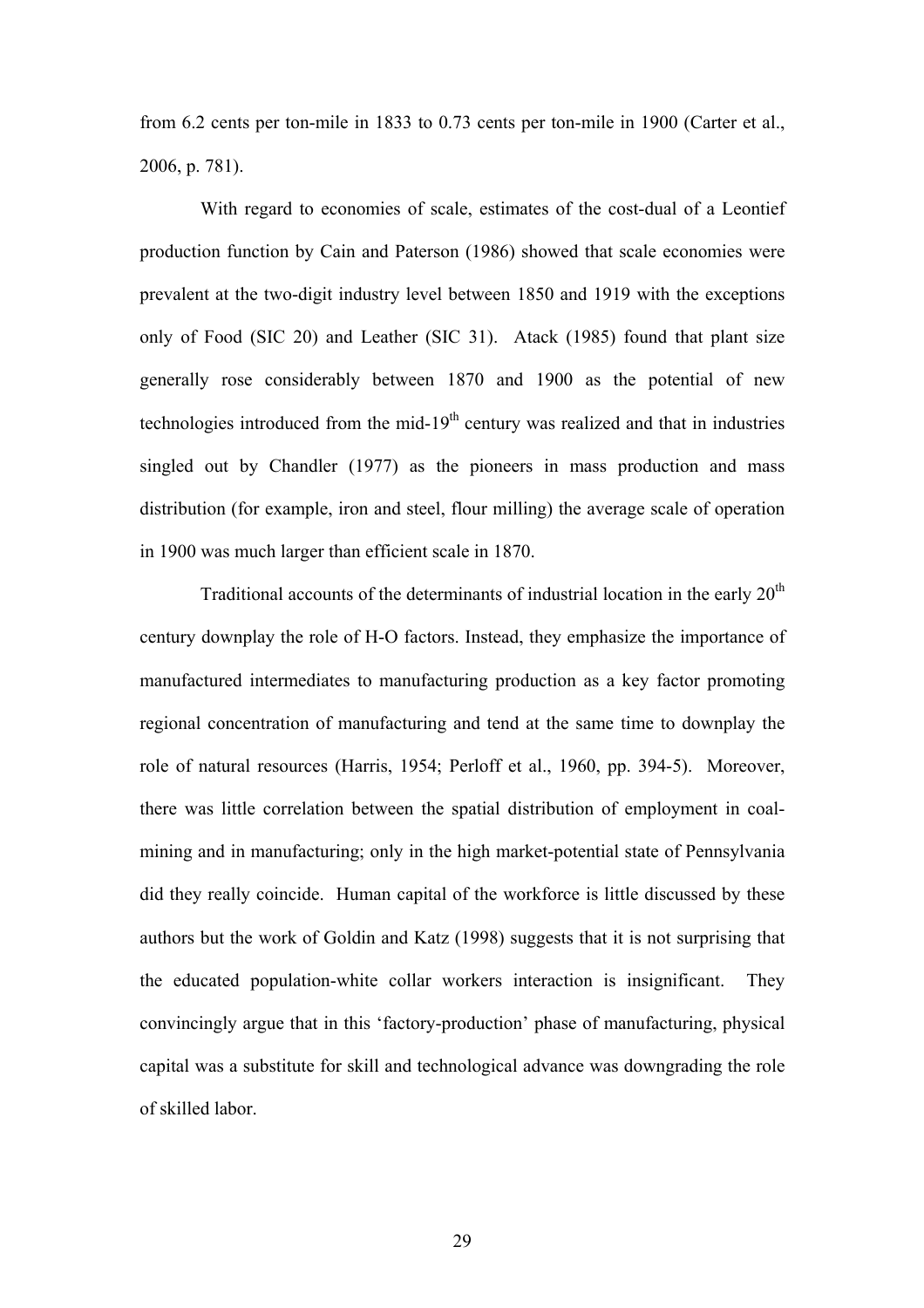While our results are consistent with this literature, they clearly differ from the findings of Kim (1995) (1999) who stressed the importance of natural advantage. Kim's approach is indirect since in neither paper was market potential considered as a variable. Kim (1999) related measures of factor endowments to levels of production assuming that the former were exogenous. A more appropriate specification would have allowed for capital and labor mobility and would have sought to explain shares in U.S. production, i.e., the geographic distribution of activities. The high  $R^2$  that was obtained for what are in effect crude estimates of a production function has little to say about the scope for new economic geography forces to influence location. Kim (1995) related plant size and raw-materials intensity of industries to an index of localization of production but took no account of either regional characteristics or other industrial characteristics. The MK estimation framework, developed after Kim (1995) (1999) and used in this study, seems preferable since it provides a direct test of NEG and H-O forces.

# **6. Conclusion**

In this paper we have implemented a version of a model originally developed by Midelfart-Knarvik et al. (2000) to investigate the importance of market access and factor endowments in industrial location decisions in order to discover the reasons for the existence of the manufacturing belt in the United States at the turn of the  $20<sup>th</sup>$ century. Our results show that, in each case, the answer to the three questions that we posed in the introduction is 'yes'.

We find that market potential did matter for the location of manufacturing in the United States throughout the period 1880 to 1920, that it was more important than factor endowments, and that the influence of market potential worked both through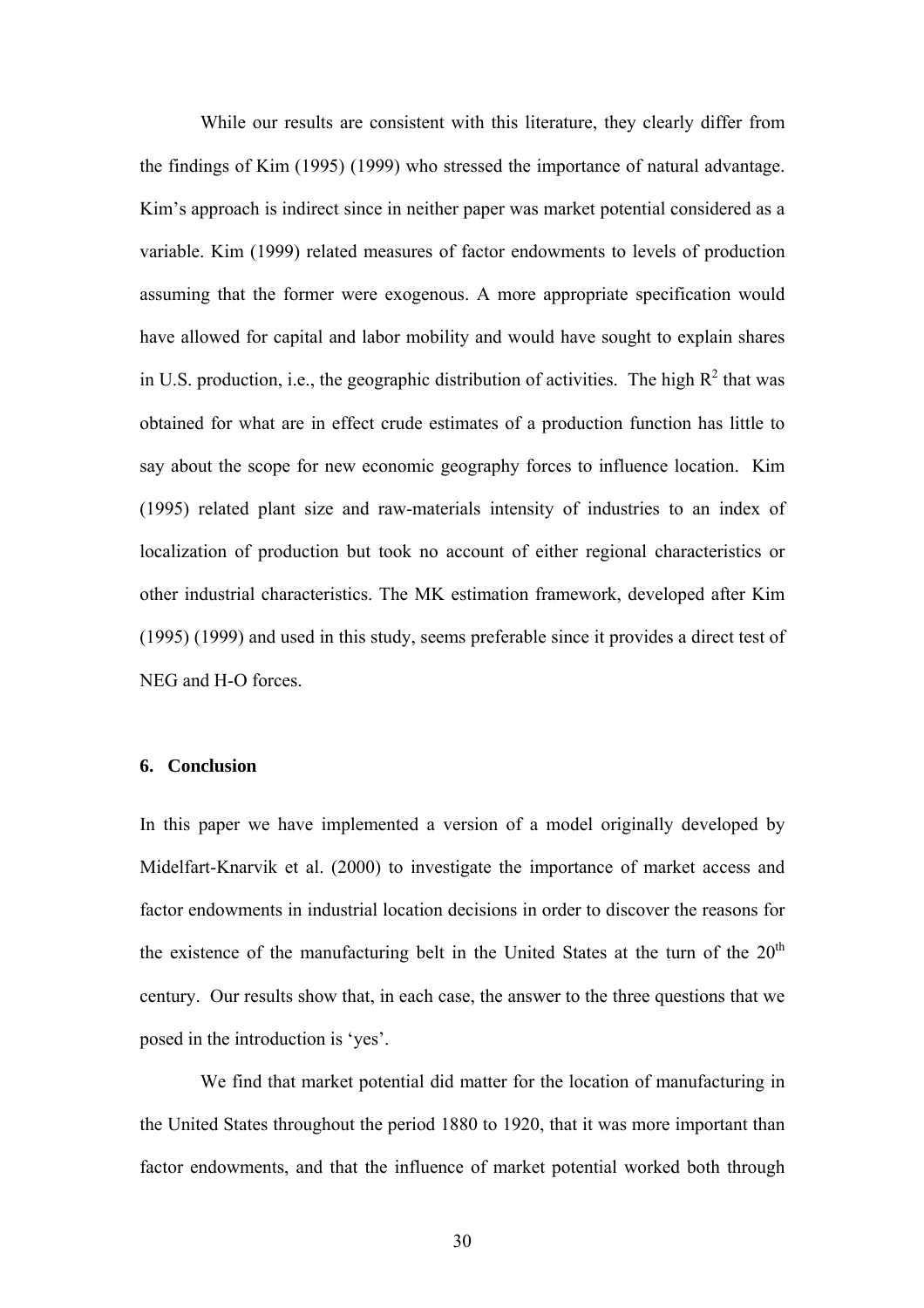linkage effects and scale effects, more so in later years. We believe that this is the first empirical validation of the claims made by Krugman (1991) that the manufacturing belt was a classic demonstration of the explanatory power of the new economic geography.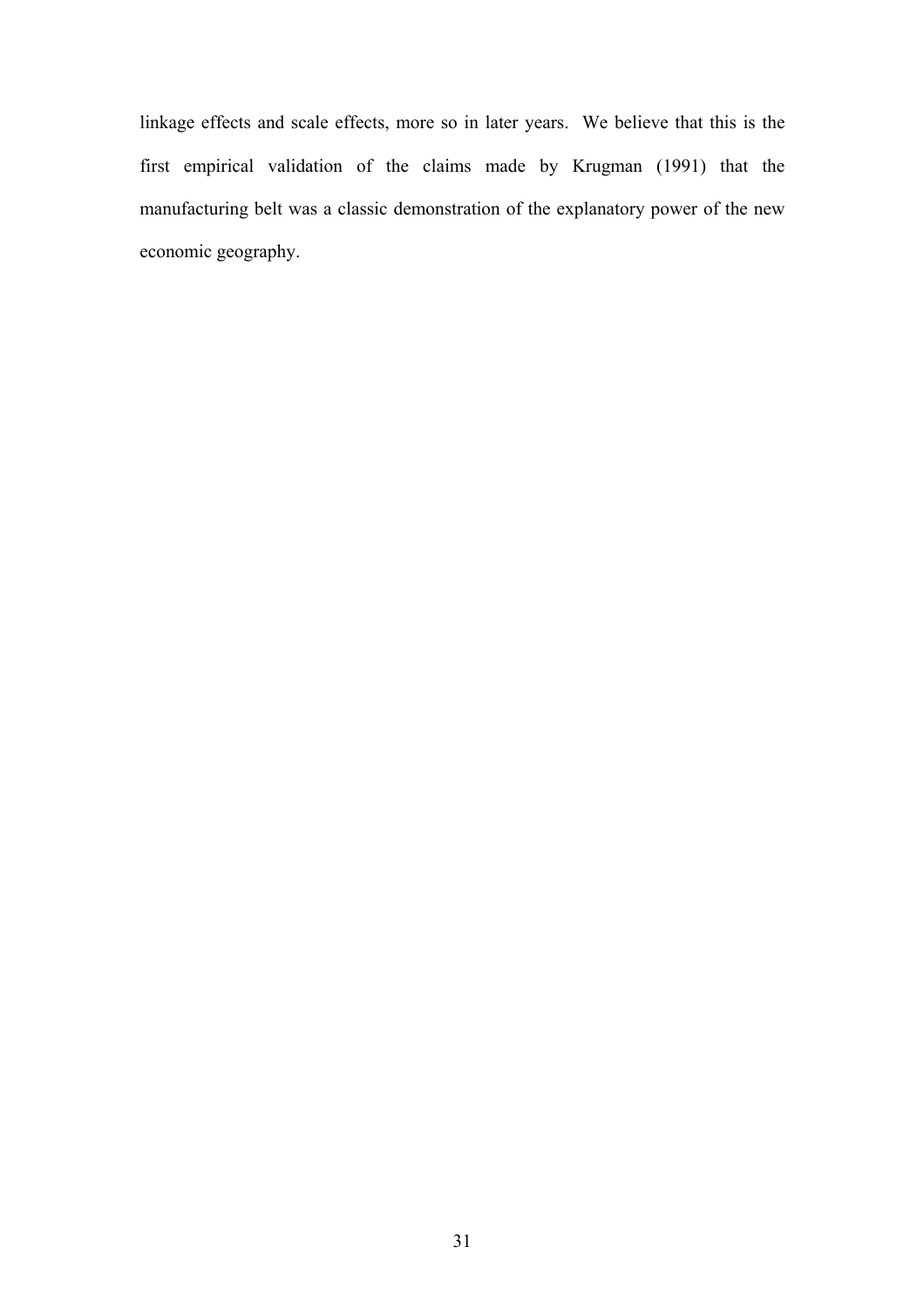### **References**

- Arellano, M., "Computing Robust Standard Errors for Within-Group Estimators," *Oxford Bulletin of Economics and Statistics* 49 (1987), 431-434.
- Atack, J., "Industrial Structure and the Emergence of the Modern Industrial Corporation", *Explorations in Economic History* 22 (1985), 29-52.
- Baldwin, R., R. Forslid, P. Martin, G. Ottaviano, and F. Robert-Nicoud, *Economic Geography and Public Policy* (Princeton: Princeton University Press, 2003).
- Baltagi, B.H., *Econometric Analysis of Panel Data, 3rd Edition* (Chichester: John Wiley & Sons, Ltd, 2005)
- Bound, J., D. A. Jaeger, and R. M. Baker, "Problems with Instrumental Variable Estimation when the Correlation Between the Instruments and the Endogenous Explanatory Variables is Weak," *Journal of the American Statistical Association* 90 (1995), 443-450.
- Cain, L. P. and Paterson, D. G., "Biased Technical Change, Scale, and Factor Substitution in American Industry, 1850-1919", *Journal of Economic History* 46 (1986), 153-164.
- Cameron, A.C., and P.K. Trivedi, *Microeconometrics: Methods and Application*  (Cambridge: Cambridge University Press, 2005).
- Carter, S., Gartner, S., Haines, M., Olmstead, A., Sutch, R., and Wright, G., *Historical Statistics of the United States*, vol. 4 (Cambridge: Cambridge University Press, 2006).
- Chandler, A., *The Visible Hand* (Harvard: Harvard University Press, 1977).
- Clark, V.S., *History of Manufactures in the United States, Volume II 1860-1893, 1929 edition* (New York: Peter Smith, 1949).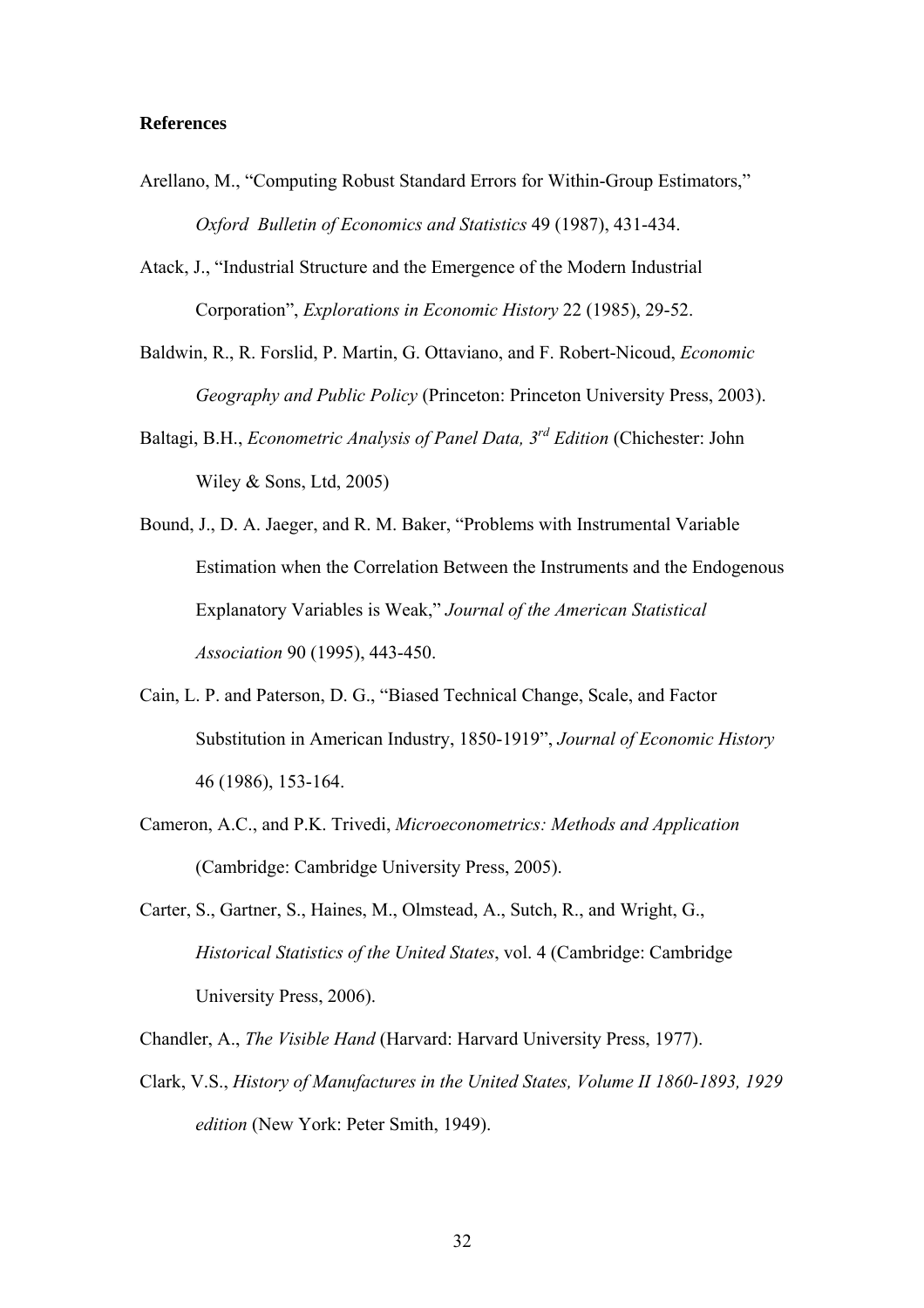Comber, P-P., T. Mayer, and J-F. Thisee, *Economic Geography. The Integration of Regions and Nations* (Princeton: Princeton University Press, 2008).

- Crafts, N., and A. Mulatu, "How Did the Location of Industry Respond to Falling Transport Costs in Britain Before World War I," *The Journal of Economic History* 66 (2006), 575-607.
- Davis R.D., D.E Weinstein, "Economic Geography and Regional Production Structure: An Empirical Investigation," *European Economic Review* 43 (1999), 379-407.
- Davis R.D., and D.E. Weinstein, "Market Access, Economic Geography and Comparative Advantage: An Empirical Test," *Journal of International Economics* 59 (2003), 1-23.
- Easterlin, R.A., "State Income Estimates", in: *Population Redistribution and Economic Growth United States, 1870-1950, Volume I: Methodological Considerations and Reference Tables*, by Everett S. Lee Ann Rather Miller, Carol P. Brainerd, Richard A. Easterlin, (Philadelphia: The American Philosophical Society, 1957).
- Ellison, G., and E.L. Glaeser, "The Geographic Concentration of Industry: Does Natural Advantage Explain Agglomeration?" *American Economic Review Papers & Proceedings* 89 (1999), 311-316.

*Estadísticas Históricas de México*, (Instituto Nacional de Estadística, 1990).

- Flandreau, M., and F. Zumer, *The Making of Global Finance, 1880-1913* (Paris: OECD, 2004).
- Fujita, M., P. Krugman, and A. Venables, *The Spatial Economy* (Cambridge, MA: MIT Press, 1999).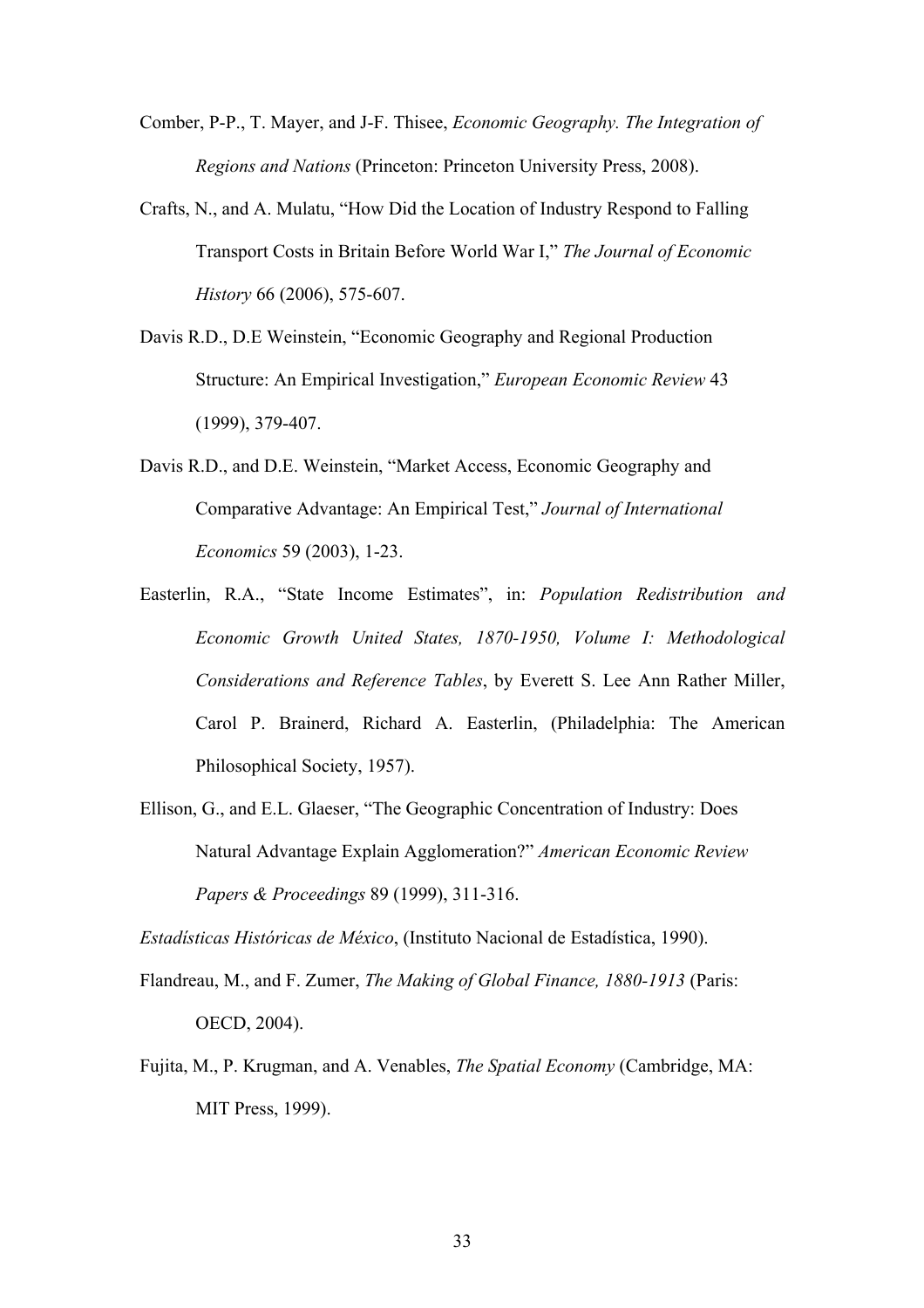- Glaeser, E. L. and Kohlhase, J. E., "Cities, Regions, and the Decline of Transport Costs", *Papers in Regional Science* 83 (2004), 197-228.
- Goldin, C., "America's Graduation from High School: The Evolution and Spread of Secondary Schooling in the Twentieth Century", *The Journal of Economic History* 58 (1998), 345-374.
- Goldin, C. and Katz, L. F., "The Origins of Technology-Skill Complementarity", *Quarterly Journal of Economics* 113 (1998), 693-732.
- Green, A.G., *Regional Aspects of Canada's Economic Growth* (Toronto and Buffalo: University of Toronto Press , 1971).
- Hahn, J., and J. Hausman, " Weak Instruments: Diagnosis and Cures in Empirical Econometrics," *American Economic Review Papers and Proceedings* 93 (2003), 118-125.
- Harris, C., "The Market as a Factor in the Localization of Industry in the United States," *Annals of the Association of American Geographers* 64 (1954), 315- 348.
- Hayashi, F., *Econometrics*, (Princeton: Princeton University Press, 2000).
- Head, K., and T. Mayer, "Market Potential and the Location of Japanese Investment in the European Union," *Review of Economics and Statistics* 86 (2004), 959- 972.
- Jacks, D., Meissner, C., and D. Novy, "Trade Costs 1870-2000," *American Economic Review Papers & Proceedings* 98 (2008), 529-534.
- Kim, S., "Expansion of Markets and the Geographic Distribution of Economic Activities: Trends in U. S. Regional Manufacturing Structure, 1860-1987", *Quarterly Journal of Economics* 110 (1995), 881-908.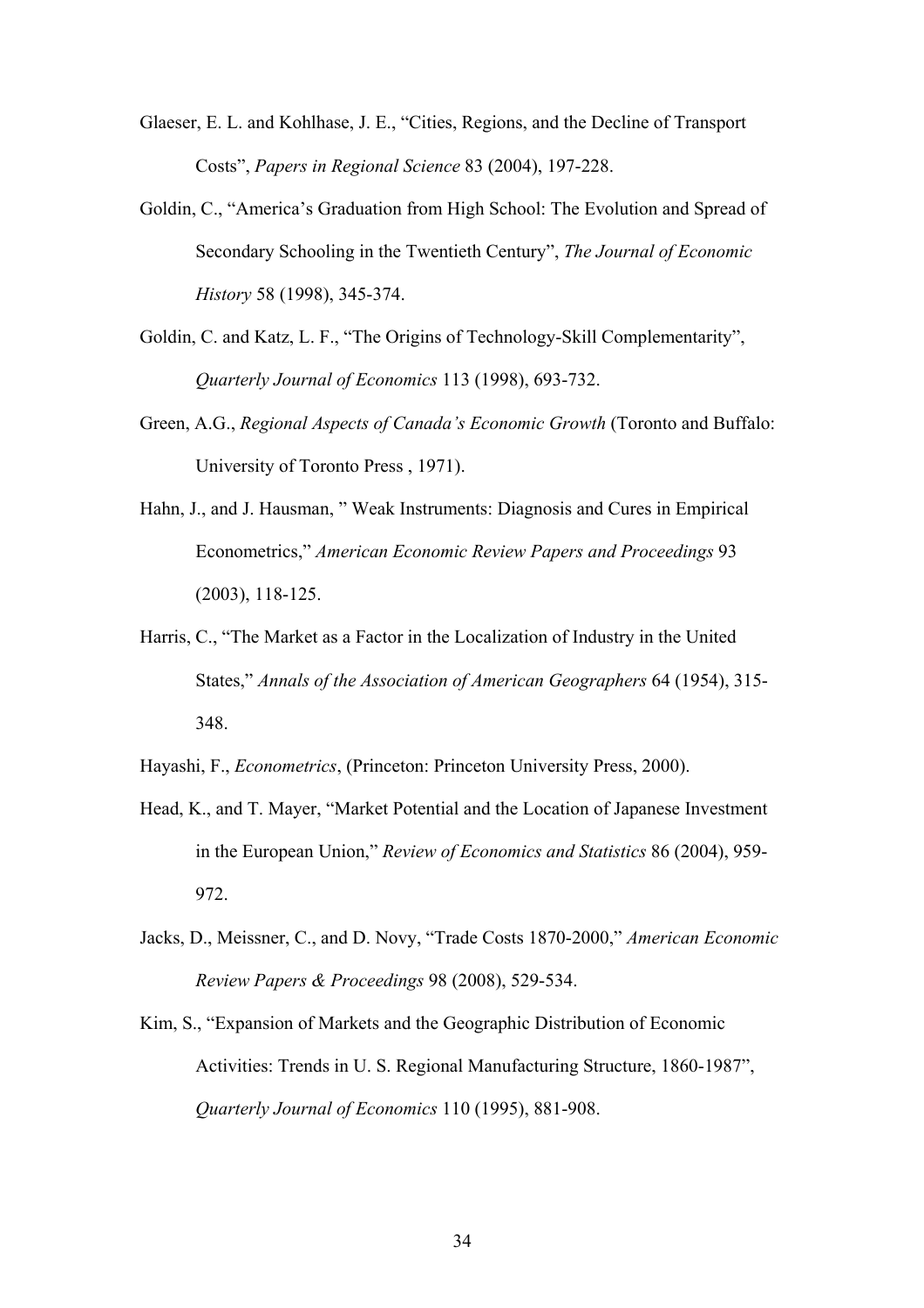- Kim, S., "Regions, Resources, and Economic Geography: Sources of U.S. Regional Comparative Advantage, 1880-1987", *Regional Science and Urban Economics* 29 (1999), 1-32.
- Klein, A., "State Personal Income Estimates, United States 1880-1910," *University of Warwick mimeo*, 2009.

Krugman, P., *Geography and Trade* (Cambridge, MA.: MIT Press, 1991a).

- Krugman, P., "Increasing Returns and Economic Geography, " *The Journal of Political Economy* 99 (1991b), 483-499.
- Krugman, P., "History and Industry Location: The Case of the Manufacturing Belt," *American Economic Review Papers & Proceedings* 81 (1991c), 80-83.
- Krugman, P., "A Dynamic Spatial Model," National Bureau of Economic Research working paper no 4219 (1992).
- Krugman, P., and A. Venables, "Globalization and the Inequality of Nations," *Quarterly Journal of Economics* 110 (1995), 857-880.
- Leontief, W.W., *The Structure of the American Economy, 1919-1939* (New York: Oxford University Press, 1941).
- Maddison, A., "World Population, GDP and Per Capita GDP, 1-2003 AD", *Groningen Growth and Development Centre*, 2004. URL: <http://www.ggdc.net/Maddison/>
- Meyer, D. R., "Emergence of the American Manufacturing Belt: an Interpretation",

*Journal of Historical Geography* 9 (1983), 145-174.

- Meyer, D. R., "Midwestern Industrialization and the American Manufacturing Belt in the Nineteenth Century", *Journal of Economic History* 49 (1989), 921-937.
- Midelfart-Knarvik, K.H., H.G. Overman, and A.J. Venables, "The Location of European Industry," report prepared for the Directorate Generate for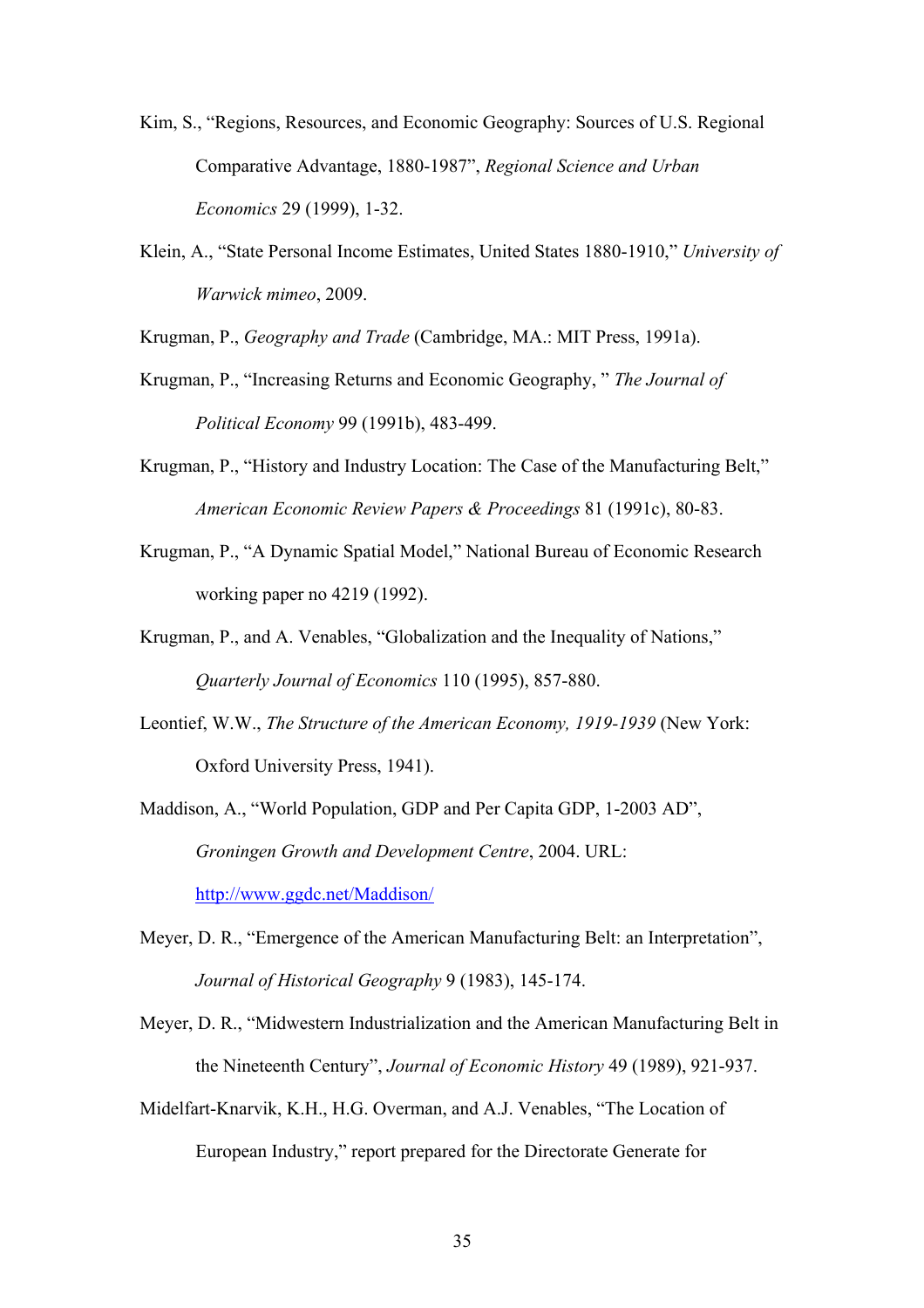Economic and Financial Affairs, European Commission, Economic Papers No. 142, (Brussels: European Commission, April 2000).

- Midelfart-Knarvik, K.H., H.G. Overman, and A.J. Venables, "Comparative Advantage and Economic Geography: Estimating the Determinants of Industrial Location in the EU," CEPR Discussion Paper No. 2618 (2000).
- Midelfart-Knarvik, K.H., H.G. Overman, "Delocation and European Integration. Is Structural Spending Justified?" *Economic Policy* (2002), 323-359.
- Mitchell, B.R., *International Historical Statistics, Europe 1750-2000, Fifth Edition* (Basingstoke: Palgrave Macmillan, 2003).
- Mitchell, B.R., *International Historical Statistics, Americas 1750-2000, Fifth Edition* (Basingstoke: Palgrave Macmillan, 2003).
- Niemi, A.W., *State and Regional Patterns in American Manufacturing 1860-1900* (London: Greenwood Press, 1974).
- O'Brien, A.P., "Factory Size, Economies of Scale, and Great Merger Wave of 1898- 1902," *The Journal of Economic History* 48 (1988), 639-649.
- Officer, L.H., *Dollar-Pound Exchange Rate From 1791*, MeasuringWorth, 2008. URL: http://www.measuringworth.org/exchangepound/
- Pepper, J.P., "Robust Inferences from Random Clustered Samples: An Application Using Data from the Panel Study of Income Dynamics," *Economic Letters* 75 (2002), 341-345.
- Perloff, H.S., E.S. Dunn, E.E. Lampard, and R.F. Muth, *Regions, Resources, and Economic Growth* (Lincoln: University of Nebraska Press, 1960).
- Puga, D., "The Rise and Fall of Regional Inequalities", *European Economic Review* 43 (1999), 303-334.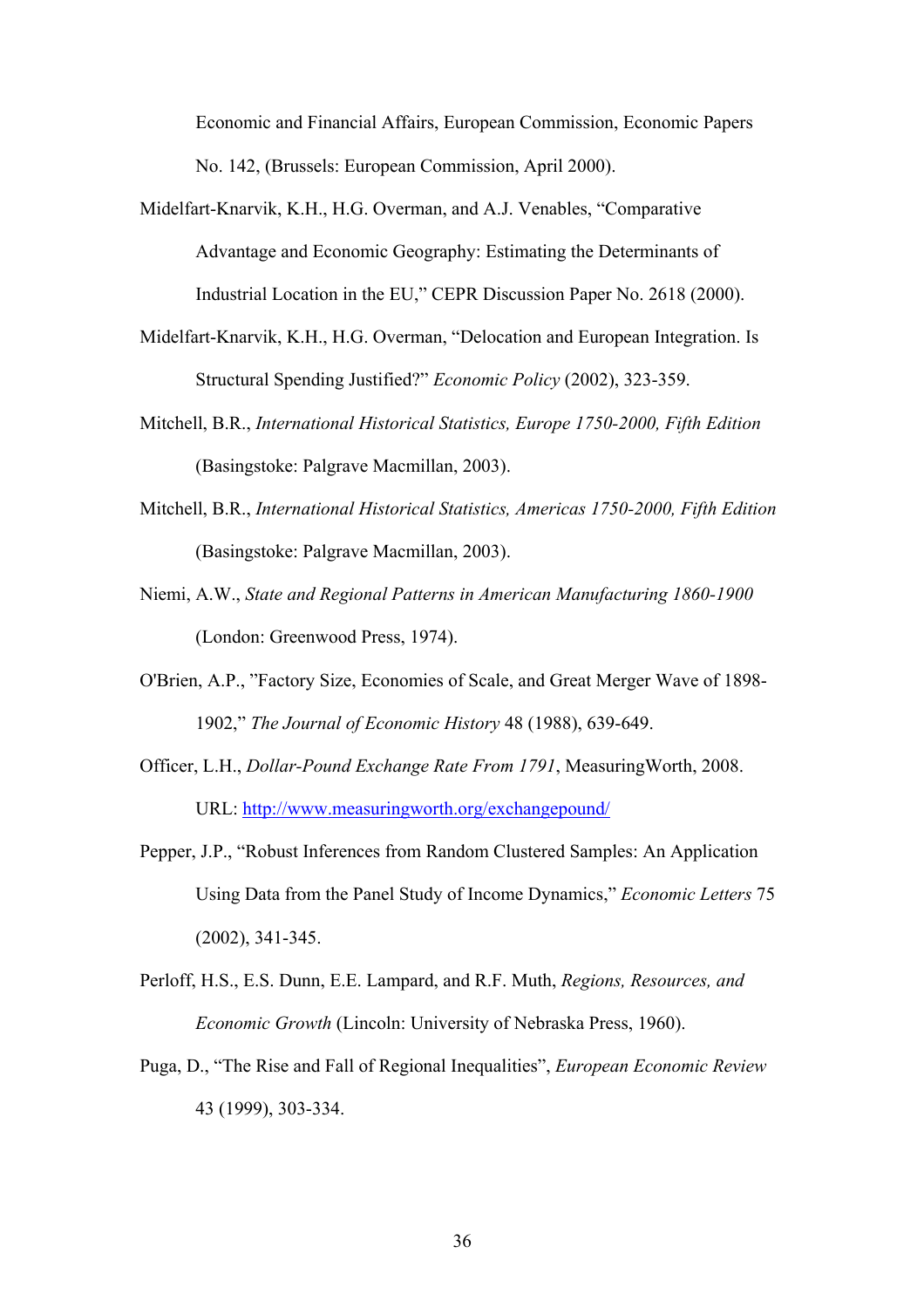Redding, S., and A. Venables, "Economic Geography and International Inequality,"*Journal of International Economics* 62:1 (2004), 53-82.

- Shea, J., "Instrument Relevance in Multivariate Linear Models: A Simple Measure," *Review of Economics and Statistics* 79 (1997), 348-352.
- Staiger, D., and J. Stock, "Instrumental Variable Regression with Weak Instruments," *Econometrica* 65 (1997), 557-586.

Stock, J.H., and M. Yogo, "Testing for Weak Instruments in Linear IV Regression", in Andrews, D.W.K., and J. H. Stock, *Identification and Inference for Econometrics Models. Essays in Honor of Thomas Rothenberg* (Cambridge: Cambridge University Press, 2005).

- Turner, C., R. Tamura, S.E. Mulholland, and S. Baier, "Education and Income of the States of the United States: 1840-2000," *Journal of Economic Growth* 12 (2006), 101-158.
- Thomas, M., *An Input-Output Approach to the British Economy, 1890-1914*, D. Phil. Thesis (University of Oxford*,* 1984).
- White, H., "A Heteroskedasticity-Consistent Covariance Matrix Estimator and a Direct Test for Heteroskedasticity," *Econometrica* 48 (1980), 817-838.
- White, H., *Asymptotic Theory for Econometricians* (San Diego: Academic Press, 1984).
- Whitney, W.G., *The Structure of the American Economy in the Late Nineteenth Century*, PhD Dissertation (Cambridge, MA: Harvard University, 1968).
- Wooldridge, J.M., *Econometric Analysis of Cross Section and Panel Data* (Cambridge, MA: MIT Press, 2002).
- Wooldridge, J.M., "Cluster-Sample Methods in Applied Econometrics," *American Economic Review* 93 (2003), 133-138.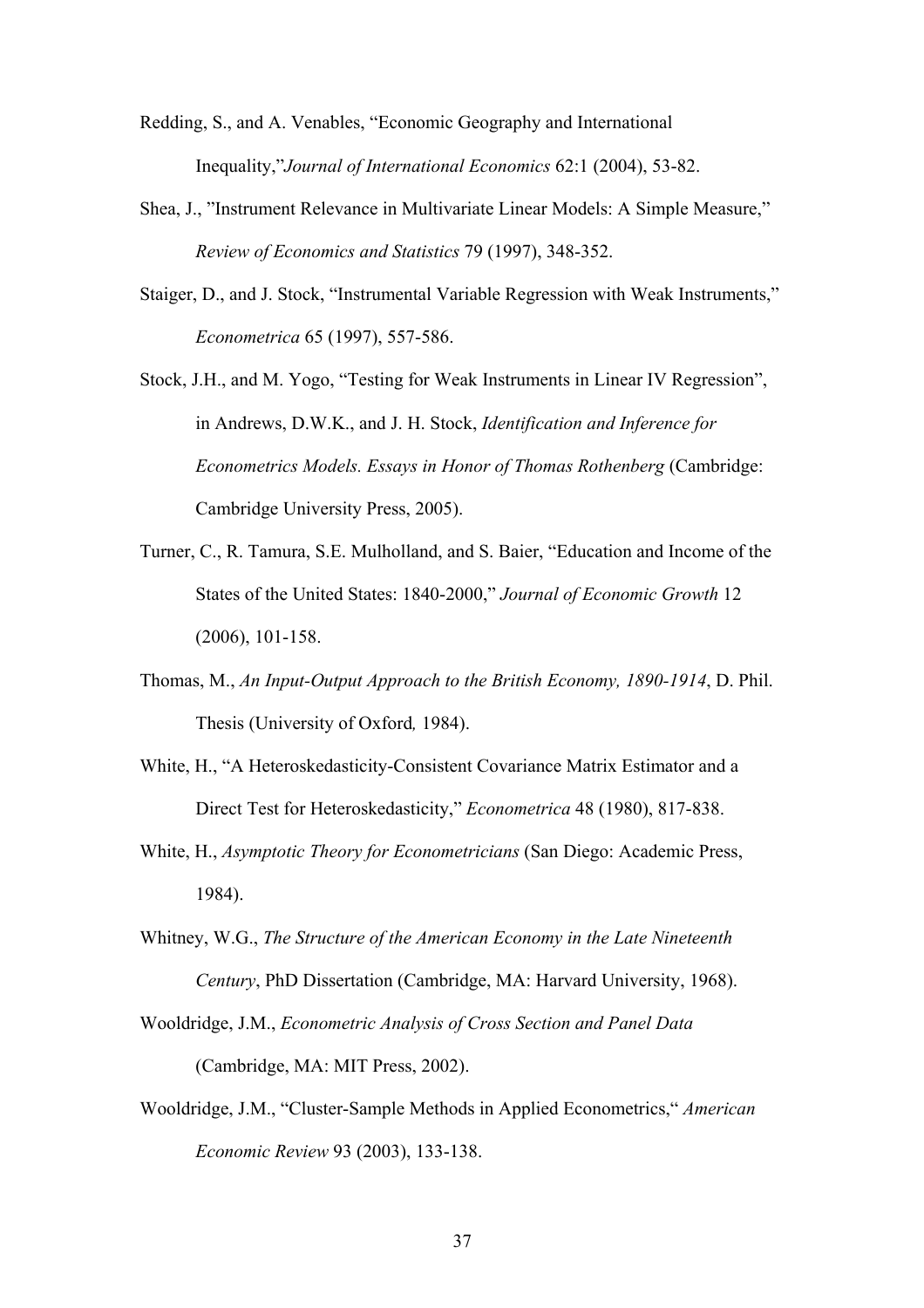Wooldridge, J.M., "Cluster-Sample Methods in Applied Econometrics: An Extended Analysis," *Michigan State University mimeo*, 2006.

# **U.S. Government Publications**

- Report on the Manufactures of the United States at the Tenth Census, General Statistics. Department of the Interior, Census Office. Washington, Government Printing Office 1883.
- Statistics of the Population of the United States at the Tenth Census. Department of the Interior, Census Office. Washington, Government Printing Office 1883.
- Report on Manufacturing Industries in the United States at the Eleventh Census:1890. Part I. Total for States and Industries. Department of the Interior, Census Office. Washington, D.C.: Government Printing Office. 1895.
- Special Census Report on the Occupation of the Population of the United States at the Eleventh Census: 1890. Washington, D.C.: Government Printing Office. 1896.
- Twelfth Census of the United States, Taken in the Year 1900. Manufactures. Part I. United States by Industries. (Volume VII). United States Census Office. Washington, 1902.
- Twelfth Census of the United States, Taken in the Year 1900. Manufactures. Part II. States and Territories. (Volume VIII). United States Census Office. Washington, 1902.
- Occupation at the Twelve Census. Department of Commerce and Labor, Bureau of the Census. Washington, Government Printing Office, 1904.
- Thirteenth Census of the United States Taken in the Year 1910. Manufactures 1909. General Report and Analysis. (Volume VIII). Department of Commerce, Bureau of Census. Washington, Government Printing Office, 1913.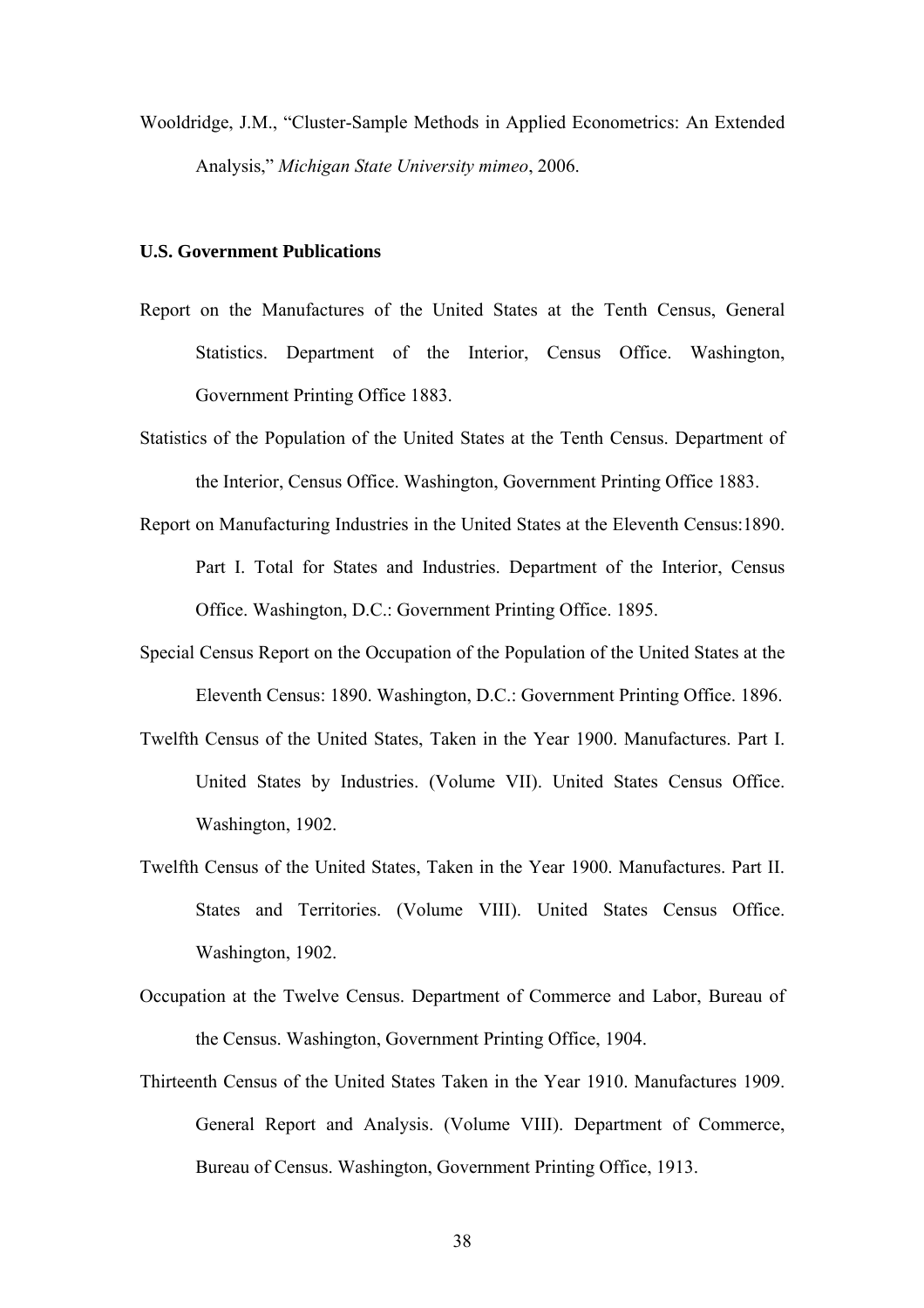- Thirteenth Census of the United States Taken in the Year 1910. Manufactures 1909. Reports by States, with Statistics for Principal Cities. (Volume IX). Department of Commerce, Bureau of Census. Washington, Government Printing Office, 1912.
- Fourteenth Census of the United States Taken in the Year 1920. Manufactures 1919. General Report and Analytical Tables. (Volume VIII). Department of Commerce, Bureau of Census. Washington, Government Printing Office, 1923.
- Fourteenth Census of the United States Taken in the Year 1920. Manufactures 1919. Reports for States, with Statistics for Principal Cities. (Volume IX). Department of Commerce, Bureau of Census. Washington, Government Printing Office, 1923.
- Report on the Statistics of Wages in Manufacturing Industries with Supplementary Reports on the Average Retail Prices of Necessaries of Life and on Trades Societies, and Strikes and Lockouts, Washington, Government Printing Office, 1886.
- Retail Prices and Wages. Report by Mr. Aldrich, from the Committee on Finance, Part 2, Washington, Government Printing Office, 1892.
- Retail Prices 1890 to 1911, Bulletin of the United States Bureau of Labor, no. 105, Part 1, Washington, Government Printing Office, 1912.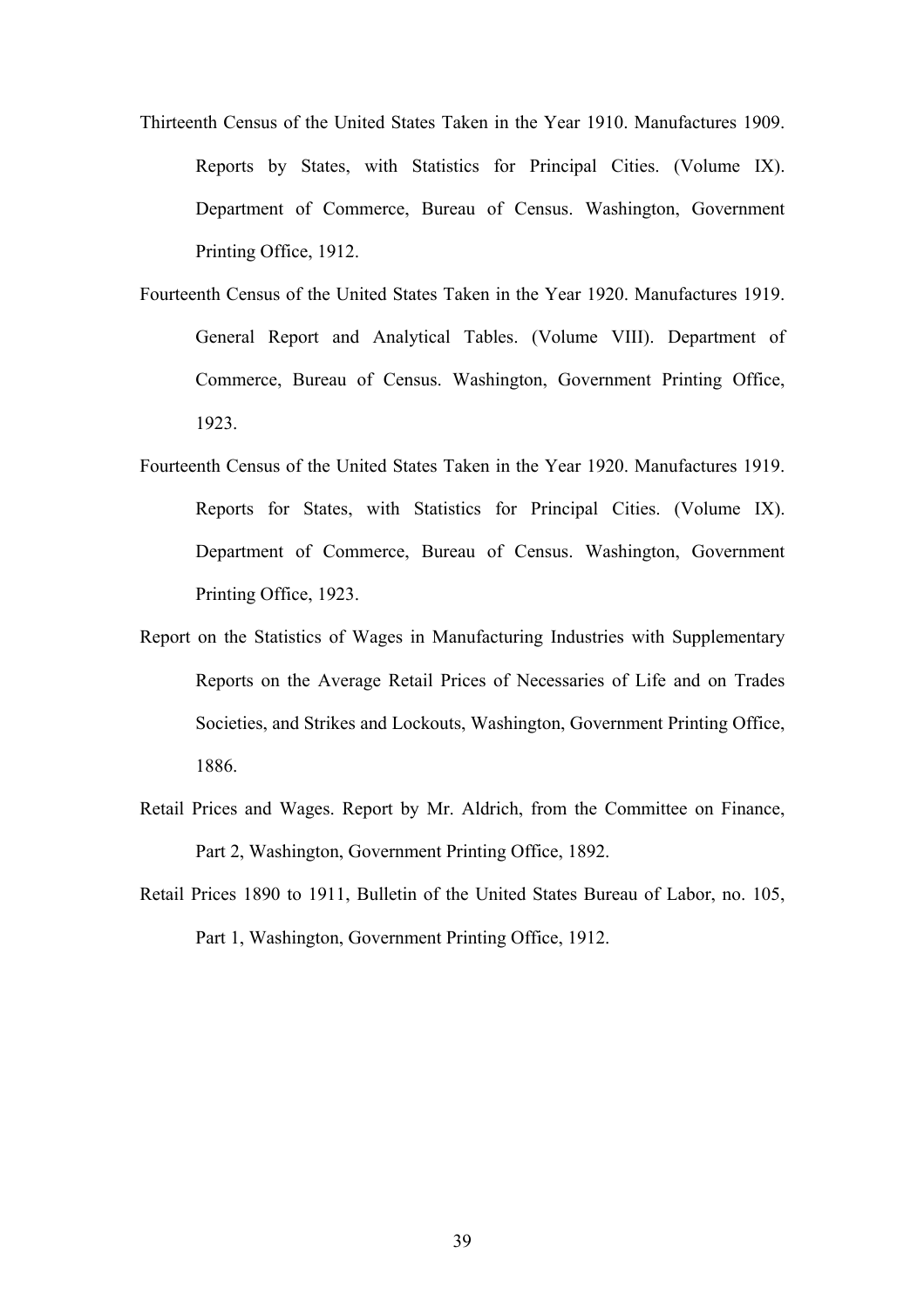#### **Appendix**

#### **Dependent Variable**

*The share of manufacturing labor force at the two-digit SIC level in the U.S. state*: The data are taken from the U.S. Census of Manufactures 1880-1920. We aggregated them into the two-digit SIC level using Niemi (1974) classification. The censuses provide information on the average number of wage earners, and from 1889 on the average number of employees with a breakdown to wage earners and salaried personnel. We have used the average number of wage earners to make the data comparable over time. The 1910 Census of Manufactures excluded so-called hand trades which are the industries providing repair work or work based on individual orders, e.g. bicycle repairing, furniture repairing, blacksmithing, jewelry engraving. To make the data comparable, we have excluded the hand trades in other years as well. The Census of Manufactures reports a special industry category called 'All Other'. This industry category contains less than one percent of the state's total manufacturing employment and includes the industries with a small number of firms to prevent the identification of those firms. As a result, this category contains a heterogeneous set of industries which makes it difficult to assign it to any of the SIC categories. We have decided to perform the analysis with this industry category assigned to SIC 39, miscellaneous, as well as without that industry. The results are virtually unchanged and the regression analysis in the main text is conducted with the exclusion of this industry group.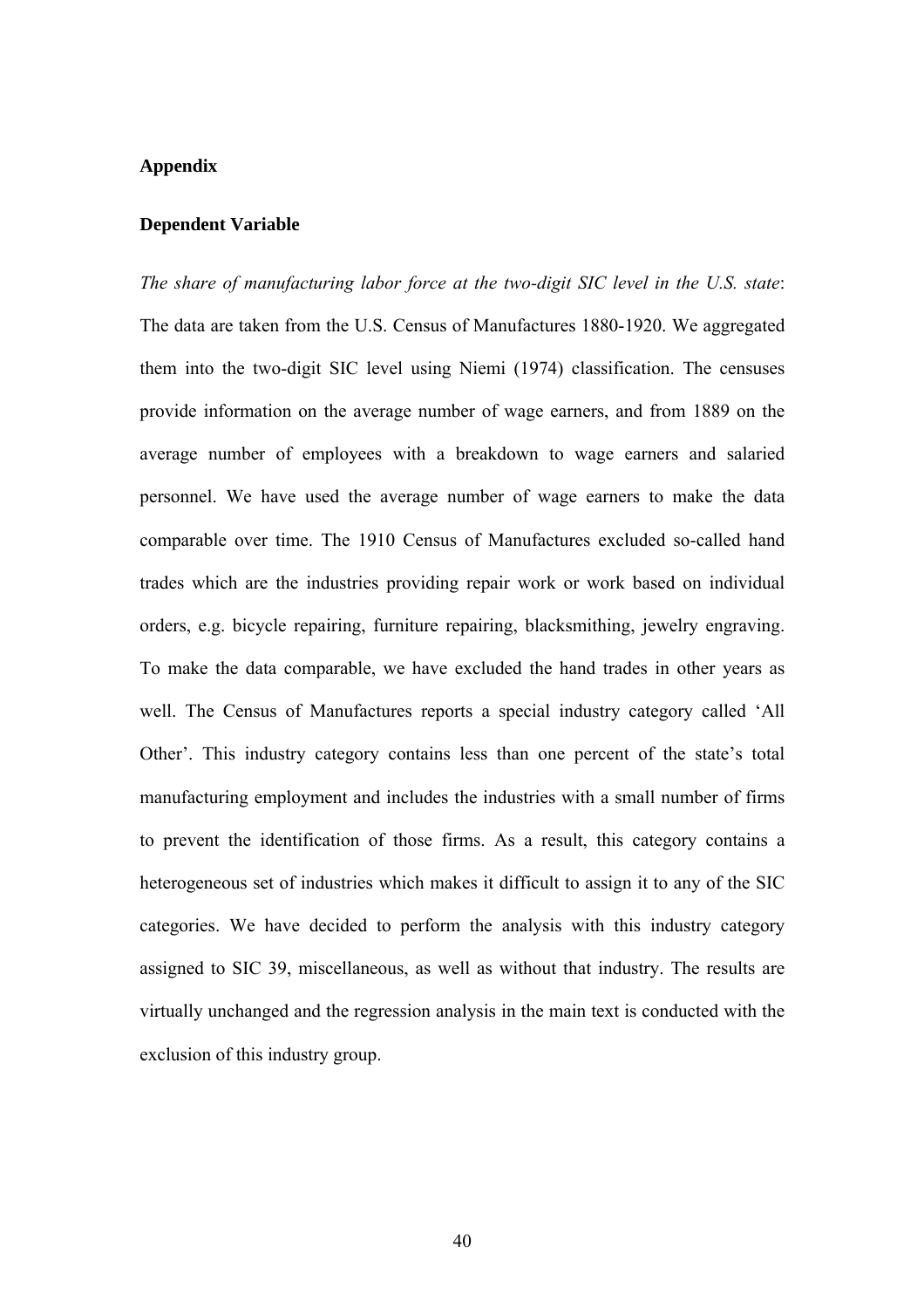#### **Independent variables**

#### Industry characteristics

*The share of white-collar workers*: This is calculated as the share of salaried personnel in the total persons employed. The data are taken from the U.S. Census of Manufactures 1880-1920. Similarly to the data on the manufacturing employment, we aggregated them up to the two-digit SIC level using Niemi (1974) classification. Salaried personnel include officers, clerks, and firm members. There are no data on salaried personnel in 1879 and thus we used 1889 shares. The hand trades are excluded for the same reason as in the case of the dependent variable.

*Steam Horse Power per \$1000 Gross Output*: The data are taken from the U.S. Census of Manufactures 1880-1920 and again we aggregated them into the two-digit SIC level. The steam-horse power data in 1879 are provided only for 22 industries, and therefore we have used 1889 figures. The hand trades are excluded for the same reason as stated above.

*Plant size*: The figures are taken from O'Brien (1988), Table 4. Plant size is calculated as the average number of wage earners per establishment. The hand-trades are excluded. O'Brien does not provide plant size in SIC 30, Rubber and Plastic Products, in 1879, and therefore we calculated it from the U.S. Census of Manufactures 1879 using the same set of industries belonging to that SIC as used by O'Brien for other years (the industries include belting and hose rubber, and boots and shoe rubber).

*Agricultural Input Use, Intermediate Input Use, Sales to Industry, Mineral Resources Use*: The figures are calculated from Whitney's (1968) input-output table for 1899 and from Leontief's (1941) input-output table for 1919, and they are expressed relative to the gross value of output. Whitney's input-output table provides a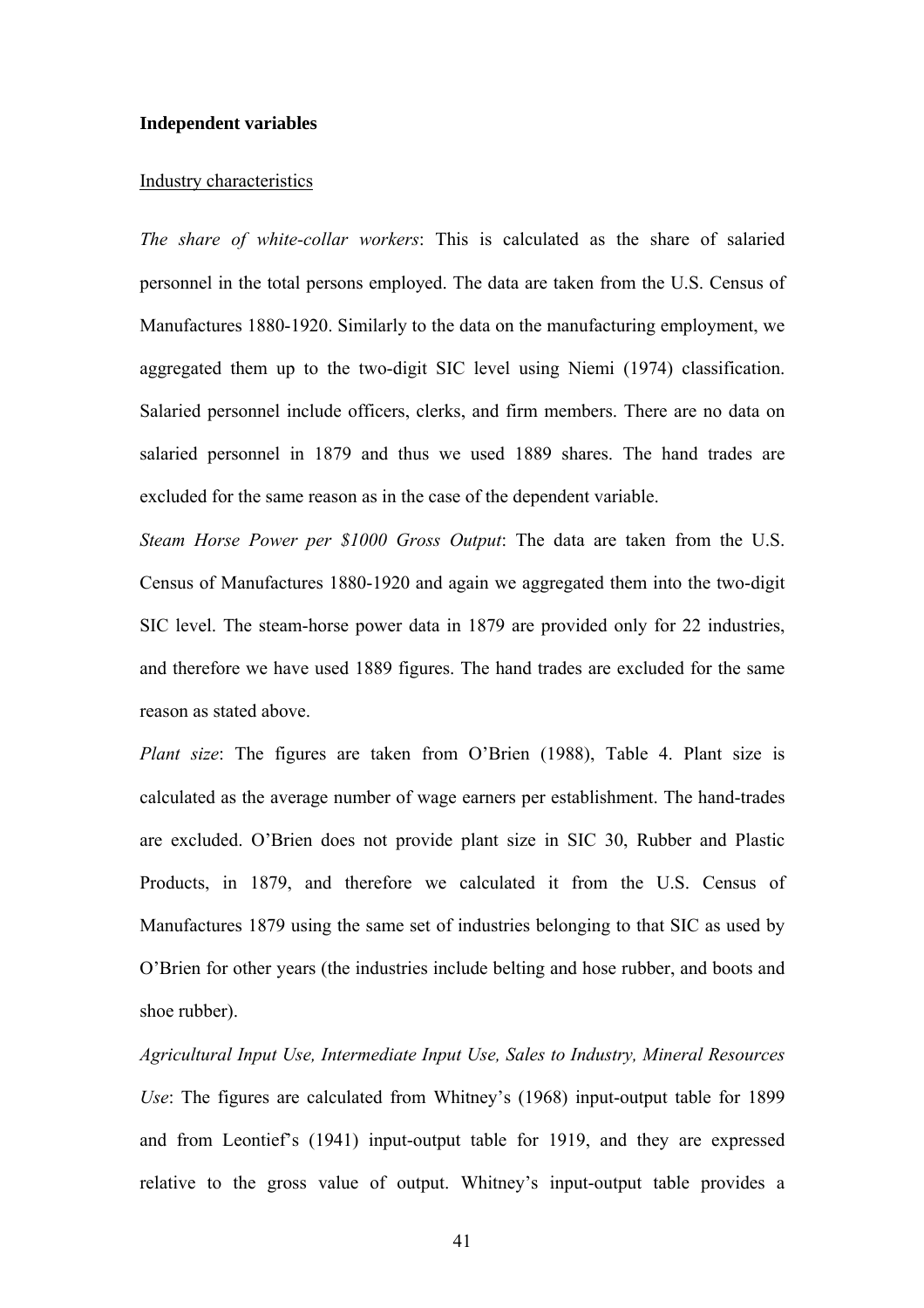breakdown of the whole economy into 29 sectors including agriculture, industries, and services. We had to aggregate some of the industries to match the two-digit SIC level. In particular, processed food, and grain mill products were aggregated into SIC 20, food and kindred products; petroleum products, and coal products into SIC 29, petroleum and coal products; shipbuilding, transportation, and transport equipment into SIC 37, transport equipment. Whitney's input-output table does not allow calculation of the figures for SIC 20, Tobacco and Tobacco Products, SIC 25, Furniture and Fixtures, SIC 34, Fabricated Metal Products, and SIC 38, Instruments and Related Products. Therefore, we have used Leontief's 1919 input-output table for SIC 20, 25, 34, and Thomas's (1984) input-output table for Great Britain in 1907 for SIC 38. Using the figure from the British input-output table does not pose a problem. These products were unlikely to be produced differently in the U.S. and Great Britain since most of these activities did not use mass production technology. Leontief's input-output table breaks down the economy into 41 sectors including agriculture and industries. Again, we had to aggregate some of the industries to match the two-digit SIC level. SIC 20, Food and Kindred Products, includes flour and grist products, canning and preserving, bread and bakery products, sugar and glucose and starch, liquor and beverages, slaughtering and meat packing, butter and cheese and etc, other food industries; SIC 23, Apparel and Related Products, includes clothing, and other textile products; SIC 26, Paper and Allied Products, contains paper and wood pulp, and other paper products; SIC 29, Petroleum and Coal Products, consists of refined petroleum, coke, and manufactured gas; SIC 31, Leather and Leather Products, includes leather tanning, leather shoes, and other leather products; SIC 33, Primary Metal Products, includes blast furnaces, steel works and rolling mills, and smelting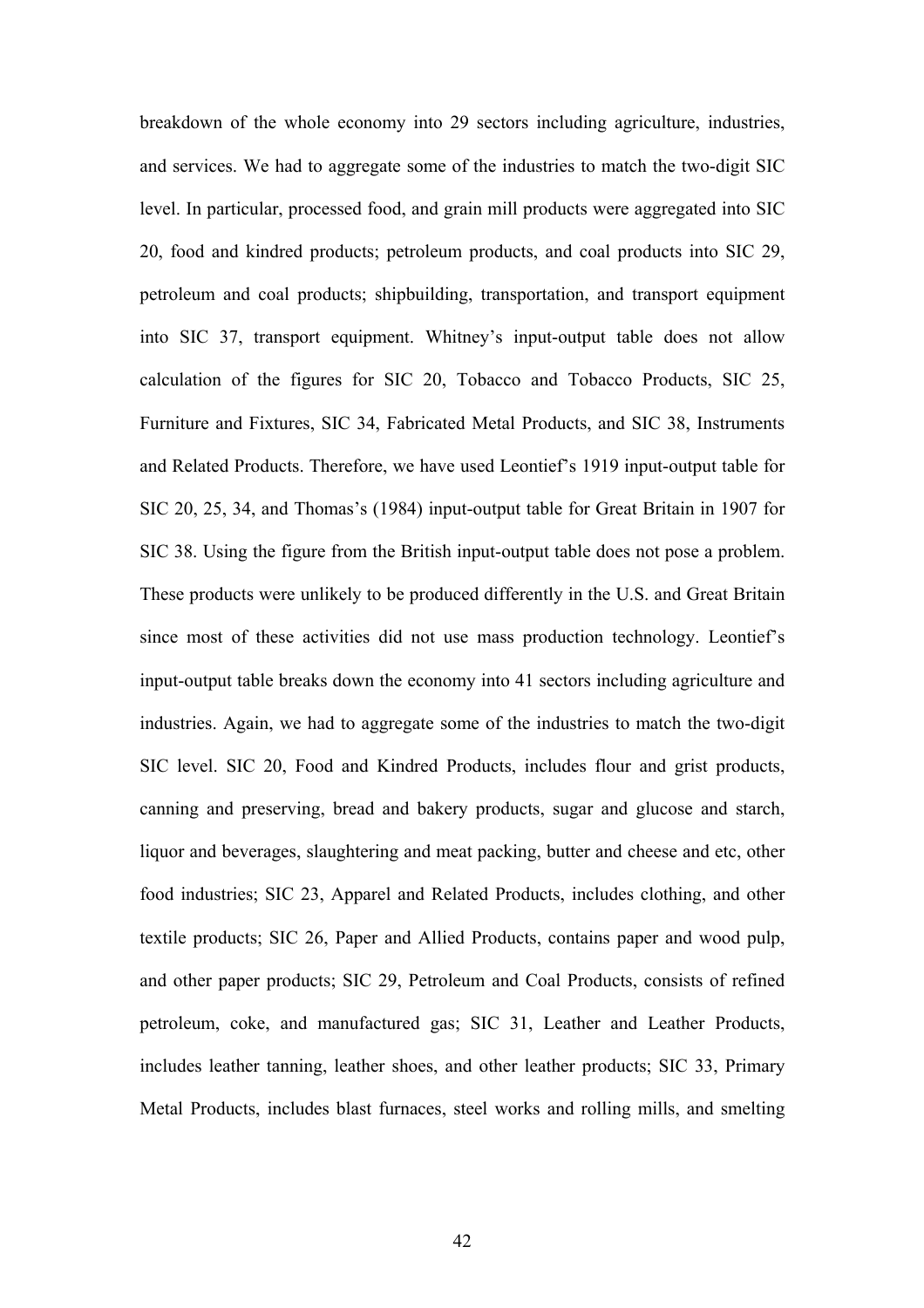and refining. SIC 38, Instruments and Related Products, is again taken from Thomas (1984).

### State characteristics

*The share of population*: from U.S. Millennial Statistics (2006), Table Cc125-137, pp. 3-183-3-184

*The share of total manufacturing labor force*: from Perloff (1960), Table A-6, p. 632. *The share of total agriculture labor force*: from Perloff (1960), Table A-2, p. 624. *The share of total mining and quarrying labor force*: from Perloff (1960), Table A-3,

p. 626.

*The share of skilled labor force*: The share of the skilled labor force in 1880-1900 is calculated from the U.S. Population Statistics and the U.S. Occupational Statistics. Skilled labor is considered to be the labor force in professional occupations. The data for 1910 and 1920 are from Goldin (1998) (we have used Goldin's 1928 figures since no data for 1920 exist).

*The share of farm land*: calculated from U.S. Millennial Statistics (2006), Table Da159-224, pp. 4-50 - 4-53, Table Cf8-64, pp. 3-346 - 3-348.

*Market potential:* The methodology and some of the sources are outlined in detail in the text. Here we provide details of the calculation of the foreign market potential. The nominal GDPs and the exchange rates between the foreign currencies and the \$US in 1880-1910 are taken from Flandreau and Zumer (2004) except for Canada, Mexico, and the \$US/GBP exchange rate, which is from Officer (2008). The foreign countries include Argentina, Austria-Hungary, Belgium, Brazil, Canada, Denmark, France, Germany, Greece, Italy, Mexico, Netherlands, Norway, Portugal, Russia, Spain, Sweden, Switzerland, and Great Britain. The nominal GDP of Mexico and the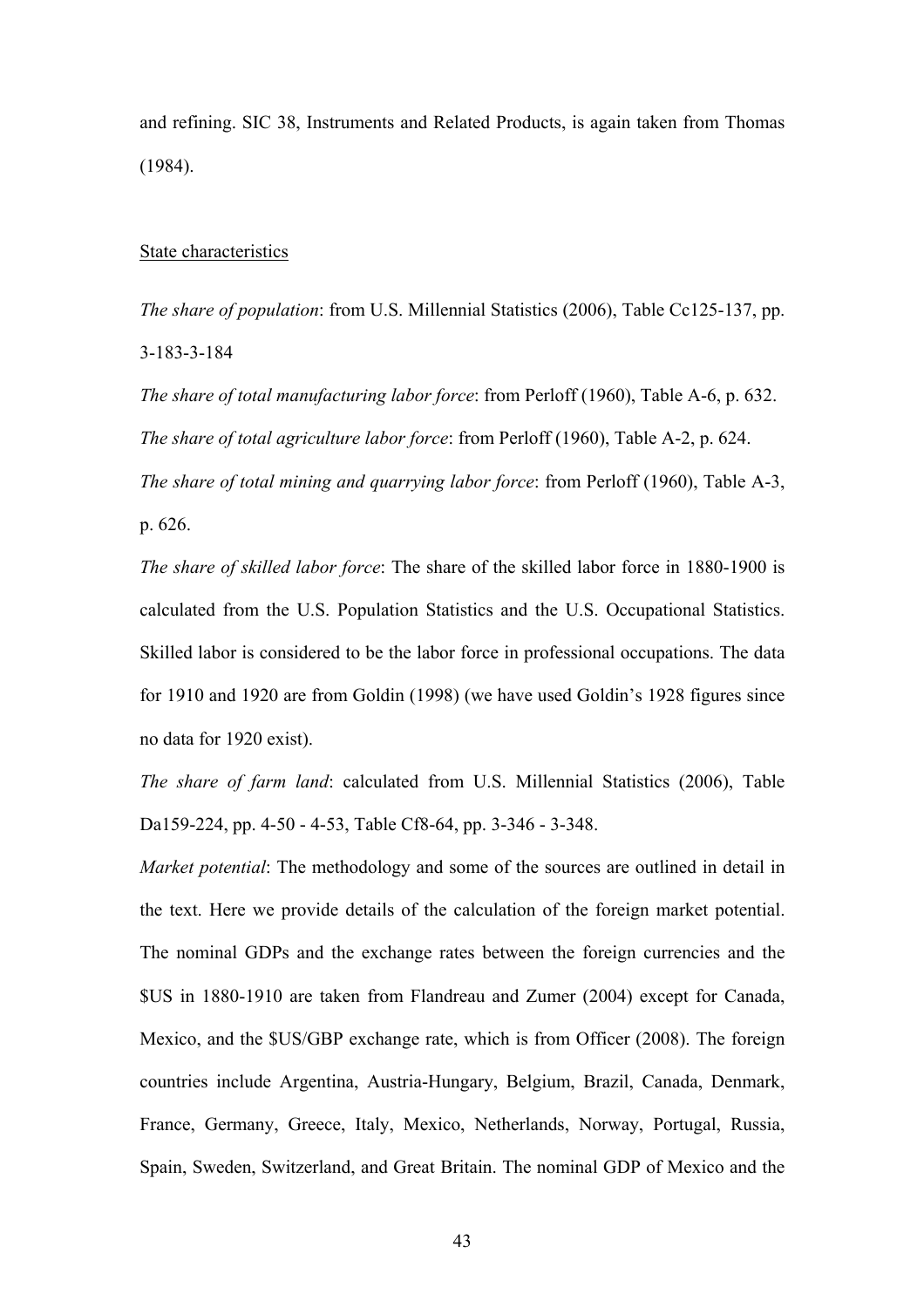exchange rate between pesos and \$US come from Estadicas Historicas de Mexico (1990). The Canadian nominal GDP is divided into provinces and the figures come from Green (1971), Table B-1, B-2, B-3. Green provides data for 1890, 1910, and 1929 respectively. 1900 and 1920 figures had to be calculated using the shares of the provinces' GDP on the total Canadian GDP. Specifically, we have taken the average of 1890 and 1910 shares to obtain 1900 shares and the average of 1910 and 1929 to obtain 1920 shares. Then we used the total Canadian GDP (Mitchell, 2003, Table J1) in 1900 and 1920 respectively to calculate the GDP of provinces in those years. To simplify the calculations, we have considered Prince Edward Island, Nova Scotia and New Brunswick as one province as well as Alberta, Manitoba, and Saskatchewan. 1880 values were extrapolated using the Canadian nominal GDP growth rate 1880- 1890 calculated from Mitchell (2003), Table J1. The nominal GDP in 1920 are from Mitchell (2003), Table J1 and the foreign countries include Brazil, Canada, Cuba, Denmark, France, Germany, Italy, Netherlands, Norway, Spain, Sweden, and Great Britain. Data on Mexico are for 1921 and are taken from Estadicas Historicas de Mexico (1990). The exchange rates between the \$US and foreign currencies are calculated from U.S. Millennial Statistics (2006), Table Ee621-636, pp. 5-567-5-572 and Table Ee637-645, p. 5-572.

*Coal prices*: There are no satisfactory data on the wholesale prices of coal for every U.S. state in 1880-1920 and thus we have to rely on the retail prices. The prices in 1880 are taken from the 'Report on the Statistics of Wages in Manufacturing Industries with Supplementary Reports on the Average Retail Prices of Necessaries of Life and on Trades Societies, and Strikes and Lockouts' (1886); the prices in 1890 are from 'Retail Prices and Wages. Report by Mr. Aldrich, from the Committee on Finance, Part 2' (1892); the prices in 1910 are from 'Retail Prices 1890 to 1911,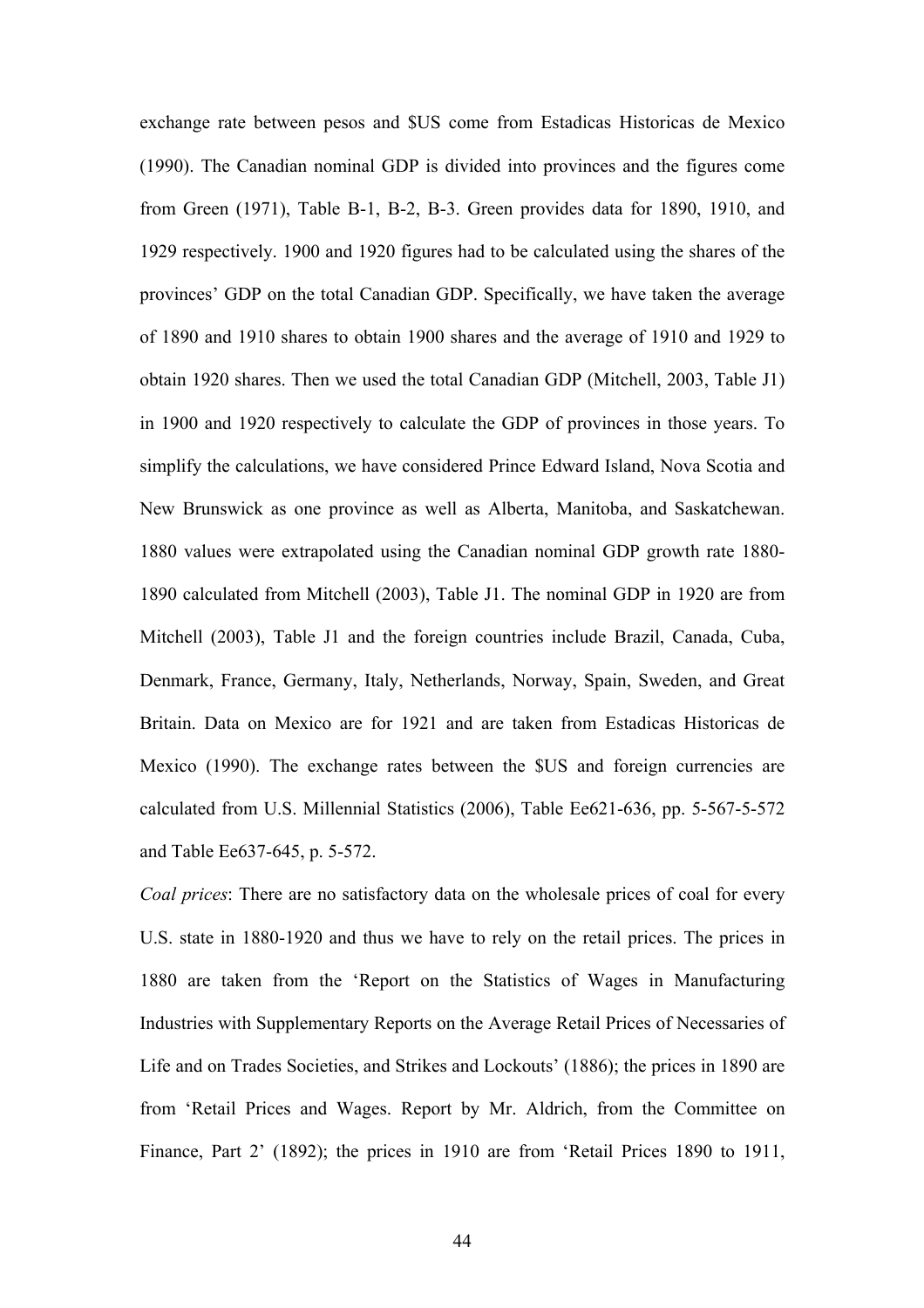Bulletin of the United States Bureau of Labor, no. 105, part 1' (1912). The data for Washington, Arizona, Oklahoma and Wyoming are missing and were proxied them by the coal prices from the nearby states, in particular by Oregon, New Mexico, Texas, and Montana respectively. The coal prices in 1900 and 1920 were obtained by using the index from the U.S. Millennial Statistics (2006), Table Cc125-137, pp. 3- 183-3-184.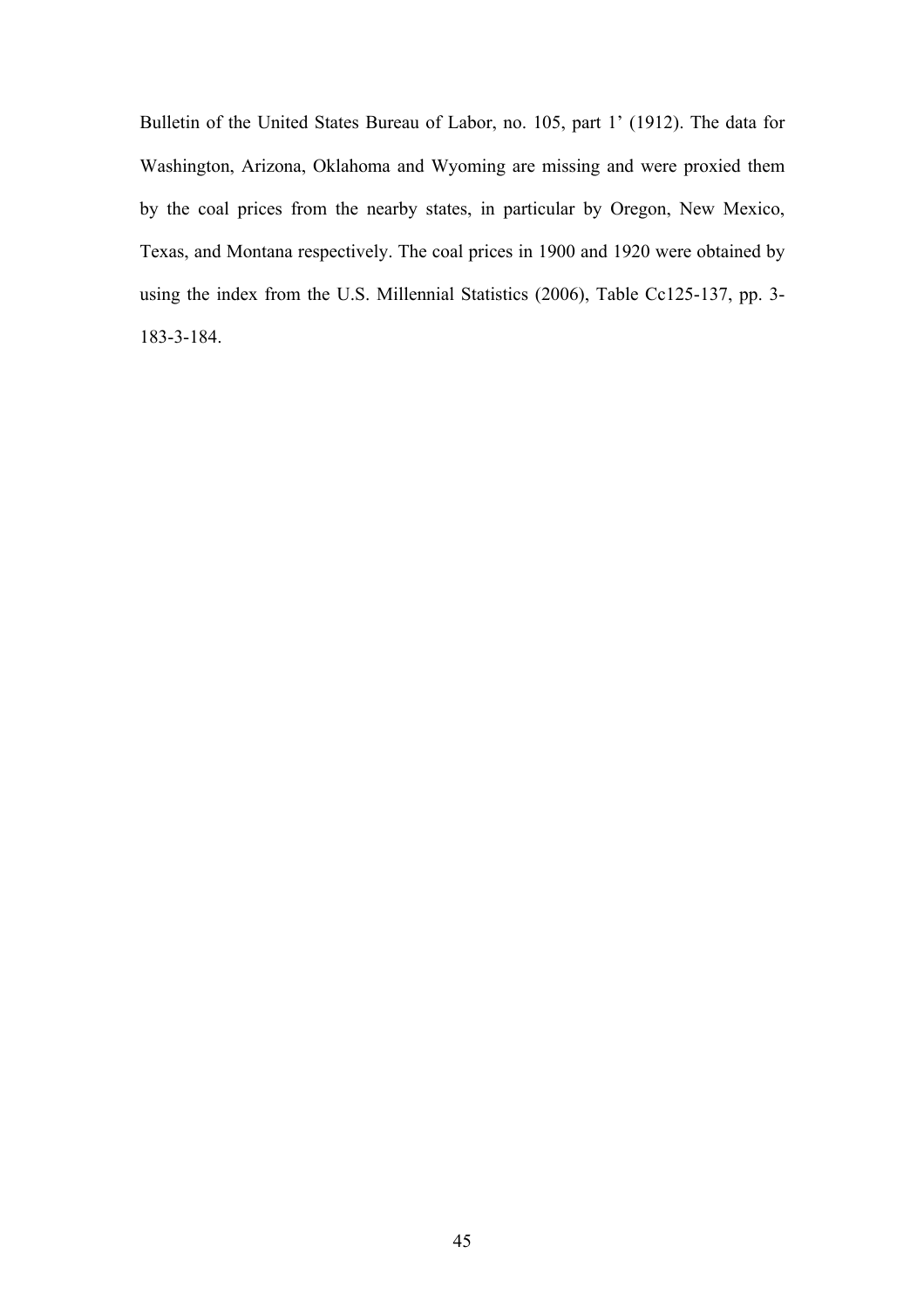| Panel A.- Industry Characteristics, 1899 |            |                           |                      |                           |                                 |  |  |
|------------------------------------------|------------|---------------------------|----------------------|---------------------------|---------------------------------|--|--|
|                                          | <b>SIC</b> | Intermediate<br>Input Use | Sales to<br>Industry | Agricultural<br>Input Use | Mineral<br><b>Resources Use</b> |  |  |
| Food and kindred product                 | 20         | 18.2                      | 11.7                 | 23.6                      | 1.3                             |  |  |
| Tobacco and tobacco product              | 21         | 1.7                       | $\Omega$             | 18.9                      | 0.1                             |  |  |
| Textile mill product                     | 22         | 24.6                      | 57.8                 | 19.9                      | 0.7                             |  |  |
| Apparel and related products             | 23         | 46.2                      | 9.0                  | 1.7                       | 0.2                             |  |  |
| Lumber and wood products                 | 24         | 38.9                      | 54.2                 | 7.1                       | 0.1                             |  |  |
| Furniture and fixtures                   | 25         | 43.2                      | 5.9                  | 0.0                       | 0.5                             |  |  |
| Paper and allied products                | 26         | 38.5                      | 63.0                 | 6.7                       | 2.4                             |  |  |
| Printing and publishing                  | 27         | 23.9                      | 14.3                 | 0.0                       | 0.9                             |  |  |
| Chemicals and allied products            | 28         | 37.3                      | 42.8                 | 11.2                      | 4.3                             |  |  |
| Petroleum and coal products              | 29         | 23.4                      | 33.1                 | 0.0                       | 10.7                            |  |  |
| Rubber and plastic products              | 30         | 22.4                      | 30.3                 | 0.0                       | 1.2                             |  |  |
| Leather and leather products             | 31         | 51.1                      | 37.4                 | 8.2                       | 0.2                             |  |  |
| Stone, clay, and glass products          | 32         | 21.0                      | 23.5                 | 0.0                       | 10.3                            |  |  |
| Primary metal products                   | 33         | 47.8                      | 58.4                 | 0.0                       | 4.6                             |  |  |
| Fabricated metal products                | 34         | 10.4                      | 25.6                 | 0.0                       | 0.7                             |  |  |
| Machinery                                | 35, 36     | 32.3                      | 22.6                 | 0.0                       | 10.4                            |  |  |
| Transportation equipment                 | 37         | 25.9                      | 35.7                 | 0.4                       | 2.1                             |  |  |
| Instruments and related products         | 38         | 51.6                      | 15                   | 0.0                       | 0.02                            |  |  |
| Miscellaneous manufacturing              | 39         | 26.8                      | 15.7                 | 1.3                       | 10.2                            |  |  |

Table 1.- Industry Characteristics in 1899 and Manufacturing Employment in 1880 and 1920.

Panel B.- Manufacturing Employment (%) 1880, 1920

|                                  |        | 1880  |            |       | 1920       |
|----------------------------------|--------|-------|------------|-------|------------|
|                                  |        | MВ    | Outside MB | MВ    | Outside MB |
| Food and kindred product         | 20     | 75.25 | 24.75      | 61.05 | 38.95      |
| Tobacco and tobacco product      | 21     | 78.97 | 21.03      | 71.27 | 28.73      |
| Textile mill product             | 22     | 94.63 | 5.37       | 75.79 | 24.21      |
| Apparel and related products     | 23     | 93.73 | 6.27       | 88.97 | 11.03      |
| Lumber and wood products         | 24     | 77.00 | 23.00      | 40.69 | 59.31      |
| Furniture and fixtures           | 25     | 87.58 | 12.42      | 81.62 | 18.38      |
| Paper and allied products        | 26     | 95.76 | 4.24       | 92.61 | 7.39       |
| Printing and publishing          | 27     | 83.15 | 16.85      | 74.08 | 25.92      |
| Chemicals and allied products    | 28     | 69.25 | 30.75      | 72.48 | 27.52      |
| Petroleum and coal products      | 29     | 91.31 | 8.69       | 54.25 | 45.75      |
| Rubber and plastic products      | 30     | 99.97 | 0.03       | 98.35 | 1.65       |
| Leather and leather products     | 31     | 84.88 | 15.12      | 88.87 | 11.13      |
| Stone, clay, and glass products  | 32     | 81.09 | 18.91      | 80.72 | 19.28      |
| Primary metal products           | 33     | 90.22 | 9.78       | 92.31 | 7.69       |
| Fabricated metal products        | 34     | 89.68 | 10.32      | 88.22 | 11.78      |
| Machinery                        | 35, 36 | 89.35 | 10.65      | 93.00 | 7.00       |
| Transportation equipment         | 37     | 86.16 | 13.84      | 73.03 | 26.97      |
| Instruments and related products | 38     | 94.36 | 5.64       | 95.07 | 4.93       |
| Miscellaneous manufacturing      | 39     | 96.46 | 3.54       | 90.92 | 9.08       |
| <b>Total Manufacturing</b>       |        | 86.83 | 13.17      | 76.96 | 23.04      |
| Population                       |        | 57.55 | 42.45      | 53.37 | 46.63      |

Notes: The figures in Panel A are for the manufacturing sector and are expressed as the percentages of the gross output. The figures in Panel B are the percentages of the U.S. total in the corresponding category. MB stands for the Manufacturing Belt. Sources: Panel A: Whitney (1968), SIC 21, 25, and 34 are from Leontief (1941), SIC 38 is from Thomas (1984). Panel B: U.S. Census of Manufactures 1880, 1920, Perloff (1960), U.S. Millennial Statistics (2006).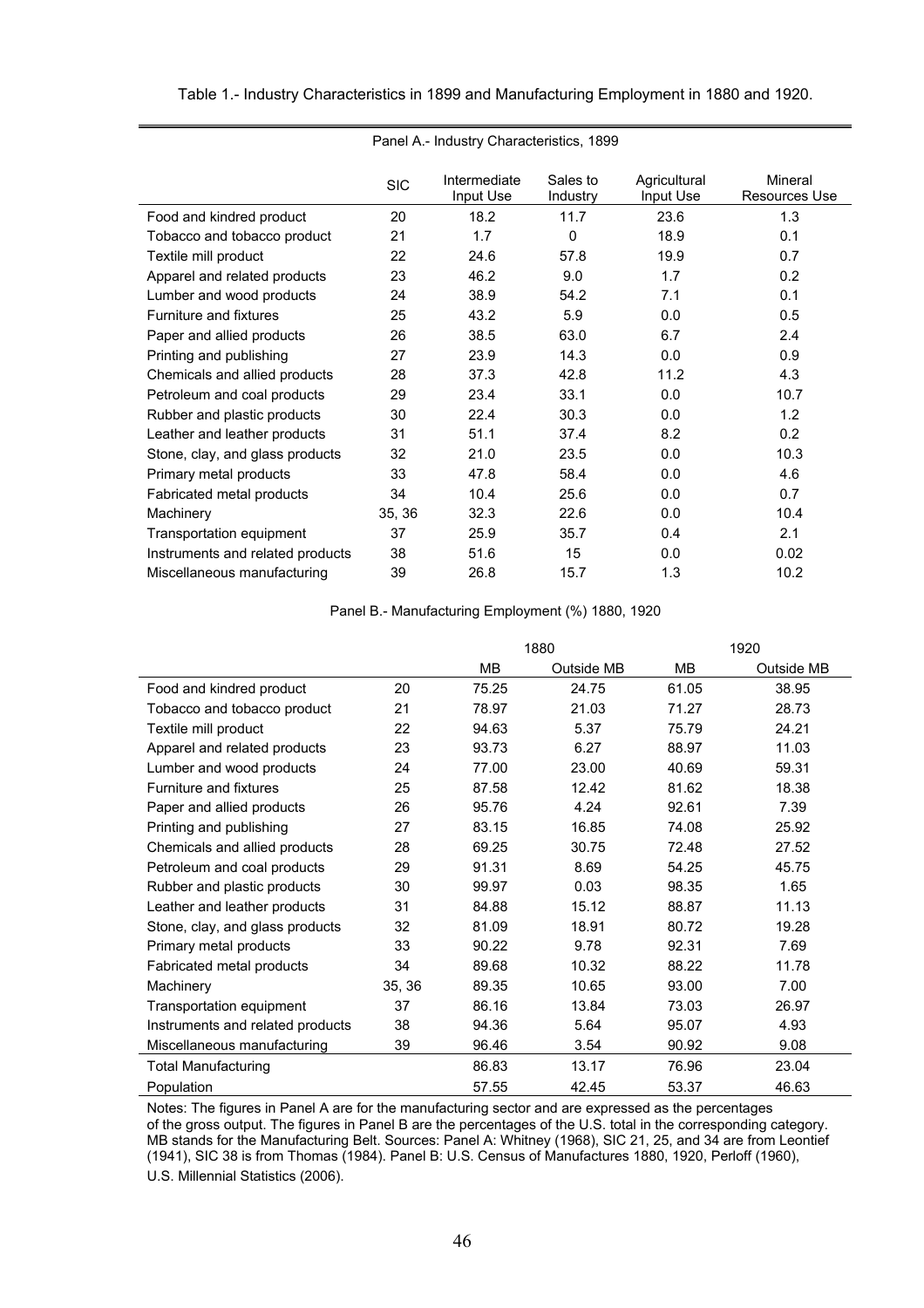|                 | 1880             |                | 1920                    |                |              | 1880                    |      | 1920                    |      |
|-----------------|------------------|----------------|-------------------------|----------------|--------------|-------------------------|------|-------------------------|------|
|                 | Market Potential | Rank           | <b>Market Potential</b> | Rank           |              | <b>Market Potential</b> | Rank | <b>Market Potential</b> | Rank |
|                 |                  |                |                         |                |              |                         |      |                         |      |
| Rhode Island    | 32.13            | 1              | 209.97                  | 2              | Alabama      | 12.62                   | 28   | 81.59                   | 29   |
| Connecticut     | 31.88            | $\overline{2}$ | 212.41                  | 1              | Nebraska     | 12.61                   | 29   | 83.56                   | 28   |
| Massachusetts   | 30.21            | 3              | 195.34                  | 4              | Arkansas     | 12.37                   | 30   | 82.31                   | 29   |
| New Jersey      | 28.51            | 4              | 197.30                  | 3              | Mississippi  | 11.94                   | 31   | 77.13                   | 31   |
| New York        | 28.32            | 5              | 188.45                  | 5              | Florida      | 10.99                   | 32   | 70.54                   | 33   |
| New Hampshire   | 26.75            | 6              | 170.47                  | 8              | Louisiana    | 10.91                   | 33   | 69.97                   | 34   |
| Pennsylvania    | 26.06            | 7              | 172.66                  | $\overline{7}$ | Oklahoma     | 10.23                   | 34   | 72.58                   | 32   |
| Delaware        | 25.47            | 8              | 174.78                  | 6              | South Dakota | 9.69                    | 35   | 63.87                   | 35   |
| Maryland        | 25.41            | 9              | 167.74                  | 9              | North Dakota | 9.24                    | 36   | 59.09                   | 37   |
| Vermont         | 23.15            | 10             | 145.70                  | 10             | Wyoming      | 8.91                    | 37   | 58.42                   | 38   |
| Ohio            | 21.33            | 11             | 142.00                  | 11             | Colorado     | 8.71                    | 38   | 57.28                   | 39   |
| Indiana         | 20.07            | 12             | 131.91                  | 12             | Texas        | 8.69                    | 39   | 59.54                   | 36   |
| West Virginia   | 18.98            | 13             | 127.26                  | 14             | Nevada       | 8.09                    | 40   | 55.84                   | 40   |
| <b>Illinois</b> | 18.97            | 14             | 129.24                  | 13             | New Mexico   | 7.84                    | 41   | 50.76                   | 41   |
| Kentucky        | 18.86            | 15             | 123.05                  | 16             | Utah         | 7.37                    | 42   | 47.32                   | 44   |
| Virginia        | 18.84            | 16             | 123.17                  | 15             | Montana      | 7.34                    | 43   | 46.30                   | 45   |
| Maine           | 18.63            | 17             | 112.23                  | 18             | California   | 7.23                    | 44   | 47.53                   | 43   |
| Michigan        | 18.22            | 18             | 121.63                  | 17             | Idaho        | 7.00                    | 45   | 45.38                   | 46   |
| Wisconsin       | 16.13            | 19             | 107.03                  | 19             | Washington   | 6.74                    | 46   | 47.70                   | 42   |
| Missouri        | 15.88            | 20             | 106.90                  | 20             | Oregon       | 6.71                    | 47   | 44.44                   | 47   |
| North Carolina  | 15.70            | 21             | 102.30                  | 21             | Arizona      | 6.66                    | 48   | 42.02                   | 48   |
| Tennessee       | 15.65            | 22             | 102.11                  | 22             |              |                         |      |                         |      |
| lowa            | 15.18            | 23             | 98.73                   | 23             |              |                         |      |                         |      |
| South Carolina  | 13.90            | 24             | 89.66                   | 24             |              |                         |      |                         |      |
| Georgia         | 13.81            | 25             | 89.53                   | 25             |              |                         |      |                         |      |
| Kansas          | 13.13            | 26             | 87.99                   | 26             |              |                         |      |                         |      |
| Minnesota       | 12.89            | 27             | 84.09                   | 27             |              |                         |      |                         |      |

| Table 2. -Market Potential and the Rank of States Based on Market Potential in 1880 and 1920 |  |
|----------------------------------------------------------------------------------------------|--|
| Market Potential Estimates Based on $\delta$ = -1, in millions of current \$US               |  |

Source: see text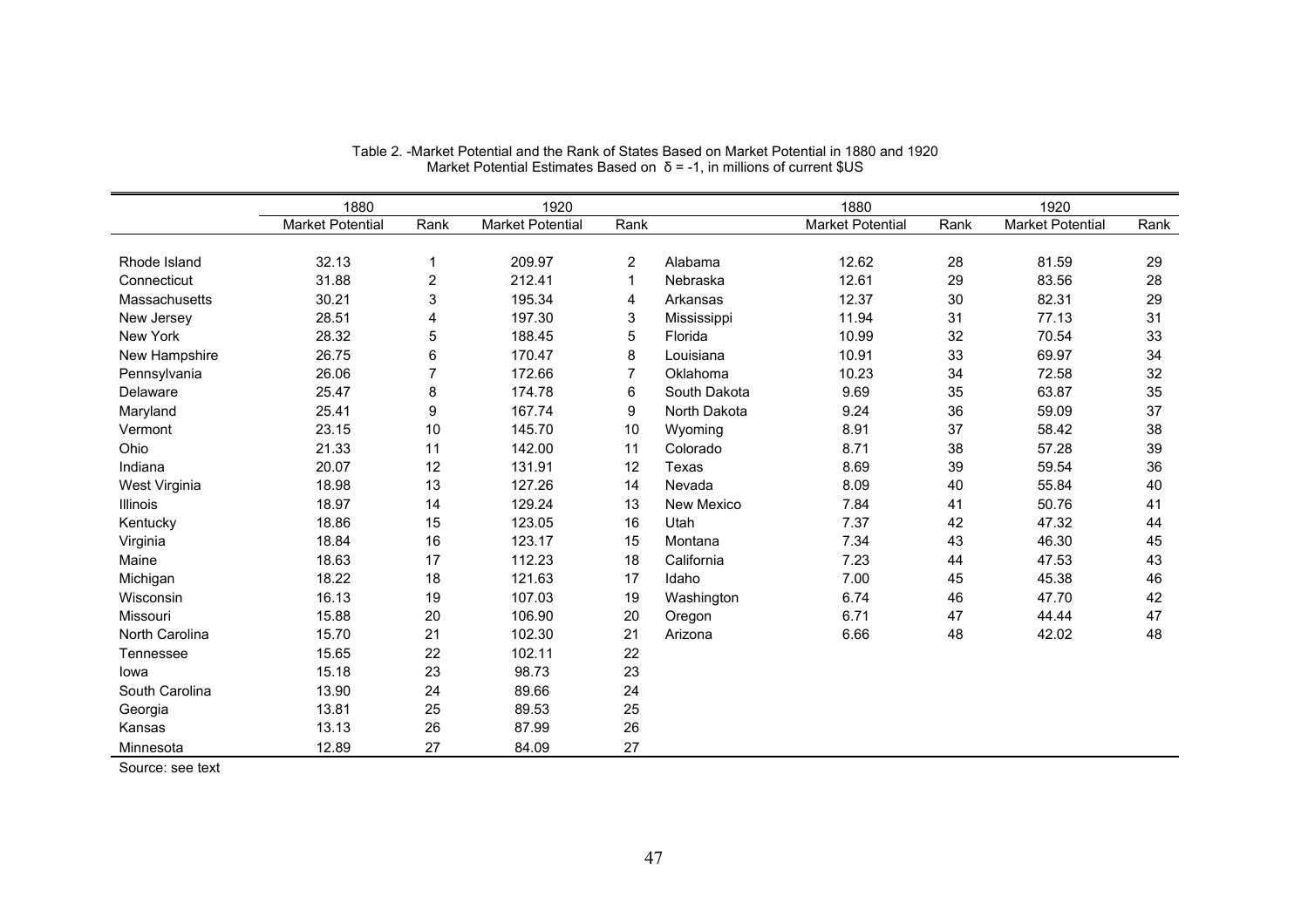|                                                                  | I                                  | Ш                  |  |  |  |
|------------------------------------------------------------------|------------------------------------|--------------------|--|--|--|
|                                                                  | POLS Cluster-Robust SE             | FE Panel Robust SE |  |  |  |
|                                                                  | H-O Forces                         |                    |  |  |  |
| Agric. Employment x                                              | $0.002***$                         | $0.002***$         |  |  |  |
| agric. Input use                                                 | [0.0003]                           | [0.0003]           |  |  |  |
| Educated pop. X                                                  | 0.0008                             | 0.0006             |  |  |  |
| white-collar workers                                             | [0.0006]                           | [0.0006]           |  |  |  |
| Coal abundance x                                                 | 0.006                              | 0.009              |  |  |  |
| steam power use                                                  | [0.02]                             | [0.02]             |  |  |  |
|                                                                  | <b>NEG Forces</b>                  |                    |  |  |  |
| Market potential x                                               | 0.00003                            | 0.00003            |  |  |  |
| interm. input use                                                | [0.00009]                          | [0.00009]          |  |  |  |
| Market potential x                                               | 0.00028 ***                        | 0.00027***         |  |  |  |
| industry sale                                                    | [0.00006]                          | [0.00006]          |  |  |  |
| Market potential x                                               | $0.00013***$                       | $0.00013***$       |  |  |  |
| size of establishment                                            | [0.00001]                          | [0.00001]          |  |  |  |
|                                                                  | <b>Industry and State Controls</b> |                    |  |  |  |
| In (Population)                                                  | $1.6***$                           | $0.87***$          |  |  |  |
|                                                                  | [0.14]                             | [0.068]            |  |  |  |
| In (Manuf. Empl)                                                 | 5.67***                            | $1.48*$            |  |  |  |
|                                                                  | [0.58]                             | [0.77]             |  |  |  |
| % Agricultural Empl                                              | $0.06***$                          | $-0.028$           |  |  |  |
|                                                                  | [0.015]                            | [0.026]            |  |  |  |
| % Educated Population                                            | 0.007                              | $-0.003$           |  |  |  |
|                                                                  | [0.019]                            | [0.017]            |  |  |  |
| Agricultural Input                                               | $-0.09***$                         | $-0.09***$         |  |  |  |
|                                                                  | [0.017]                            | [0.017]            |  |  |  |
| % White Collar Workers                                           | $0.05**$                           | $0.05***$          |  |  |  |
|                                                                  | [0.02]                             | [0.02]             |  |  |  |
| Coal Abundance                                                   | $0.069**$                          | $-0.008$           |  |  |  |
|                                                                  | [0.03]                             | [0.018]            |  |  |  |
| Market Potential                                                 | $-0.007*$                          | $0.03***$          |  |  |  |
|                                                                  | [0.004]                            | [0.005]            |  |  |  |
| Steam Power Use                                                  | $1.25***$                          | $1.23***$          |  |  |  |
|                                                                  | [0.27]                             | [0.26]             |  |  |  |
| Intermediate Input Use                                           | $-0.03***$                         | $-0.03***$         |  |  |  |
|                                                                  | [0.01]                             | [0.01]             |  |  |  |
| Sales to Industry                                                | $-0.02***$                         | $-0.02***$         |  |  |  |
|                                                                  | [0.006]                            | [0.005]            |  |  |  |
| Size of establishment                                            | $-0.02***$                         | $-0.02***$         |  |  |  |
|                                                                  | [0.001]                            | [0.001]            |  |  |  |
| <b>Time Dummies</b>                                              | Yes                                | Yes                |  |  |  |
| No. observations                                                 | 4560                               | 4560               |  |  |  |
| Adj. R-squared                                                   | 0.64                               | 0.53               |  |  |  |
| Breusch-Pagan heteroskedasticity test: chi-square(2) = 1129.7*** |                                    |                    |  |  |  |
| robust Hausman test: chi-square (11)=298.757***                  |                                    |                    |  |  |  |

# Table 3. - Pooled OLS, Panel Data Fixed Effect, 1880-1920 Forward and Backward Linkages based on 1899 Input-Output Table Market Potential Estimates Based on  $\delta$  = -1

Sources: see text; Notes: \* significant at 10%; \*\* significant at 5%; \*\*\* significant at 1% Note: POLS - Pooled OLS, FE - Fixed Effect, clustered standard errors at the U.S. state level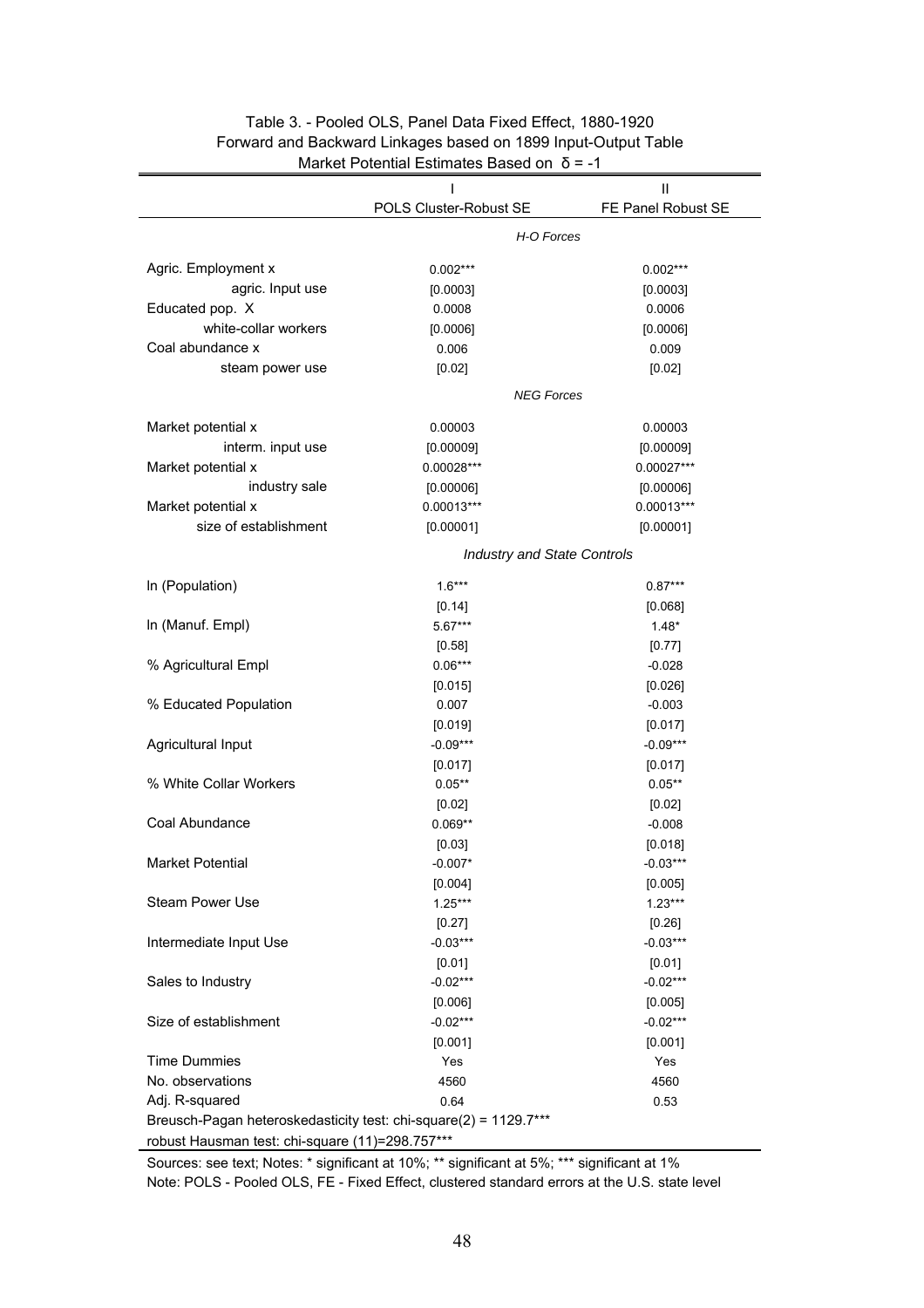| $m$ an $\sigma$ r $\sigma$ orghinal Estimates Dased Off $\sigma$ = $\sigma$ |             |                          |                                    |                          |             |             |
|-----------------------------------------------------------------------------|-------------|--------------------------|------------------------------------|--------------------------|-------------|-------------|
|                                                                             |             | 1880                     |                                    | 1890                     |             | 1900        |
|                                                                             | <b>OLS</b>  | <b>FE</b>                | <b>OLS</b>                         | FE                       | <b>OLS</b>  | FE          |
|                                                                             |             |                          |                                    | H-O Forces               |             |             |
|                                                                             |             |                          |                                    |                          |             |             |
| Agric. Employment x                                                         | $0.003***$  | $0.003***$               | $0.002**$                          | $0.0017**$               | $0.0015***$ | $0.0015***$ |
| agric. Input use                                                            | [0.0004]    | [0.00040]                | [0.0007]                           | [0.0007]                 | [0.0005]    | [0.0005]    |
| Educated pop. X                                                             | 0.006       | 0.006                    | $-0.008$                           | $-0.008$                 | $-0.018***$ | $-0.018***$ |
| white-collar workers                                                        | [0.004]     | [0.004]                  | [0.0078]                           | [0.007]                  | [0.005]     | [0.005]     |
| Coal abundance x                                                            | $0.16**$    | $0.16**$                 | $-0.16*$                           | $-0.16**$                | 0.03        | 0.03        |
| steam power use                                                             | [0.07]      | [0.07]                   | [0.08]                             | [0.08]                   | [0.05]      | [0.05]      |
|                                                                             |             |                          |                                    | <b>NEG</b> forces        |             |             |
|                                                                             |             |                          |                                    |                          |             |             |
| Market potential x                                                          | 0.0001      | 0.0001                   | $0.002*$                           | $0.0017*$                | $0.001*$    | $0.001*$    |
| interm. input use                                                           | [0.001]     | [0.0009]                 | [0.0009]                           | [0.0009]                 | [0.0006]    | [0.0006]    |
| Market potential x                                                          | $0.002***$  | $0.002***$               | $0.001*$                           | $0.001*$                 | $0.002***$  | $0.002***$  |
| industry sale                                                               | [0.0007]    | [0.0007]                 | [0.0007]                           | [0.0007]                 | [0.0005]    | [0.0005]    |
| Market potential x                                                          | $0.0009***$ | $0.0008***$              | $0.0007***$                        | $0.0007***$              | $0.0006***$ | 0.0006***   |
| size of establishment                                                       | [0.0002]    | [0.0002]                 | [0.0002]                           | [0.0002]                 | [0.0002]    | [0.0002]    |
|                                                                             |             |                          | <b>Industry and State Controls</b> |                          |             |             |
| In (Population)                                                             | $1.09***$   |                          | $3.04***$                          |                          | $2.13***$   |             |
|                                                                             | [0.10]      |                          | [0.31]                             |                          | [0.19]      |             |
| In (Manuf. Empl)                                                            | 4.32***     |                          | 4.25***                            |                          | 4.40***     |             |
|                                                                             | [0.61]      |                          | [0.78]                             |                          | [0.75]      |             |
| % Agricultural Empl                                                         | $0.07***$   |                          | $-0.00$                            |                          | 0.03        |             |
|                                                                             | [0.02]      |                          | [0.03]                             |                          | [0.03]      |             |
| % Educated Population                                                       | $-0.02$     |                          | $-0.19$                            |                          | $0.28*$     |             |
|                                                                             | [0.05]      |                          | [0.17]                             |                          | [0.15]      |             |
|                                                                             | $-0.06**$   | $-0.06**$                | $-0.09**$                          | $-0.09**$                | $-0.09***$  | $-0.09***$  |
| Agricultural Input                                                          |             |                          |                                    |                          |             |             |
|                                                                             | [0.02]      | [0.02]                   | [0.04]                             | [0.04]                   | [0.03]      | [0.03]      |
| % White Collar Workers                                                      | $-0.07**$   | $-0.07**$                | $0.17**$                           | $0.17**$                 | $0.23***$   | $0.23***$   |
|                                                                             | [0.03]      | [0.03]                   | [0.07]                             | [0.07]                   | [0.06]      | [0.06]      |
| Coal Abundance                                                              | 0.01        | $\overline{\phantom{a}}$ | $0.21***$                          | $\overline{\phantom{0}}$ | $-0.01$     |             |
|                                                                             | [0.08]      |                          | [0.08]                             |                          | [0.06]      |             |
| Market Potential                                                            | 0.01        |                          | $-0.13***$                         |                          | $-0.13***$  |             |
|                                                                             | [0.05]      |                          | [0.04]                             |                          | [0.03]      |             |
| Steam Power Use                                                             | 1.25        | 1.25                     | $2.44***$                          | $2.44***$                | 0.40        | 0.40        |
|                                                                             | [0.84]      | [0.84]                   | [0.78]                             | [0.78]                   | [0.45]      | [0.45]      |
| Intermediate Input Use                                                      | 0.03        | 0.03                     | $-0.08***$                         | $-0.08***$               | $-0.05**$   | $-0.05**$   |
|                                                                             | [0.02]      | [0.02]                   | [0.03]                             | [0.03]                   | [0.02]      | [0.02]      |
| Sales to Industry                                                           | $-0.09***$  | $-0.09***$               | $-0.03$                            | $-0.03$                  | $-0.05***$  | $-0.05***$  |
|                                                                             | [0.02]      | [0.02]                   | [0.02]                             | [0.02]                   | [0.02]      | [0.02]      |
| Size of establishment                                                       | $-0.03***$  | $-0.03***$               | $-0.04***$                         | $-0.04***$               | $-0.04***$  | $-0.04***$  |
|                                                                             | [0.003]     | [0.003]                  | [0.00]                             | [0.004]                  | [0.004]     | [0.004]     |
| Constant                                                                    | 1.57        | $-3.33***$               | $7.64**$                           | $-2.17***$               | $5.45**$    | $-1.58***$  |
|                                                                             | [1.77]      | [0.45]                   | [2.88]                             | [0.34]                   | [2.69]      | [0.39]      |
| Observations                                                                | 912         | 912                      | 912                                | 912                      | 912         | 912         |
| R-squared                                                                   | 0.66        | 0.35                     | 0.61                               | 0.35                     | 0.59        | 0.39        |
| Breusch-Pagan chi2(1)                                                       | 212.2***    |                          | 268.9***                           |                          | 297.3***    |             |
| F-test Joint Significance H-O                                               | 16.20***    | 16.31***                 | $3.62**$                           | $3.64**$                 | $9.77***$   | 9.84***     |

# Table 4.- OLS and Cluster-Specific Fixed Effect Estimations Year by Year Forward and Backward Linkages based on 1899 Input-Output Table Market Potential Estimates Based on δ = -1

Sources: see text; Notes: \* significant at 10%; \*\* significant at 5%; \*\*\* significant at 1%,

OLS - cluster-robust se, FE - cluster-specific fixed effect with cluster-robust se, clusters at the U.S. state level, degrees of freedom in F-test are (3, 47)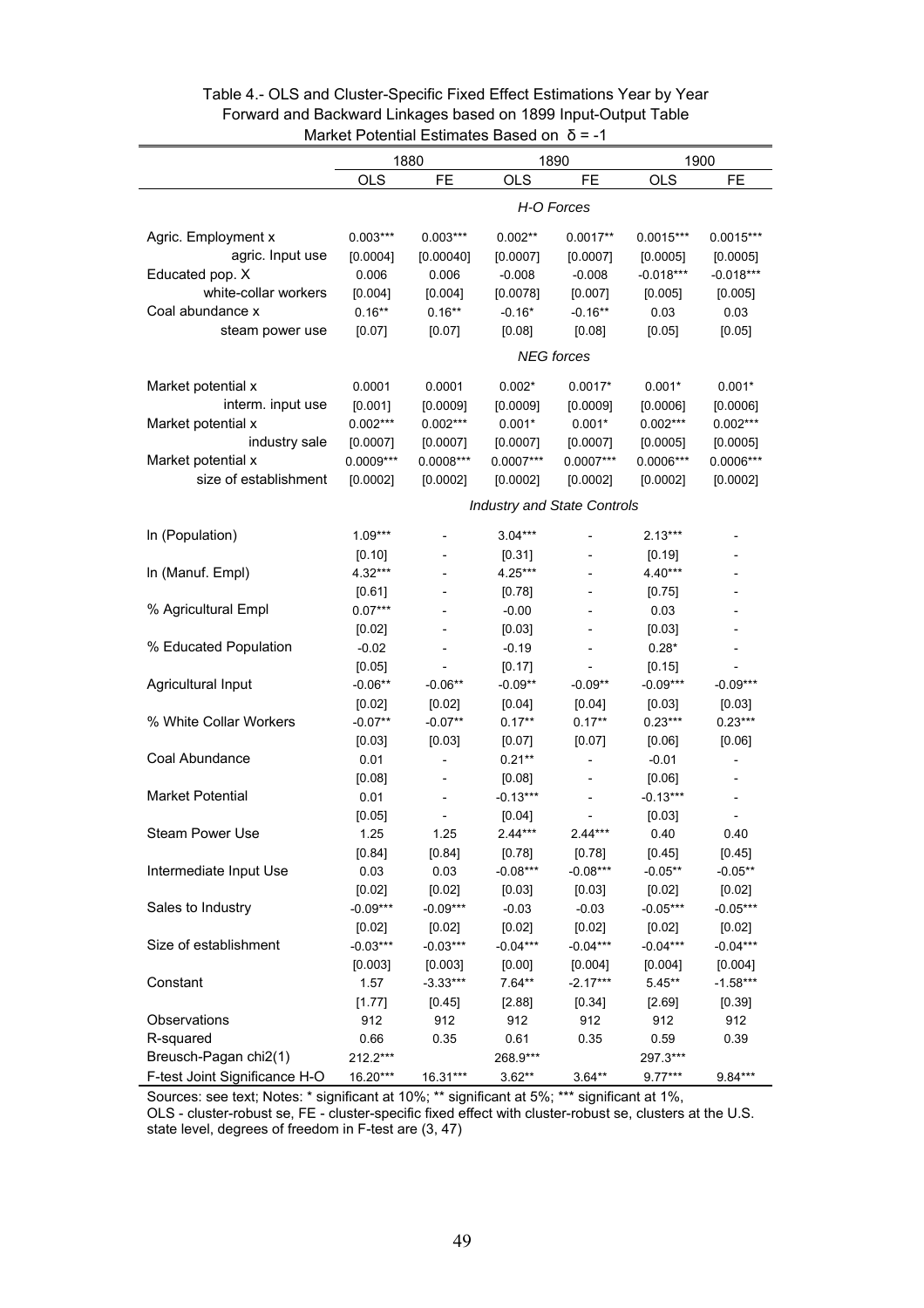|                               |             | 1910        |                                    | 1920       |  |  |
|-------------------------------|-------------|-------------|------------------------------------|------------|--|--|
|                               | <b>OLS</b>  | <b>FE</b>   | <b>OLS</b>                         | <b>FE</b>  |  |  |
|                               |             |             |                                    |            |  |  |
|                               | H-O Forces  |             |                                    |            |  |  |
| Agric. Employment x           | 0.0004      | 0.0004      | $-0.0003$                          | $-0.0003$  |  |  |
| agric. Input use              | [0.0008]    | [0.0008]    | [0.0008]                           | [0.0008]   |  |  |
| Educated pop. X               | $-0.001$    | $-0.001$    | 0.001                              | 0.001      |  |  |
| white-collar workers          | [0.004]     | [0.004]     | [0.001]                            | [0.001]    |  |  |
| Coal abundance x              | 0.06        | 0.06        | 0.01                               | 0.01       |  |  |
| steam power use               | [0.06]      | [0.06]      | [0.03]                             | [0.03]     |  |  |
|                               |             |             | <b>NEG</b> forces                  |            |  |  |
|                               |             |             |                                    |            |  |  |
| Market potential x            | $0.002***$  | $0.002***$  | 0.0007***                          | 0.0007***  |  |  |
| interm. input use             | [0.0006]    | [0.0006]    | [0.0002]                           | [0.0002]   |  |  |
| Market potential x            | 0.0003      | 0.0003      | $0.0002**$                         | $0.0002**$ |  |  |
| industry sale                 | [0.0004]    | [0.0004]    | [0.00009]                          | [0.00009]  |  |  |
| Market potential x            | $0.0004***$ | $0.0004***$ | $0.00005***$                       | 0.00005*** |  |  |
| size of establishment         | [0.00008]   | [0.00008]   | [0.00002]                          | [0.00002]  |  |  |
|                               |             |             | <b>Industry and State Controls</b> |            |  |  |
| In (Population)               | $2.04***$   |             | $2.45***$                          |            |  |  |
|                               | [0.16]      |             | [0.14]                             |            |  |  |
| In (Manuf. Empl)              | $4.11***$   |             | 4.96***                            |            |  |  |
|                               | [1.05]      |             | [0.78]                             |            |  |  |
| % Agricultural Empl           | $0.06*$     |             | $0.04***$                          |            |  |  |
|                               | [0.03]      |             | [0.02]                             |            |  |  |
| % Educated Population         | $0.24*$     |             | 0.00                               |            |  |  |
|                               | [0.13]      |             | [0.03]                             |            |  |  |
| Agricultural Input            | $-0.06*$    | $-0.06*$    | $-0.03$                            | $-0.03$    |  |  |
|                               | [0.03]      | [0.03]      | [0.03]                             | [0.03]     |  |  |
| % White Collar Workers        | 0.03        | 0.03        | 0.02                               | 0.02       |  |  |
|                               | [0.05]      | [0.05]      | [0.04]                             | [0.04]     |  |  |
| Coal Abundance                | 0.07        |             | $0.03**$                           |            |  |  |
|                               | [0.06]      |             | [0.02]                             |            |  |  |
| <b>Market Potential</b>       | $-0.07***$  |             | $-0.03***$                         |            |  |  |
|                               | [0.02]      |             | [0.01]                             |            |  |  |
| <b>Steam Power Use</b>        | 0.38        | 0.38        | $2.53**$                           | $2.53**$   |  |  |
|                               | [0.65]      | [0.65]      | [0.97]                             | [0.97]     |  |  |
| Intermediate Input Use        | $-0.18***$  | $-0.18***$  | $-0.12***$                         | $-0.12***$ |  |  |
|                               | [0.04]      | [0.04]      | [0.03]                             | [0.03]     |  |  |
| Sales to Industry             | 0.00        | 0.00        | $-0.04***$                         | $-0.04***$ |  |  |
|                               | [0.02]      | [0.02]      | [0.01]                             | [0.01]     |  |  |
| Size of establishment         | $-0.04***$  | $-0.04***$  | $-0.01***$                         | $-0.01***$ |  |  |
|                               | [0.00]      | [0.003]     | [0.00]                             | [0.002]    |  |  |
| Constant                      | 3.42        | 0.07        | $6.19***$                          | $-1.10**$  |  |  |
|                               | [2.45]      | [0.46]      | [1.91]                             | [0.45]     |  |  |
| Observations                  | 912         | 912         | 912                                | 912        |  |  |
| R-squared                     | 0.55        | 0.36        | 0.53                               | 0.26       |  |  |
| Breusch-Pagan chi2(1)         | 216.8***    |             | 290.5***                           |            |  |  |
| F-test Joint Significance H-O | 0.71        | 0.46        | 0.74                               | 0.42       |  |  |

Table 4. - Continued

Sources: see text; Notes: \* significant at 10%; \*\* significant at 5%; \*\*\* significant at 1% OLS - cluster-robust se, FE - cluster-specific fixed effect, with cluster-robust se, clusters at the U.S. state level, Degrees of Freedom in F-test are (3, 47)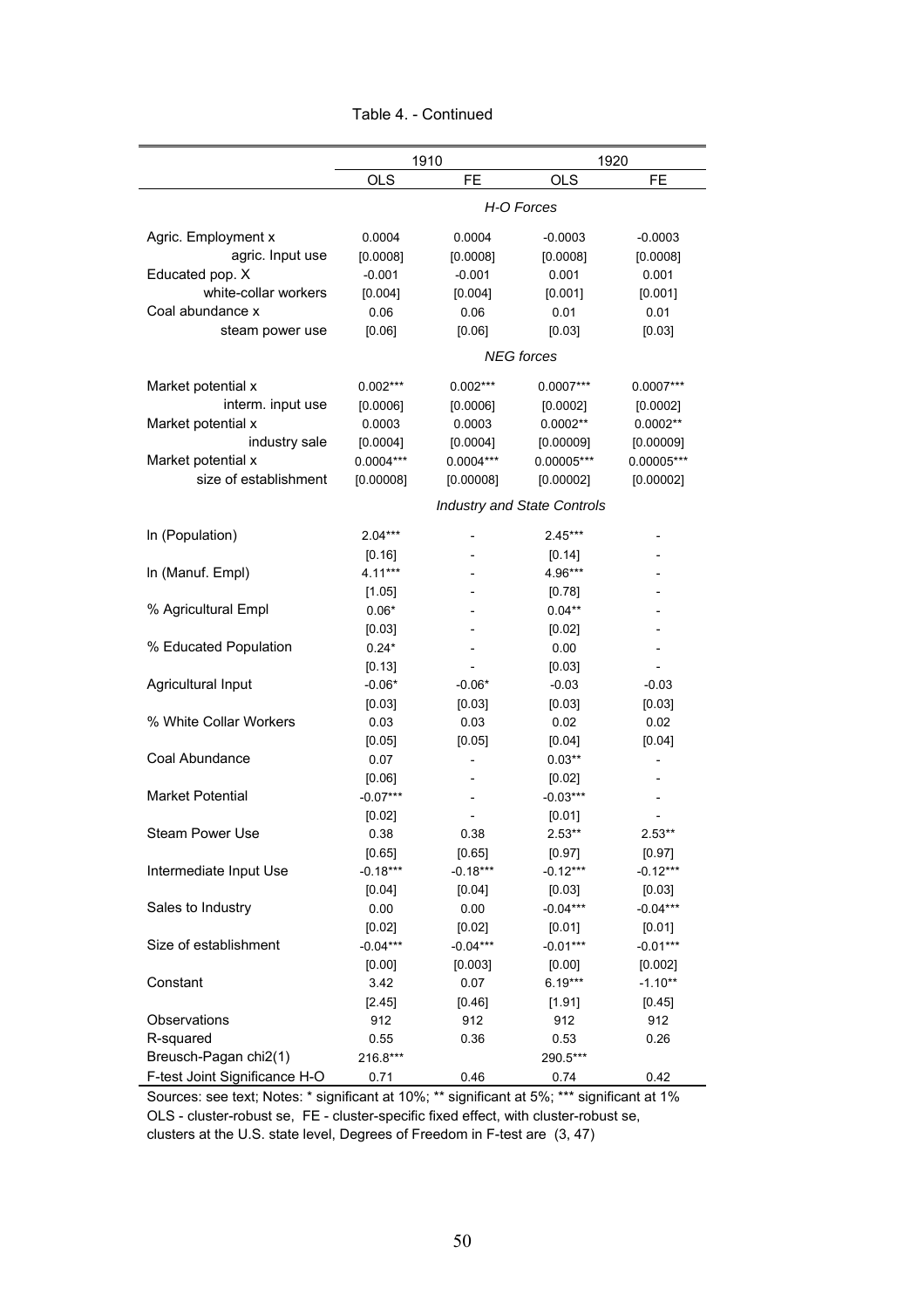|                         | 1880       | $m$ arket Potential Estimates Based on $0 = -1$<br>1890 | 1900                               | 1910        | 1920         |  |  |  |
|-------------------------|------------|---------------------------------------------------------|------------------------------------|-------------|--------------|--|--|--|
|                         | H-O Forces |                                                         |                                    |             |              |  |  |  |
| Agric. Employment x     | $0.003***$ | $0.002**$                                               | $0.0016***$                        | 0.0003      | $-0.0004$    |  |  |  |
| agric. Input use        | [0.0004]   | [0.0007]                                                | [0.0005]                           | [0.0008]    | [0.0008]     |  |  |  |
| Educated pop. X         | 0.006      | $-0.008$                                                | $-0.018***$                        | $-0.0013$   | 0.001        |  |  |  |
| white-collar workers    | [0.004]    | [0.007]                                                 | [0.005]                            | [0.004]     | [0.001]      |  |  |  |
| Coal abundance x        | $0.17**$   | $-0.16**$                                               | 0.03                               | 0.06        | 0.01         |  |  |  |
| steam power use         | [0.07]     | [0.08]                                                  | [0.05]                             | [0.06]      | [0.03]       |  |  |  |
|                         |            |                                                         | <b>NEG Forces</b>                  |             |              |  |  |  |
|                         |            |                                                         |                                    |             |              |  |  |  |
| Market potential x      | 0.0001     | $0.002*$                                                | $0.001*$                           | $0.002***$  | $0.0007***$  |  |  |  |
| interm. input use       | [0.0009]   | [0.0009]                                                | [0.0006]                           | [0.0006]    | [0.0002]     |  |  |  |
| Market potential x      | $0.002***$ | $0.001**$                                               | $0.002***$                         | 0.0003      | $0.0002**$   |  |  |  |
| industry sale           | [0.0007]   | [0.0006]                                                | [0.0006]                           | [0.0004]    | [0.00009]    |  |  |  |
| Market potential x      | $0.001***$ | $0.0007***$                                             | $0.0005***$                        | $0.0004***$ | $0.00005***$ |  |  |  |
| size of establishment   | [0.0002]   | [0.0002]                                                | [0.0002]                           | [0.00008]   | [0.00002]    |  |  |  |
|                         |            |                                                         | <b>Industry and State Controls</b> |             |              |  |  |  |
| In (Population)         | $1.09***$  | $3.04***$                                               | $2.13***$                          | $2.04***$   | 2.45***      |  |  |  |
|                         | [0.10]     | [0.31]                                                  | [0.19]                             | [0.16]      | [0.14]       |  |  |  |
| In (Manuf. Empl)        | 4.32***    | 4.25***                                                 | $4.40***$                          | $4.11***$   | 4.96***      |  |  |  |
|                         | [0.60]     | [0.76]                                                  | [0.74]                             | [1.03]      | [0.76]       |  |  |  |
| % Agricultural Empl     | $0.07***$  | $-0.005$                                                | 0.03                               | $0.06*$     | $0.04**$     |  |  |  |
|                         | [0.02]     | [0.03]                                                  | [0.03]                             | [0.03]      | [0.02]       |  |  |  |
| % Educated Population   | $-0.03$    | $-0.19$                                                 | $0.29*$                            | $0.24*$     | 0.004        |  |  |  |
|                         | [0.05]     | [0.17]                                                  | [0.15]                             | [0.13]      | [0.02]       |  |  |  |
| Agricultural Input      | $-0.06***$ | $-0.09**$                                               | $-0.09***$                         | $-0.06**$   | $-0.03$      |  |  |  |
|                         | [0.02]     | [0.04]                                                  | [0.03]                             | [0.03]      | [0.03]       |  |  |  |
| % White Collar Workers  | $-0.07**$  | $0.17**$                                                | $0.23***$                          | 0.03        | 0.02         |  |  |  |
|                         | [0.03]     | [0.07]                                                  | [0.06]                             | [0.05]      | [0.04]       |  |  |  |
| Coal Abundance          | 0.01       | $0.21***$                                               | $-0.01$                            | 0.07        | $0.03**$     |  |  |  |
|                         | [0.07]     | [0.08]                                                  | [0.06]                             | [0.06]      | [0.02]       |  |  |  |
| <b>Market Potential</b> | 0.02       | $-0.13***$                                              | $-0.13***$                         | $-0.06***$  | $-0.03***$   |  |  |  |
|                         | [0.05]     | [0.04]                                                  | [0.03]                             | [0.02]      | [0.01]       |  |  |  |
| Steam Power Use         | 1.27       | $2.44***$                                               | 0.38                               | 0.39        | $2.48**$     |  |  |  |
|                         | [0.81]     | [0.77]                                                  | [0.44]                             | [0.64]      | [0.97]       |  |  |  |
| Intermediate Input Use  | $0.03*$    | $-0.07***$                                              | $-0.05**$                          | $-0.17***$  | $-0.12***$   |  |  |  |
|                         | [0.02]     | [0.03]                                                  | [0.02]                             | [0.04]      | [0.03]       |  |  |  |
| Sales to Industry       | $-0.08***$ | $-0.03*$                                                | $-0.06***$                         | 0.01        | $-0.05***$   |  |  |  |
|                         | [0.02]     | [0.02]                                                  | [0.02]                             | [0.02]      | [0.01]       |  |  |  |
| Size of establishment   | $-0.04***$ | $-0.04***$                                              | $-0.04***$                         | $-0.04***$  | $-0.01***$   |  |  |  |
|                         | [0.004]    | [0.004]                                                 | [0.004]                            | [0.003]     | [0.002]      |  |  |  |
| Constant                | 1.42       | 7.62***                                                 | $5.40**$                           | 3.24        | $6.40***$    |  |  |  |
|                         | [1.72]     | [2.81]                                                  | [2.64]                             | [2.40]      | [1.87]       |  |  |  |

#### Table 5.- Two-Step GMM Instrumental Variable Estimation Forward and Backward Linkages based on 1899 Input-Output Table Market Potential Estimates Based on δ = -1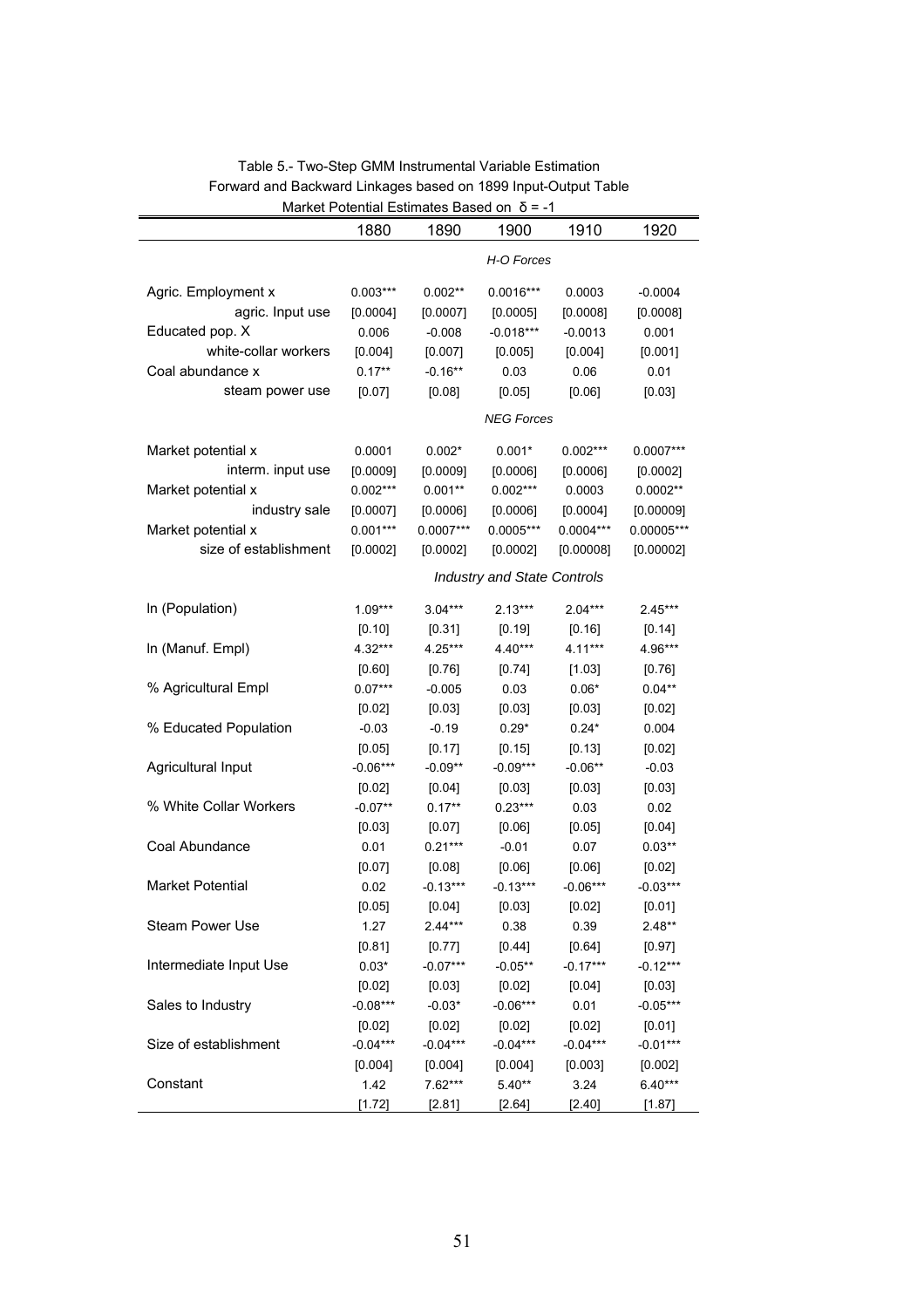| Table 5. - Continued      |           |           |          |           |      |  |  |  |
|---------------------------|-----------|-----------|----------|-----------|------|--|--|--|
| <b>Observations</b>       | 912       | 912       | 912      | 912       | 912  |  |  |  |
| R <sub>2</sub>            | 0.74      | 0.7       | 0.67     | 0.64      | 0.62 |  |  |  |
| Shea Partial R2           |           |           |          |           |      |  |  |  |
| mp1vs2                    | 0.98      | 0.99      | 0.99     | 0.99      | 0.99 |  |  |  |
| mp1vs2 intermed           | 0.99      | 0.99      | 0.99     | 0.99      | 0.99 |  |  |  |
| mp1vs2 sale               | 0.99      | 0.99      | 0.99     | 0.99      | 0.99 |  |  |  |
| mp1vs2 plant              | 0.88      | 0.93      | 0.94     | 0.97      | 0.92 |  |  |  |
| Endog. C test [chisq (4)] | $22.3***$ | 5.2       | $15.7**$ | $13.5***$ | 7.4  |  |  |  |
| Joint Significance        | $50.4***$ | $11.7***$ | 25.4***  | 1.4       | 1.4  |  |  |  |
| Heckscher-Ohlin, chi2(3)  |           |           |          |           |      |  |  |  |

Sources: see text

Notes: regression with cluster-robust se, Cluster at the U.S. state level,

\* significant at 10%; \*\* significant at 5%; \*\*\* significant at 1%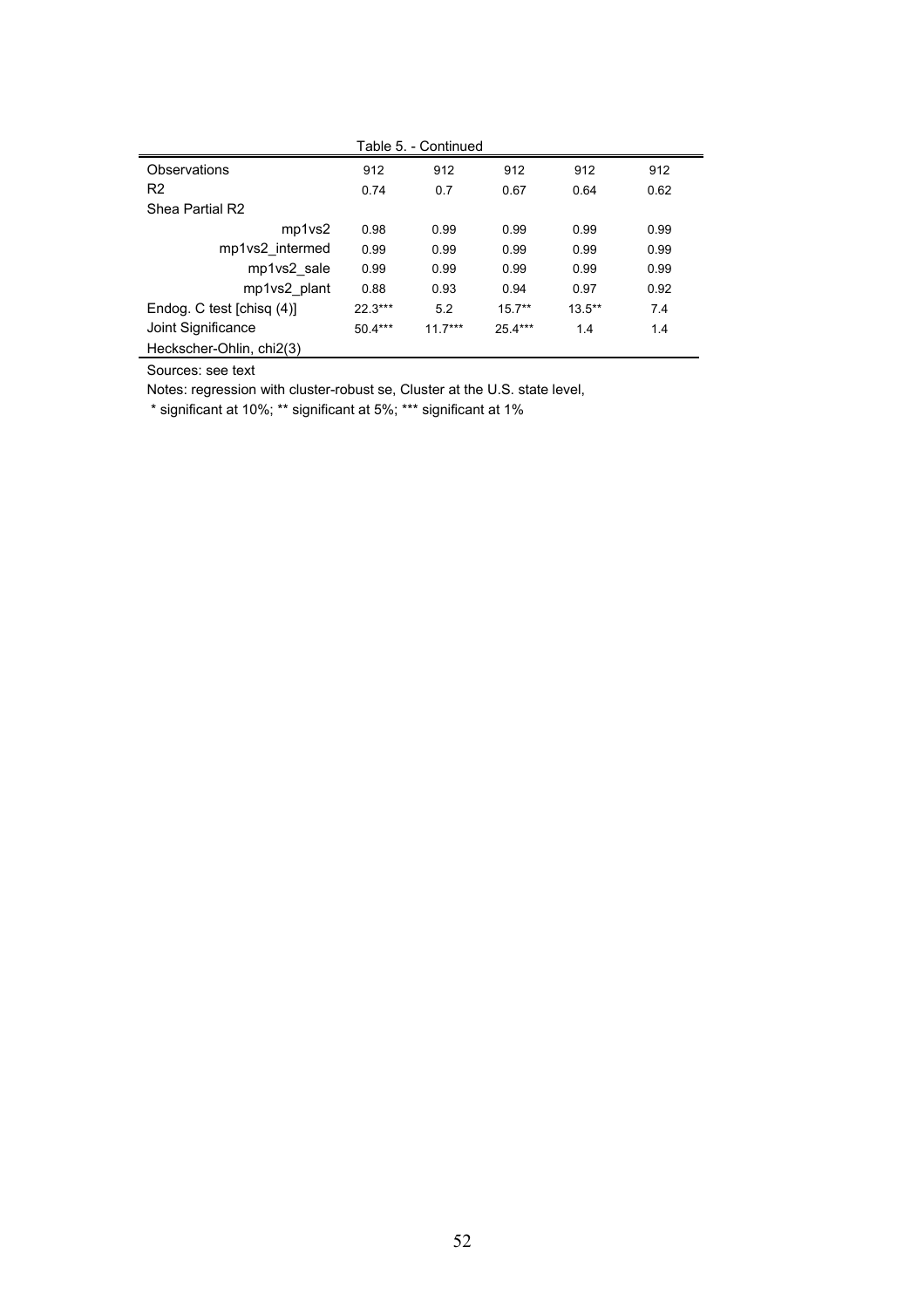|                               | Storman Lournated Babba on Stavity Lydanon<br>1880<br>1890<br>1900 |                              |             |                                    |              |              |
|-------------------------------|--------------------------------------------------------------------|------------------------------|-------------|------------------------------------|--------------|--------------|
|                               | <b>OLS</b>                                                         | FE                           | <b>OLS</b>  | <b>FE</b>                          | <b>OLS</b>   | FE           |
|                               |                                                                    |                              |             |                                    |              |              |
|                               | H-O Forces                                                         |                              |             |                                    |              |              |
| Agric. Employment x           | $0.003***$                                                         | $0.003***$                   | $0.002***$  | $0.002***$                         | $0.0016***$  | $0.0016***$  |
| agric. Input use              | [0.0004]                                                           | [0.0004]                     | [0.0007]    | [0.0007]                           | [0.0005]     | [0.0005]     |
| Educated pop. X               | 0.005                                                              | 0.005                        | $-0.01$     | $-0.01$                            | $-0.02***$   | $-0.02***$   |
| white-collar workers          | [0.004]                                                            | [0.004]                      | [0.008]     | [0.008]                            | [0.005]      | [0.005]      |
| Coal abundance x              | $0.2**$                                                            | $0.2**$                      | $-0.16*$    | $-0.16*$                           | 0.035        | 0.03         |
| steam power use               | [0.08]                                                             | [0.08]                       | [0.08]      | [0.08]                             | [0.05]       | [0.05]       |
|                               |                                                                    |                              |             | <b>NEG</b> forces                  |              |              |
|                               |                                                                    |                              |             |                                    |              |              |
| Market potential x            | 0.0001                                                             | 0.0001                       | $0.0002**$  | $0.0002**$                         | $0.0001**$   | $0.0001**$   |
| interm. input use             | [0.0002]                                                           | [0.0002]                     | [0.00008]   | [0.00008]                          | [0.00006]    | [0.00006]    |
| Market potential x            | $0.0005***$                                                        | $0.0005***$                  | $0.0001*$   | $0.0001*$                          | $0.0002***$  | $0.0002***$  |
| industry sale                 | [0.0002]                                                           | [0.0002]                     | [0.00006]   | [0.00006]                          | [0.00005]    | [0.00005]    |
| Market potential x            | $0.0002***$                                                        | $0.0002***$                  | $0.00005**$ | $0.00005**$                        | $0.00005***$ | $0.00005***$ |
| size of establishment         | [0.00005]                                                          | [0.00005]                    | [0.00002]   | [0.00002]                          | [0.00002]    | [0.00002]    |
|                               |                                                                    |                              |             | <b>Industry and State Controls</b> |              |              |
| In (Population)               | $1.08***$                                                          | $\qquad \qquad -$            | $3.05***$   |                                    | $2.12***$    |              |
|                               | [0.10]                                                             |                              | [0.33]      |                                    | [0.20]       |              |
| In (Manuf. Empl)              | 4.09***                                                            |                              | 4.32***     |                                    | 4.31***      |              |
|                               | [0.64]                                                             |                              | [0.84]      |                                    | [0.81]       |              |
| % Agricultural Empl           | $0.06***$                                                          | $\qquad \qquad \blacksquare$ | $-0.01$     |                                    | 0.03         |              |
|                               | [0.02]                                                             | $\qquad \qquad \blacksquare$ | [0.03]      |                                    | [0.03]       |              |
| % Educated Population         | $-0.02$                                                            |                              | $-0.17$     |                                    | $0.34**$     |              |
|                               | [0.05]                                                             |                              | [0.17]      |                                    | [0.15]       |              |
| Agricultural Input            | $-0.06***$                                                         | $-0.06***$                   | $-0.10***$  | $-0.10***$                         | $-0.10***$   | $-0.10***$   |
|                               | [0.02]                                                             | [0.02]                       | [0.04]      | [0.04]                             | [0.03]       | [0.03]       |
| % White Collar Workers        | $-0.07**$                                                          | $-0.07**$                    | $0.20***$   | $0.20***$                          | $0.26***$    | $0.26***$    |
|                               | [0.03]                                                             | [0.03]                       | [0.07]      | [0.07]                             | [0.06]       | [0.06]       |
| Coal Abundance                | 0.03                                                               | $\overline{\phantom{a}}$     | $0.20**$    | $\overline{\phantom{a}}$           | $-0.01$      |              |
|                               | [0.08]                                                             | $\overline{\phantom{a}}$     | [0.08]      |                                    | [0.06]       |              |
| <b>Market Potential</b>       | 0.00                                                               |                              | $-0.01***$  | $\overline{\phantom{a}}$           | $-0.01***$   |              |
|                               | [0.01]                                                             |                              | [0.00]      |                                    | [0.00]       |              |
| Steam Power Use               |                                                                    |                              | $2.45***$   | 2.45***                            | 0.34         | 0.34         |
|                               | [0.86]                                                             | [0.86]                       | [0.77]      | [0.77]                             | [0.45]       | [0.45]       |
| Intermediate Input Use        | 0.02                                                               | 0.02                         | $-0.13**$   | $-0.13**$                          | $-0.09**$    | $-0.09**$    |
|                               | [0.02]                                                             | [0.02]                       | [0.05]      | [0.05]                             | [0.04]       | [0.04]       |
| Sales to Industry             | $-0.10***$                                                         | $-0.10***$                   | $-0.06$     | $-0.06$                            | $-0.09***$   | $-0.09***$   |
|                               | [0.02]                                                             | [0.02]                       | [0.04]      | [0.04]                             | [0.03]       | [0.03]       |
| Size of establishment         | $-0.04***$                                                         | $-0.04***$                   | $-0.05***$  | $-0.05***$                         | $-0.05***$   | $-0.05***$   |
|                               |                                                                    |                              | [0.01]      | [0.01]                             | [0.01]       | [0.01]       |
| Constant                      |                                                                    | $-3.33***$                   | 10.77***    | $-2.17***$                         | $7.74**$     | $-1.58***$   |
|                               | [1.92]                                                             | [0.44]                       | [3.48]      | [0.34]                             | [3.24]       | [0.41]       |
| Observations                  | 912                                                                | 912                          | 912         | 912                                | 912          | 912          |
| R-squared                     | 0.66                                                               | 0.34                         | 0.61        | 0.34                               | 0.59         | 0.38         |
| Breusch-Pagan chi2(1)         | 212.2***                                                           |                              | 268.9***    |                                    | 297.3***     |              |
| F-test Joint Significance H-O | $16.7***$                                                          | $16.8***$                    | $4.5***$    | $4.5***$                           | 15.01***     | $15.1***$    |

### Table 6.- OLS and Cluster-Specific Fixed Effect Estimations Year by Year Forward and Backward Linkages based on 1899 Input-Output Table Market Potential Estimates Based on Gravity Equation

Sources: see text; Notes: \* significant at 10%; \*\* significant at 5%; \*\*\* significant at 1%,

OLS - cluster-robust se, FE - cluster-specific fixed effect with cluster-robust se, clusters at the U.S. state level, degrees of freedom in F-test are (3, 47)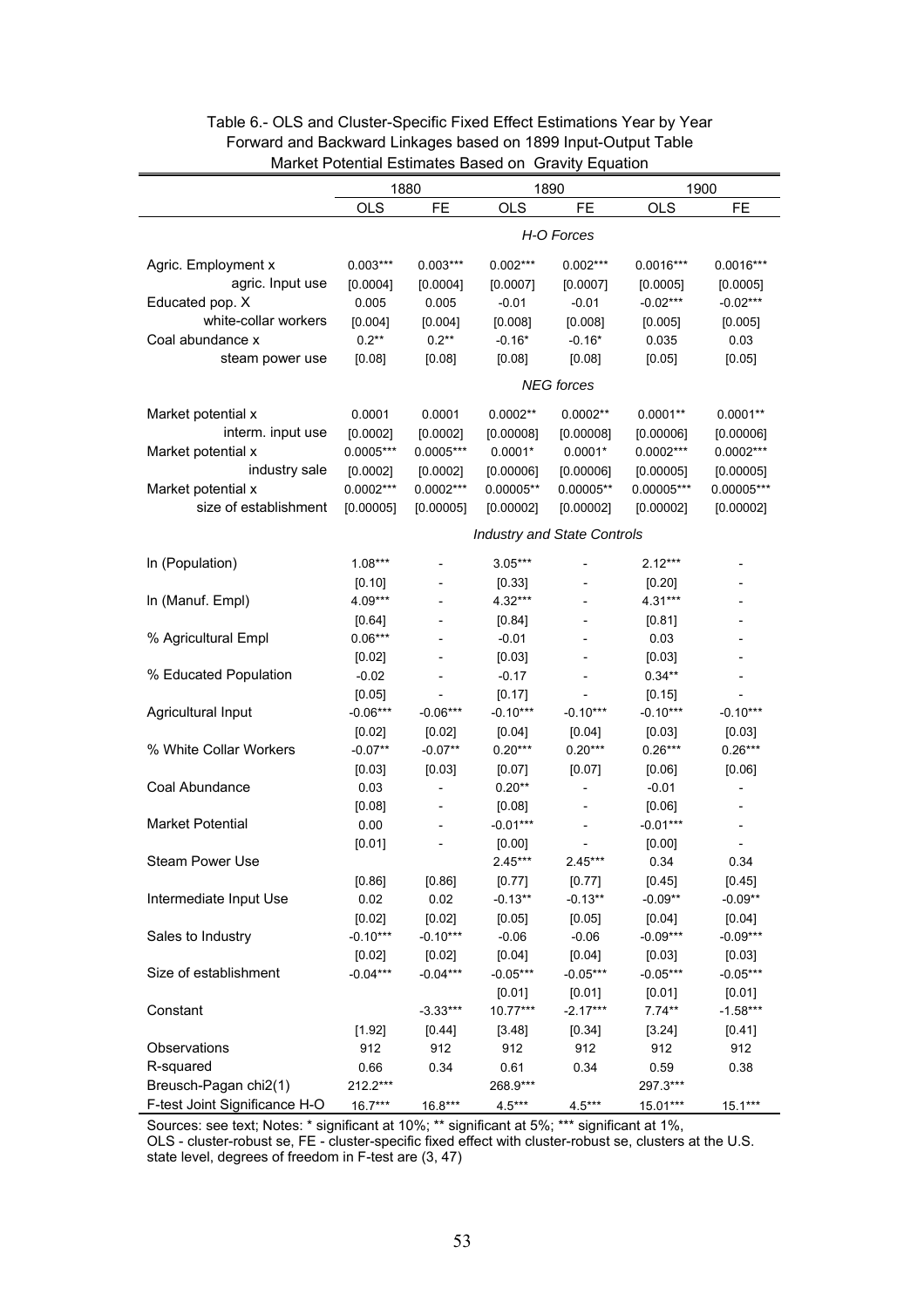| Table 6. - Continued |  |
|----------------------|--|
|----------------------|--|

|                                   | 1910                 |                      | 1920                               |                      |  |
|-----------------------------------|----------------------|----------------------|------------------------------------|----------------------|--|
|                                   | <b>OLS</b>           | <b>FE</b>            | <b>OLS</b>                         | <b>FE</b>            |  |
|                                   |                      |                      | H-O Forces                         |                      |  |
| Agric. Employment x               | 0.0008               | 0.0008               | $-0.00005$                         | $-0.00005$           |  |
| agric. Input use                  | [0.0008]             | [0.0008]             | [0.0008]                           | [0.0008]             |  |
| Educated pop. X                   | $-0.003$             | $-0.003$             | 0.0009                             | 0.0009               |  |
| white-collar workers              | [0.004]              | [0.004]              | [0.001]                            | [0.001]              |  |
| Coal abundance x                  | 0.05                 | 0.05                 | 0.005                              | 0.005                |  |
| steam power use                   | [0.06]               | [0.06]               | [0.04]                             | [0.04]               |  |
|                                   |                      |                      | <b>NEG</b> forces                  |                      |  |
| Market potential x                | 0.0002***            | $0.0002***$          | 0.00008***                         | $0.00008***$         |  |
| interm. input use                 | [0.00008]            | [0.00008]            | [0.00003]                          | [0.00003]            |  |
| Market potential x                | 0.00005              | 0.00005              | $0.00003**$                        | $0.00003**$          |  |
| industry sale                     | [0.00004]            | [0.00004]            | [0.00001]                          | [0.00001]            |  |
| Market potential x                | $0.00003***$         | $0.00003***$         | $0.000001**$                       | $0.000001**$         |  |
| size of establishment             | [0.00001]            | [0.00001]            | [0.0000001]                        | [0.0000001]          |  |
|                                   |                      |                      | <b>Industry and State Controls</b> |                      |  |
| In (Population)                   | $2.03***$            |                      | $2.43***$                          |                      |  |
|                                   | [0.18]               |                      | [0.14]                             |                      |  |
| In (Manuf. Empl)                  | 4.10***              |                      | 4.87***                            |                      |  |
|                                   | $[1.09]$             |                      | [0.80]                             |                      |  |
| % Agricultural Empl               | 0.05                 |                      | $0.04*$                            |                      |  |
|                                   | [0.03]               |                      | [0.02]                             |                      |  |
| % Educated Population             | $0.25*$              |                      | 0.01                               | $\overline{a}$       |  |
|                                   | [0.13]               |                      | [0.02]                             |                      |  |
| Agricultural Input                | $-0.07**$            | $-0.07**$            | $-0.04$                            | $-0.04$              |  |
|                                   | [0.03]               | [0.03]               | [0.03]                             | [0.03]               |  |
| % White Collar Workers            | 0.06                 | 0.06                 | 0.03                               | 0.03                 |  |
|                                   | [0.05]               | [0.05]               | [0.04]                             | [0.04]               |  |
| Coal Abundance                    | 0.07                 |                      | $0.04**$                           | $\overline{a}$       |  |
|                                   | [0.06]               |                      | [0.02]                             |                      |  |
| <b>Market Potential</b>           | $-0.01***$           |                      | $-0.00***$                         |                      |  |
|                                   | [0.00]               |                      | [0.00]                             |                      |  |
| Steam Power Use                   | 0.42                 | 0.42                 | $2.64**$                           | $2.64**$             |  |
|                                   | [0.66]               | [0.66]               | [1.01]                             | [1.01]               |  |
| Intermediate Input Use            | $-0.26***$           | $-0.26***$           | $-0.19***$                         | $-0.19***$           |  |
|                                   | [0.07]               | [0.07]               | [0.06]                             | [0.06]               |  |
| Sales to Industry                 | $-0.02$              | $-0.02$              | $-0.07***$                         | $-0.07***$           |  |
| Size of establishment             | [0.03]<br>$-0.04***$ | [0.03]<br>$-0.04***$ | [0.02]<br>$-0.02***$               | [0.02]<br>$-0.02***$ |  |
|                                   | [0.01]               |                      |                                    |                      |  |
| Constant                          | $6.61**$             | [0.01]<br>0.07       | $9.06***$                          | $-1.10**$            |  |
|                                   | [2.88]               | [0.48]               | [2.54]                             | [0.44]               |  |
| Observations                      | 912                  | 912                  | 912                                | 912                  |  |
| R-squared                         | 0.55                 | 0.35                 | 0.53                               | 0.26                 |  |
| Breusch-Pagan chi2(1)             | 216.8***             |                      | 290.5***                           |                      |  |
| F-test Joint Significance H-<br>O | 1.0                  | 1.0                  | 0.24                               | 0.24                 |  |
|                                   |                      |                      |                                    |                      |  |

Sources: see text; Notes: \* significant at 10%; \*\* significant at 5%; \*\*\* significant at 1% OLS - cluster-robust se, FE - cluster-specific fixed effect, with cluster-robust se,

clusters at the U.S. state level, degrees of freedom in F-test are (3, 47)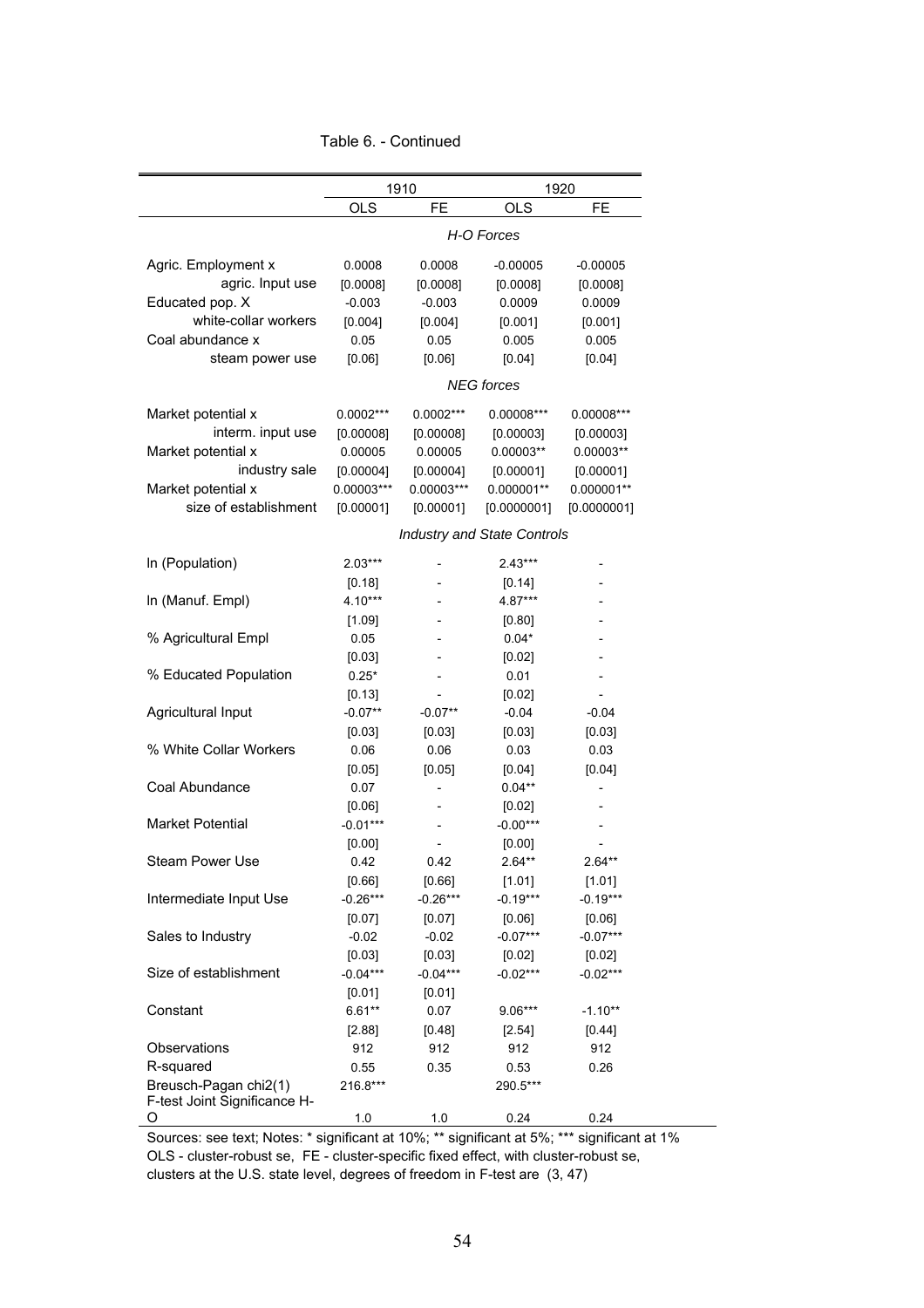| <b>Market Follomar Estimates Dascu UIT Oravity Equation</b> |                                    |             |             |              |              |  |  |
|-------------------------------------------------------------|------------------------------------|-------------|-------------|--------------|--------------|--|--|
|                                                             | 1880                               | 1890        | 1900        | 1910         | 1920         |  |  |
|                                                             | H-O Forces                         |             |             |              |              |  |  |
| Agric. Employment x                                         | $0.003***$                         | $0.002***$  | $0.002***$  | 0.0007       | $-0.00005$   |  |  |
| agric. Input use                                            | [0.0004]                           | [0.0007]    | [0.0004]    | [0.0008]     | [0.0008]     |  |  |
| Educated pop. X                                             | 0.006                              | $-0.01$     | $-0.02***$  | $-0.003$     | 0.0009       |  |  |
| white-collar workers                                        | [0.004]                            | [0.008]     | [0.005]     | [0.004]      | [0.001]      |  |  |
| Coal abundance x                                            | $0.18**$                           | $-0.15*$    | 0.03        | 0.05         | 0.005        |  |  |
| steam power use                                             | [0.07]                             | [0.08]      | [0.05]      | [0.06]       | [0.04]       |  |  |
|                                                             | <b>NEG Forces</b>                  |             |             |              |              |  |  |
| Market potential x                                          | 0.0001                             | $0.0001**$  | $0.0001**$  | $0.0002***$  | 0.00008***   |  |  |
| interm. input use                                           | [0.0002]                           | [0.00008]   | [0.00006]   | [0.00008]    | [0.00003]    |  |  |
| Market potential x                                          | $0.0005***$                        | $0.0001**$  | $0.0002***$ | 0.00005      | $0.00003**$  |  |  |
| industry sale                                               | [0.0002]                           | [0.00006]   | [0.00005]   | [0.00004]    | [0.00001]    |  |  |
| Market potential x                                          | $0.0002***$                        | $0.00005**$ | $0.00004*$  | $0.00004***$ | $0.000005**$ |  |  |
| size of establishment                                       | [0.00005]                          | [0.00002]   | [0.00002]   | [0.00001]    | [0.000002]   |  |  |
|                                                             | <b>Industry and State Controls</b> |             |             |              |              |  |  |
| In (Population)                                             | $1.08***$                          | $3.05***$   | $2.12***$   | $2.03***$    | $2.43***$    |  |  |
|                                                             | [0.10]                             | [0.32]      | [0.20]      | [0.17]       | [0.14]       |  |  |
| In (Manuf. Empl)                                            | 4.09***                            | 4.32***     | 4.31***     | $4.10***$    | 4.87***      |  |  |
|                                                             | [0.62]                             | [0.82]      | [0.80]      | [1.07]       | [0.78]       |  |  |
| % Agricultural Empl                                         | $0.06***$                          | $-0.01$     | 0.03        | 0.05         | $0.04**$     |  |  |
|                                                             | [0.02]                             | [0.03]      | [0.03]      | [0.03]       | [0.02]       |  |  |
| % Educated Population                                       | $-0.02$                            | $-0.17$     | $0.35**$    | $0.25*$      | 0.01         |  |  |
|                                                             | [0.05]                             | [0.17]      | [0.14]      | [0.13]       | [0.02]       |  |  |
| Agricultural Input                                          | $-0.06***$                         | $-0.10***$  | $-0.10***$  | $-0.07**$    | $-0.04$      |  |  |
|                                                             | [0.02]                             | [0.04]      | [0.03]      | [0.03]       | [0.03]       |  |  |
| % White Collar Workers                                      | $-0.07**$                          | $0.20***$   | $0.27***$   | 0.06         | 0.03         |  |  |
|                                                             | [0.03]                             | [0.07]      | [0.05]      | [0.05]       | [0.04]       |  |  |
| Coal Abundance                                              | 0.02                               | $0.20**$    | $-0.01$     | 0.07         | $0.04**$     |  |  |
|                                                             | [0.08]                             | [0.08]      | [0.06]      | [0.06]       | [0.02]       |  |  |
| <b>Market Potential</b>                                     | 0.001                              | $-0.01***$  | $-0.01***$  | $-0.008***$  | $-0.003***$  |  |  |
|                                                             | [0.001]                            | [0.003]     | [0.003]     | [0.002]      | [0.0009]     |  |  |
| <b>Steam Power Use</b>                                      | 1.13                               | $2.35***$   | 0.33        | 0.43         | $2.60***$    |  |  |
|                                                             | [0.83]                             | [0.78]      | [0.44]      | [0.65]       | [1.00]       |  |  |
| Intermediate Input Use                                      | 0.02                               | $-0.12**$   | $-0.09**$   | $-0.25***$   | $-0.20***$   |  |  |
|                                                             | [0.02]                             | [0.05]      | [0.04]      | [0.07]       | [0.06]       |  |  |
| Sales to Industry                                           | $-0.10***$                         | $-0.07*$    | $-0.11***$  | $-0.01$      | $-0.07***$   |  |  |
|                                                             | [0.02]                             | [0.04]      | [0.03]      | [0.03]       | [0.02]       |  |  |
| Size of establishment                                       | $-0.04***$                         | $-0.05***$  | $-0.04***$  | $-0.05***$   | $-0.02***$   |  |  |
|                                                             | [0.005]                            | [0.01]      | [0.009]     | [0.007]      | [0.003]      |  |  |
| Constant                                                    | 1.16                               | 10.98***    | $7.53**$    | $6.40**$     | 9.43***      |  |  |
|                                                             | [1.87]                             | [3.37]      | [3.18]      | [2.87]       | [2.49]       |  |  |

#### Table 7.- Two-Step GMM Instrumental Variable Estimation, Sensitivity Analysis Forward and Backward Linkages based on 1899 Input-Output Table Market Potential Estimates Based on Gravity Equation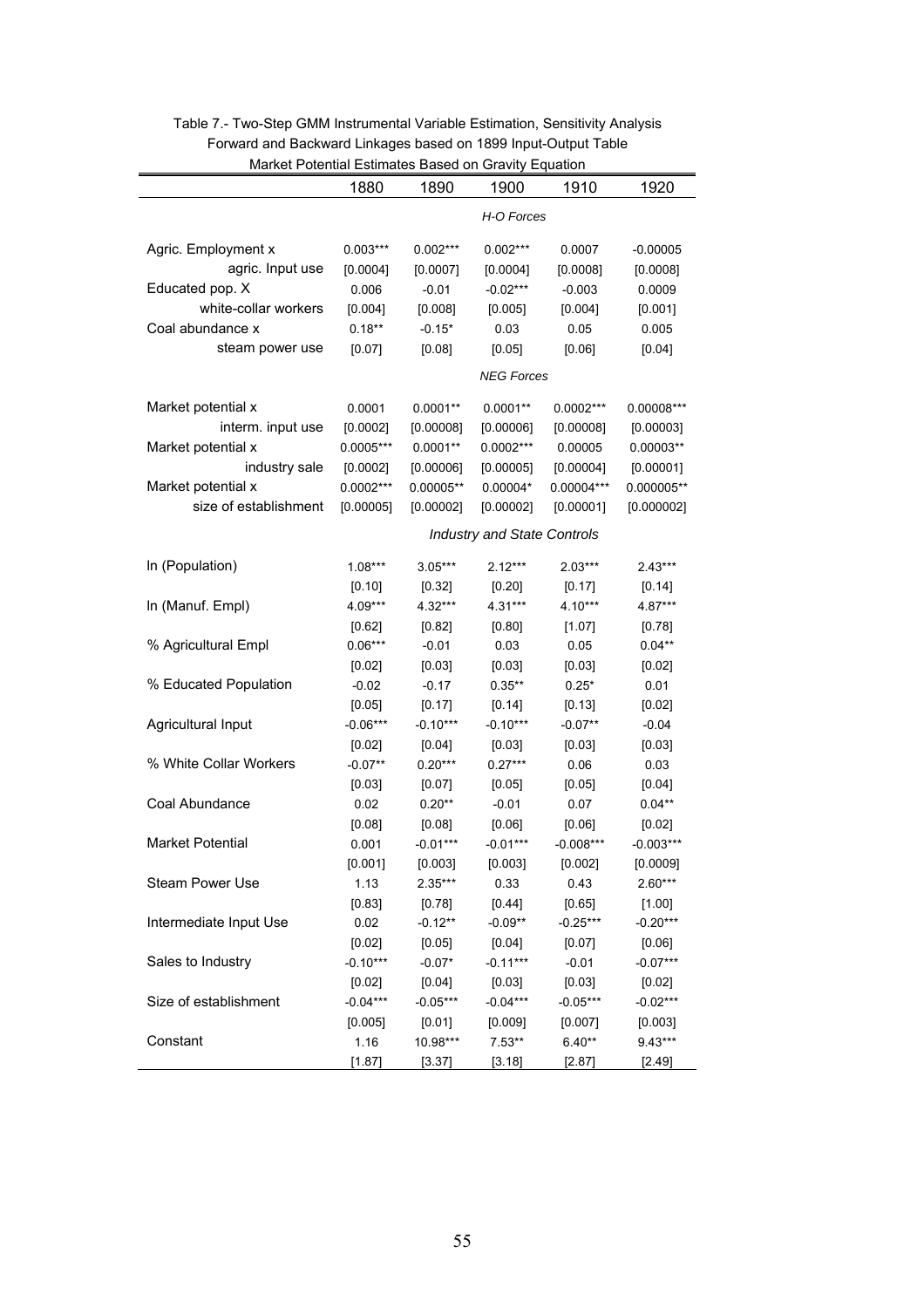| Table 7. - Continued       |           |           |           |      |           |  |
|----------------------------|-----------|-----------|-----------|------|-----------|--|
| Observations               | 912       | 912       | 912       | 912  | 912       |  |
| R <sub>2</sub>             | 0.74      | 0.7       | 0.67      | 0.64 | 0.62      |  |
| Shea Partial R2            |           |           |           |      |           |  |
| mp                         | 0.98      | 0.97      | 0.99      | 0.99 | 0.99      |  |
| mp intermed                | 0.99      | 0.98      | 0.98      | 0.99 | 0.99      |  |
| mp sale                    | 0.98      | 0.97      | 0.98      | 0.99 | 0.98      |  |
| mp_plant                   | 0.83      | 0.88      | 0.81      | 0.92 | 0.81      |  |
| Endog. C test [chisq (4)]  | $19.1***$ | 3.8       | $127**$   | 6.5  | $12.1***$ |  |
| chi2(3) Joint Significance | $52.6***$ | $13.8***$ | $59.3***$ | 3.02 | 0.7       |  |
| Heckscher-Ohlin            |           |           |           |      |           |  |

Sources: see text

Notes: regression with cluster-robust se, Cluster at the U.S. state level,

\* significant at 10%; \*\* significant at 5%; \*\*\* significant at 1%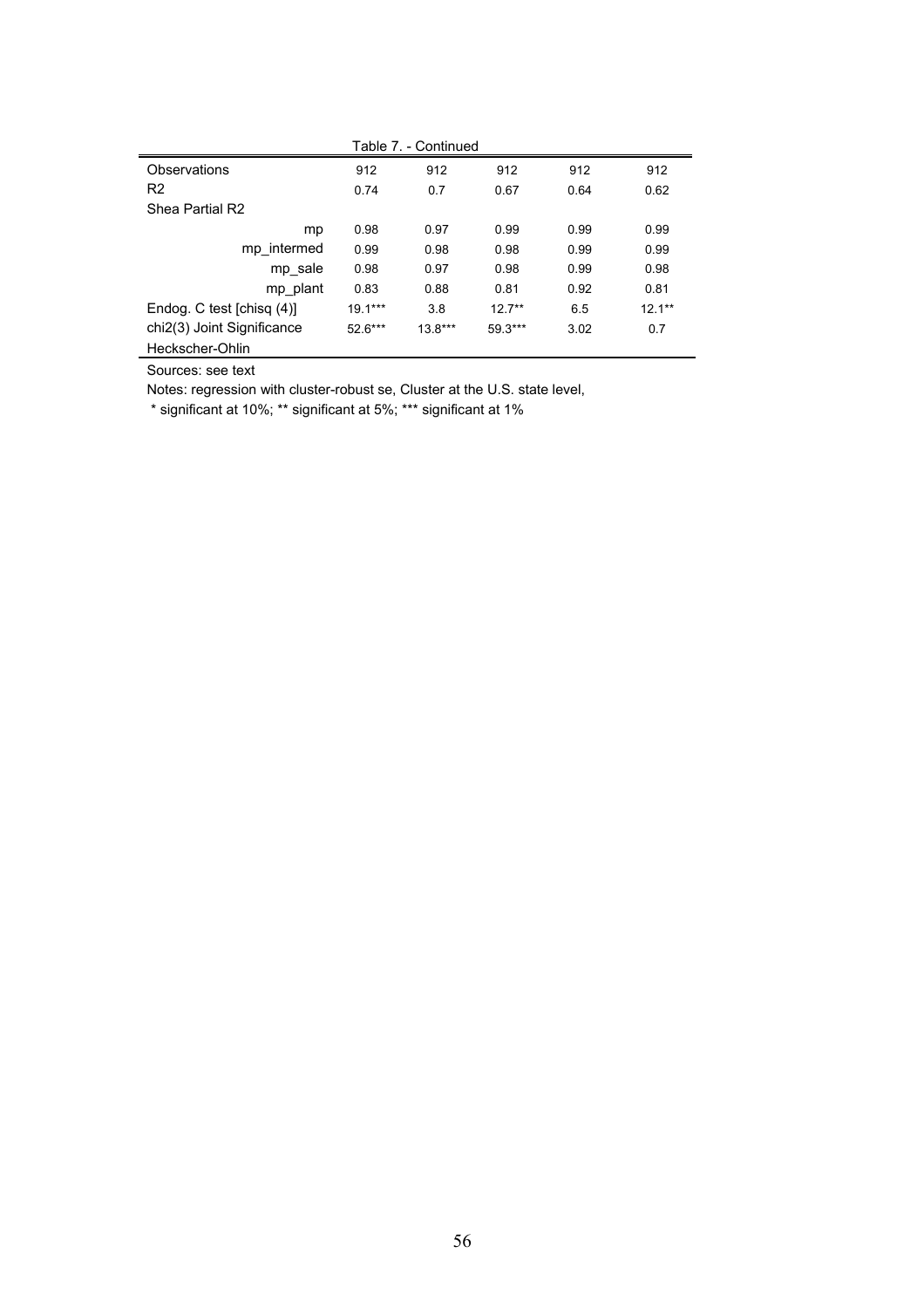| <b>OLS</b><br><b>FE</b><br><b>OLS</b><br>FE<br>H-O Forces<br>Agric. Employment x<br>0.0005<br>$0.0008***$<br>0.0002<br>0.0009***<br>agric. Input use<br>[0.0003]<br>[0.0007]<br>[0.0003]<br>[0.0007]<br>Educated pop. X<br>0.001<br>0.001<br>0.001<br>0.001<br>white-collar workers<br>[0.001]<br>[0.001]<br>[0.001]<br>[0.001]<br>Coal abundance x<br>$-0.003$<br>$-0.004$<br>$-0.01$<br>$-0.01$<br>steam power use<br>[0.03]<br>[0.03]<br>[0.03]<br>[0.03]<br><b>NEG Forces</b><br>Market potential x<br>$0.0001**$<br>$0.0002**$<br>0.00001<br>$0.00001*$<br>interm. input use<br>[0.00007]<br>[0.00007]<br>[0.000008]<br>[0.000001]<br>Market potential x<br>$0.0002**$<br>$0.0003***$<br>$0.00002**$<br>$0.00002***$<br>industry sale<br>[0.00009]<br>[0.00009]<br>[0.00001]<br>[0.00001]<br>Market potential x<br>$0.00005***$<br>$0.00005***$<br>$0.000001**$<br>$0.000001**$<br>size of establishment<br>[0.00002]<br>[0.0000001]<br>[0.00002]<br>[0.0000001]<br><b>Industrial and State Controls</b><br>In (Population)<br>$2.45***$<br>$2.43***$<br>$\overline{\phantom{0}}$<br>[0.14]<br>[0.14]<br>In (Manuf. Empl)<br>4.96***<br>4.87***<br>[0.78]<br>[0.80]<br>% Agricultural Empl<br>$0.04**$<br>$0.03*$<br>[0.02]<br>[0.02]<br>% Educated Population<br>0.00<br>0.00<br>$\overline{a}$<br>[0.03]<br>[0.03]<br>$\overline{\phantom{0}}$<br>$\overline{\phantom{0}}$<br>Agricultural Input<br>$-0.07***$<br>$-0.07***$<br>$-0.04$<br>$-0.05**$ | 1920a |  | TUI watu anu Dackward Einkages based on 1919 mpar-Output Table<br>1920b |  |  |  |
|-------------------------------------------------------------------------------------------------------------------------------------------------------------------------------------------------------------------------------------------------------------------------------------------------------------------------------------------------------------------------------------------------------------------------------------------------------------------------------------------------------------------------------------------------------------------------------------------------------------------------------------------------------------------------------------------------------------------------------------------------------------------------------------------------------------------------------------------------------------------------------------------------------------------------------------------------------------------------------------------------------------------------------------------------------------------------------------------------------------------------------------------------------------------------------------------------------------------------------------------------------------------------------------------------------------------------------------------------------------------------------------------------------------------------------------------------------------|-------|--|-------------------------------------------------------------------------|--|--|--|
|                                                                                                                                                                                                                                                                                                                                                                                                                                                                                                                                                                                                                                                                                                                                                                                                                                                                                                                                                                                                                                                                                                                                                                                                                                                                                                                                                                                                                                                             |       |  |                                                                         |  |  |  |
|                                                                                                                                                                                                                                                                                                                                                                                                                                                                                                                                                                                                                                                                                                                                                                                                                                                                                                                                                                                                                                                                                                                                                                                                                                                                                                                                                                                                                                                             |       |  |                                                                         |  |  |  |
|                                                                                                                                                                                                                                                                                                                                                                                                                                                                                                                                                                                                                                                                                                                                                                                                                                                                                                                                                                                                                                                                                                                                                                                                                                                                                                                                                                                                                                                             |       |  |                                                                         |  |  |  |
|                                                                                                                                                                                                                                                                                                                                                                                                                                                                                                                                                                                                                                                                                                                                                                                                                                                                                                                                                                                                                                                                                                                                                                                                                                                                                                                                                                                                                                                             |       |  |                                                                         |  |  |  |
|                                                                                                                                                                                                                                                                                                                                                                                                                                                                                                                                                                                                                                                                                                                                                                                                                                                                                                                                                                                                                                                                                                                                                                                                                                                                                                                                                                                                                                                             |       |  |                                                                         |  |  |  |
|                                                                                                                                                                                                                                                                                                                                                                                                                                                                                                                                                                                                                                                                                                                                                                                                                                                                                                                                                                                                                                                                                                                                                                                                                                                                                                                                                                                                                                                             |       |  |                                                                         |  |  |  |
|                                                                                                                                                                                                                                                                                                                                                                                                                                                                                                                                                                                                                                                                                                                                                                                                                                                                                                                                                                                                                                                                                                                                                                                                                                                                                                                                                                                                                                                             |       |  |                                                                         |  |  |  |
|                                                                                                                                                                                                                                                                                                                                                                                                                                                                                                                                                                                                                                                                                                                                                                                                                                                                                                                                                                                                                                                                                                                                                                                                                                                                                                                                                                                                                                                             |       |  |                                                                         |  |  |  |
|                                                                                                                                                                                                                                                                                                                                                                                                                                                                                                                                                                                                                                                                                                                                                                                                                                                                                                                                                                                                                                                                                                                                                                                                                                                                                                                                                                                                                                                             |       |  |                                                                         |  |  |  |
|                                                                                                                                                                                                                                                                                                                                                                                                                                                                                                                                                                                                                                                                                                                                                                                                                                                                                                                                                                                                                                                                                                                                                                                                                                                                                                                                                                                                                                                             |       |  |                                                                         |  |  |  |
|                                                                                                                                                                                                                                                                                                                                                                                                                                                                                                                                                                                                                                                                                                                                                                                                                                                                                                                                                                                                                                                                                                                                                                                                                                                                                                                                                                                                                                                             |       |  |                                                                         |  |  |  |
|                                                                                                                                                                                                                                                                                                                                                                                                                                                                                                                                                                                                                                                                                                                                                                                                                                                                                                                                                                                                                                                                                                                                                                                                                                                                                                                                                                                                                                                             |       |  |                                                                         |  |  |  |
|                                                                                                                                                                                                                                                                                                                                                                                                                                                                                                                                                                                                                                                                                                                                                                                                                                                                                                                                                                                                                                                                                                                                                                                                                                                                                                                                                                                                                                                             |       |  |                                                                         |  |  |  |
|                                                                                                                                                                                                                                                                                                                                                                                                                                                                                                                                                                                                                                                                                                                                                                                                                                                                                                                                                                                                                                                                                                                                                                                                                                                                                                                                                                                                                                                             |       |  |                                                                         |  |  |  |
|                                                                                                                                                                                                                                                                                                                                                                                                                                                                                                                                                                                                                                                                                                                                                                                                                                                                                                                                                                                                                                                                                                                                                                                                                                                                                                                                                                                                                                                             |       |  |                                                                         |  |  |  |
|                                                                                                                                                                                                                                                                                                                                                                                                                                                                                                                                                                                                                                                                                                                                                                                                                                                                                                                                                                                                                                                                                                                                                                                                                                                                                                                                                                                                                                                             |       |  |                                                                         |  |  |  |
|                                                                                                                                                                                                                                                                                                                                                                                                                                                                                                                                                                                                                                                                                                                                                                                                                                                                                                                                                                                                                                                                                                                                                                                                                                                                                                                                                                                                                                                             |       |  |                                                                         |  |  |  |
|                                                                                                                                                                                                                                                                                                                                                                                                                                                                                                                                                                                                                                                                                                                                                                                                                                                                                                                                                                                                                                                                                                                                                                                                                                                                                                                                                                                                                                                             |       |  |                                                                         |  |  |  |
|                                                                                                                                                                                                                                                                                                                                                                                                                                                                                                                                                                                                                                                                                                                                                                                                                                                                                                                                                                                                                                                                                                                                                                                                                                                                                                                                                                                                                                                             |       |  |                                                                         |  |  |  |
|                                                                                                                                                                                                                                                                                                                                                                                                                                                                                                                                                                                                                                                                                                                                                                                                                                                                                                                                                                                                                                                                                                                                                                                                                                                                                                                                                                                                                                                             |       |  |                                                                         |  |  |  |
|                                                                                                                                                                                                                                                                                                                                                                                                                                                                                                                                                                                                                                                                                                                                                                                                                                                                                                                                                                                                                                                                                                                                                                                                                                                                                                                                                                                                                                                             |       |  |                                                                         |  |  |  |
|                                                                                                                                                                                                                                                                                                                                                                                                                                                                                                                                                                                                                                                                                                                                                                                                                                                                                                                                                                                                                                                                                                                                                                                                                                                                                                                                                                                                                                                             |       |  |                                                                         |  |  |  |
|                                                                                                                                                                                                                                                                                                                                                                                                                                                                                                                                                                                                                                                                                                                                                                                                                                                                                                                                                                                                                                                                                                                                                                                                                                                                                                                                                                                                                                                             |       |  |                                                                         |  |  |  |
|                                                                                                                                                                                                                                                                                                                                                                                                                                                                                                                                                                                                                                                                                                                                                                                                                                                                                                                                                                                                                                                                                                                                                                                                                                                                                                                                                                                                                                                             |       |  |                                                                         |  |  |  |
|                                                                                                                                                                                                                                                                                                                                                                                                                                                                                                                                                                                                                                                                                                                                                                                                                                                                                                                                                                                                                                                                                                                                                                                                                                                                                                                                                                                                                                                             |       |  |                                                                         |  |  |  |
|                                                                                                                                                                                                                                                                                                                                                                                                                                                                                                                                                                                                                                                                                                                                                                                                                                                                                                                                                                                                                                                                                                                                                                                                                                                                                                                                                                                                                                                             |       |  |                                                                         |  |  |  |
| [0.02]<br>[0.02]<br>[0.02]<br>[0.02]                                                                                                                                                                                                                                                                                                                                                                                                                                                                                                                                                                                                                                                                                                                                                                                                                                                                                                                                                                                                                                                                                                                                                                                                                                                                                                                                                                                                                        |       |  |                                                                         |  |  |  |
| % White Collar Workers<br>0.03<br>0.04<br>0.03<br>0.04                                                                                                                                                                                                                                                                                                                                                                                                                                                                                                                                                                                                                                                                                                                                                                                                                                                                                                                                                                                                                                                                                                                                                                                                                                                                                                                                                                                                      |       |  |                                                                         |  |  |  |
| [0.04]<br>[0.04]<br>[0.04]<br>[0.04]                                                                                                                                                                                                                                                                                                                                                                                                                                                                                                                                                                                                                                                                                                                                                                                                                                                                                                                                                                                                                                                                                                                                                                                                                                                                                                                                                                                                                        |       |  |                                                                         |  |  |  |
| Coal Abundance<br>$0.04**$<br>$0.04**$<br>$\overline{a}$                                                                                                                                                                                                                                                                                                                                                                                                                                                                                                                                                                                                                                                                                                                                                                                                                                                                                                                                                                                                                                                                                                                                                                                                                                                                                                                                                                                                    |       |  |                                                                         |  |  |  |
| [0.02]<br>[0.02]                                                                                                                                                                                                                                                                                                                                                                                                                                                                                                                                                                                                                                                                                                                                                                                                                                                                                                                                                                                                                                                                                                                                                                                                                                                                                                                                                                                                                                            |       |  |                                                                         |  |  |  |
| Market Potential<br>$-0.01*$<br>$-0.00$                                                                                                                                                                                                                                                                                                                                                                                                                                                                                                                                                                                                                                                                                                                                                                                                                                                                                                                                                                                                                                                                                                                                                                                                                                                                                                                                                                                                                     |       |  |                                                                         |  |  |  |
| [0.01]<br>[0.00]                                                                                                                                                                                                                                                                                                                                                                                                                                                                                                                                                                                                                                                                                                                                                                                                                                                                                                                                                                                                                                                                                                                                                                                                                                                                                                                                                                                                                                            |       |  |                                                                         |  |  |  |
| $2.94***$<br><b>Steam Power Use</b><br>$2.96***$<br>$3.07***$<br>$3.06***$                                                                                                                                                                                                                                                                                                                                                                                                                                                                                                                                                                                                                                                                                                                                                                                                                                                                                                                                                                                                                                                                                                                                                                                                                                                                                                                                                                                  |       |  |                                                                         |  |  |  |
| [0.94]<br>[0.94]<br>[0.93]<br>[0.93]                                                                                                                                                                                                                                                                                                                                                                                                                                                                                                                                                                                                                                                                                                                                                                                                                                                                                                                                                                                                                                                                                                                                                                                                                                                                                                                                                                                                                        |       |  |                                                                         |  |  |  |
| Intermediate Input Use<br>$-0.06***$<br>$-0.06***$<br>$-0.06***$<br>$-0.06***$                                                                                                                                                                                                                                                                                                                                                                                                                                                                                                                                                                                                                                                                                                                                                                                                                                                                                                                                                                                                                                                                                                                                                                                                                                                                                                                                                                              |       |  |                                                                         |  |  |  |
| [0.02]<br>[0.02]<br>[0.02]<br>[0.02]                                                                                                                                                                                                                                                                                                                                                                                                                                                                                                                                                                                                                                                                                                                                                                                                                                                                                                                                                                                                                                                                                                                                                                                                                                                                                                                                                                                                                        |       |  |                                                                         |  |  |  |
| $-0.04***$<br>$-0.04***$<br>$-0.05***$<br>$-0.05***$<br>Sales to Industry                                                                                                                                                                                                                                                                                                                                                                                                                                                                                                                                                                                                                                                                                                                                                                                                                                                                                                                                                                                                                                                                                                                                                                                                                                                                                                                                                                                   |       |  |                                                                         |  |  |  |
| [0.01]<br>[0.01]<br>[0.02]<br>[0.02]                                                                                                                                                                                                                                                                                                                                                                                                                                                                                                                                                                                                                                                                                                                                                                                                                                                                                                                                                                                                                                                                                                                                                                                                                                                                                                                                                                                                                        |       |  |                                                                         |  |  |  |
| Size of establishment<br>$-0.01***$<br>$-0.01***$<br>$-0.02***$<br>$-0.02***$                                                                                                                                                                                                                                                                                                                                                                                                                                                                                                                                                                                                                                                                                                                                                                                                                                                                                                                                                                                                                                                                                                                                                                                                                                                                                                                                                                               |       |  |                                                                         |  |  |  |
| [0.002]<br>[0.002]<br>[0.003]<br>[0.003]                                                                                                                                                                                                                                                                                                                                                                                                                                                                                                                                                                                                                                                                                                                                                                                                                                                                                                                                                                                                                                                                                                                                                                                                                                                                                                                                                                                                                    |       |  |                                                                         |  |  |  |
| $4.04**$<br>$-1.46***$<br>Constant<br>$4.12*$<br>$-1.46***$                                                                                                                                                                                                                                                                                                                                                                                                                                                                                                                                                                                                                                                                                                                                                                                                                                                                                                                                                                                                                                                                                                                                                                                                                                                                                                                                                                                                 |       |  |                                                                         |  |  |  |
| [1.80]<br>[2.17]<br>[0.42]<br>[0.43]                                                                                                                                                                                                                                                                                                                                                                                                                                                                                                                                                                                                                                                                                                                                                                                                                                                                                                                                                                                                                                                                                                                                                                                                                                                                                                                                                                                                                        |       |  |                                                                         |  |  |  |
| Observations<br>912<br>912<br>912<br>912                                                                                                                                                                                                                                                                                                                                                                                                                                                                                                                                                                                                                                                                                                                                                                                                                                                                                                                                                                                                                                                                                                                                                                                                                                                                                                                                                                                                                    |       |  |                                                                         |  |  |  |
| R-squared<br>0.26<br>0.53<br>0.53<br>0.26                                                                                                                                                                                                                                                                                                                                                                                                                                                                                                                                                                                                                                                                                                                                                                                                                                                                                                                                                                                                                                                                                                                                                                                                                                                                                                                                                                                                                   |       |  |                                                                         |  |  |  |
| 281.8***<br>Breusch-Pagan chi2(1)<br>276.2***                                                                                                                                                                                                                                                                                                                                                                                                                                                                                                                                                                                                                                                                                                                                                                                                                                                                                                                                                                                                                                                                                                                                                                                                                                                                                                                                                                                                               |       |  |                                                                         |  |  |  |
| F-test Joint Significance H-O<br>$3.1***$<br>0.38<br>$3.65**$<br>0.49                                                                                                                                                                                                                                                                                                                                                                                                                                                                                                                                                                                                                                                                                                                                                                                                                                                                                                                                                                                                                                                                                                                                                                                                                                                                                                                                                                                       |       |  |                                                                         |  |  |  |

### Table 8.- OLS and Cluster-Specific Fixed Effect Estimations in 1920, Sensitivity Analysis Forward and Backward Linkages based on 1919 Input-Output Table

Sources: see text; Notes: \* significant at 10%; \*\* significant at 5%; \*\*\* significant at 1%,

OLS - cluster-robust se, FE - cluster-specific fixed effect with cluster-robust se at the U.S. state level Degrees of Freedom in F-test are (3, 47) for OLS and FE, a refers to market potential estimates based on  $\delta$  = -1, b refers to market potential estimates based on gravity equation